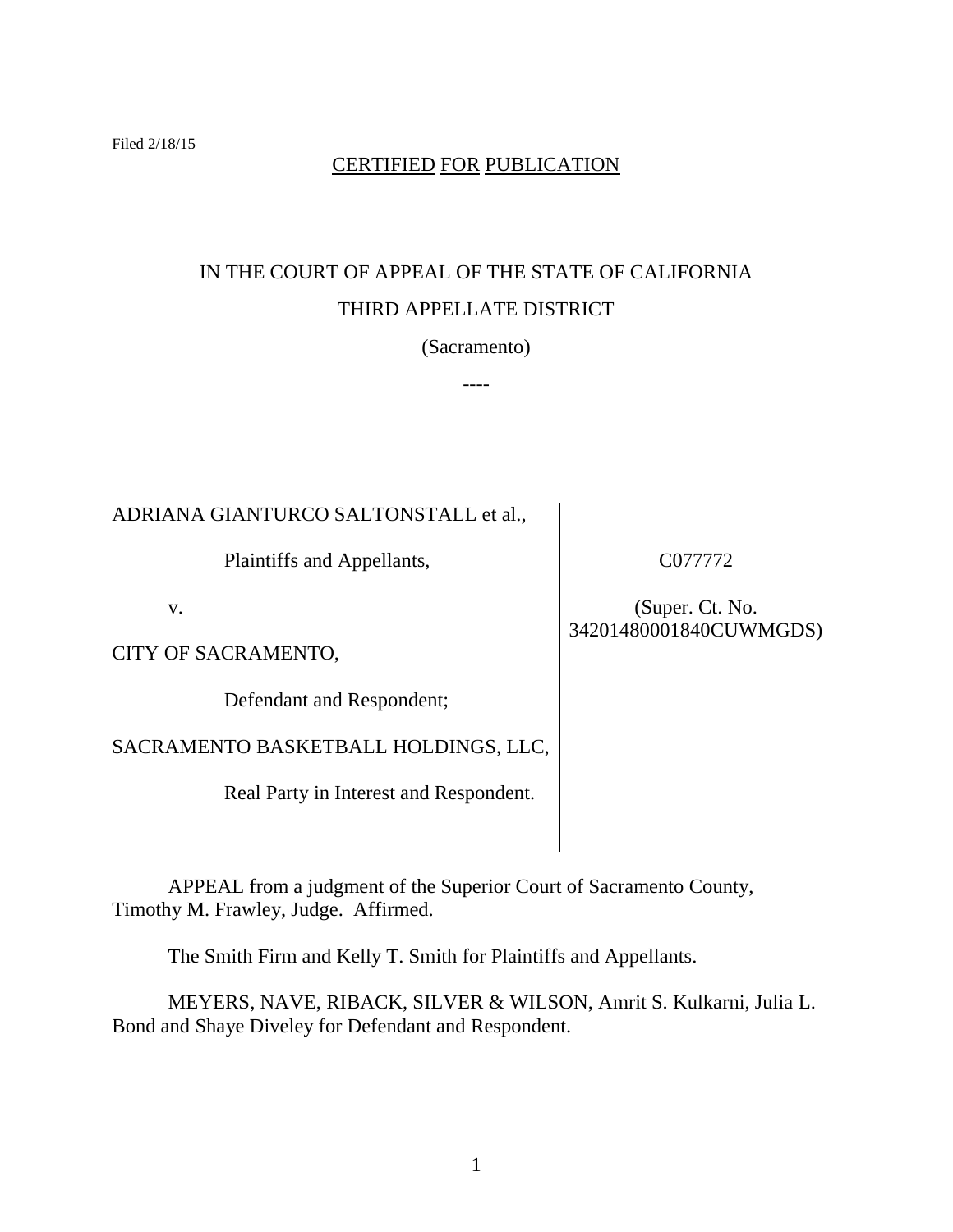PIONEER LAW GROUP, Andrea A. Matarazzo, Jeffrey K. Dorso and Jay M. Harris for Real Party in Interest and Respondent.

This appeal involves a challenge under the California Environmental Quality Act (CEQA) (Pub. Resources Code, § 21050 et seq.) to certification of an environmental impact report (EIR) and approval of a project to build a new entertainment and sports center (ESC) in downtown Sacramento.**<sup>1</sup>** The project represents a partnership between the City of Sacramento (City) and Sacramento Basketball Holdings LLC (Sacramento Basketball Holdings) to build a downtown arena at which the Sacramento Kings, a professional basketball team, will play. Planning, approval, and construction of the arena has proceeded apace because the National Basketball Association (NBA) has expressly reserved the right to acquire the Sacramento Kings and relocate the team to another city if a new arena in Sacramento does not open by 2017. To facilitate the timely opening of a new downtown arena, the Legislature modified several deadlines under CEQA by adding section 21168.6.6 to the Public Resources Code. Section 21168.6.6 also allows the City to exercise limited eminent domain powers to acquire property for the project before completion of its environmental review. Section 21168.6.6, however, does not substantively alter other CEQA requirements for environmental review of the project.

 $\overline{a}$ 

**<sup>1</sup>** Undesignated statutory references are to the Public Resources Code. References to Guidelines are to those located in California Code of Regulations, title 14, section 15000 and following. These Guidelines are promulgated by the secretary of the California Resources Agency to implement CEQA requirements. (§ 21083, subd. (e); *Center for Sierra Nevada Conservation v. County of El Dorado* (2012) 202 Cal.App.4th 1156, 1161, fn. 1.)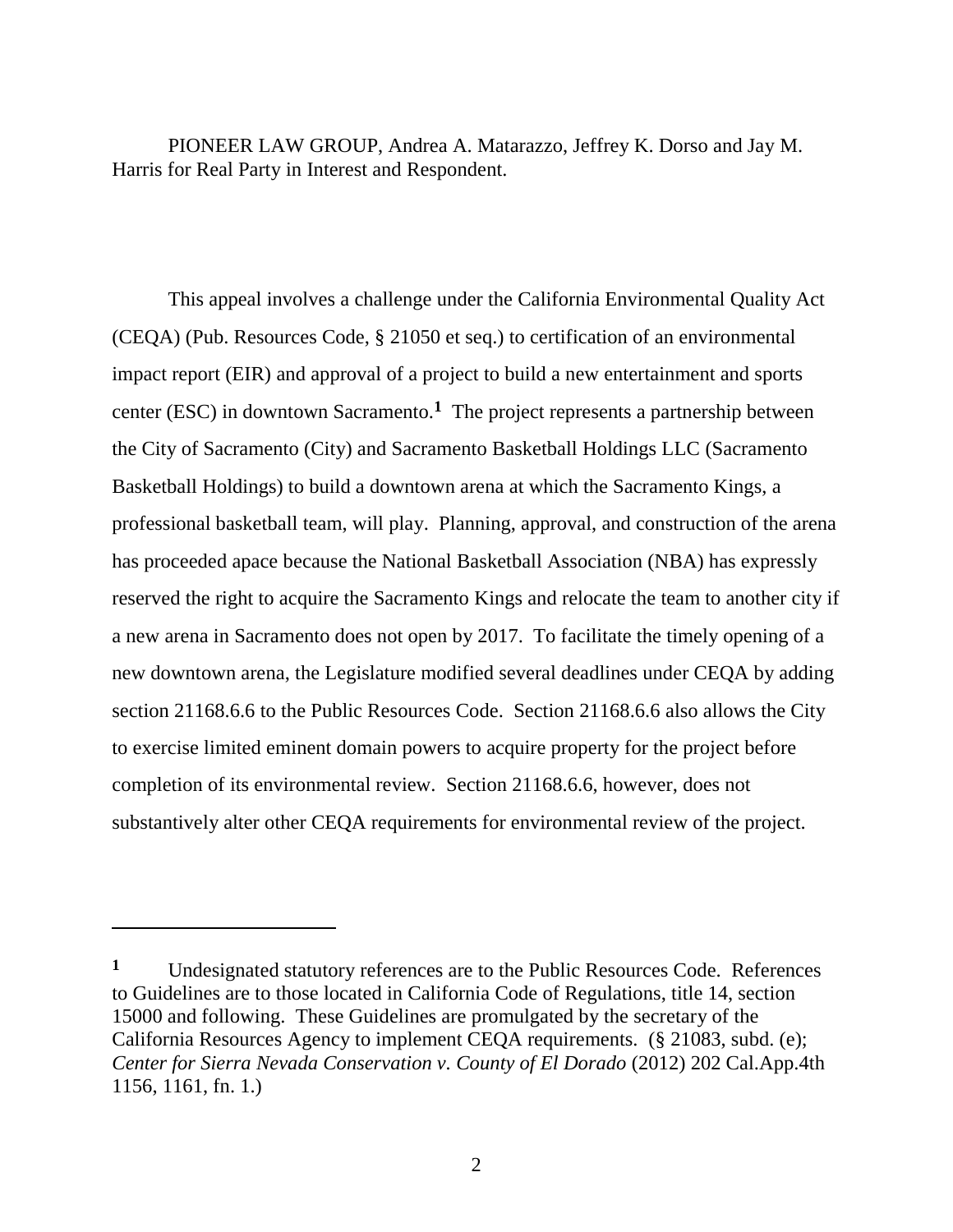In a prior appeal, Adriana Saltonstall and 11 other petitioners argued section 21168.6.6 violates the constitutional separation of powers doctrine because the Legislature restricted the grounds on which the courts may issue a preliminary injunction to stay the downtown arena project.**<sup>2</sup>** (*Saltonstall v. City of Sacramento* (2014) 231 Cal.App.4th 837 (*Saltonstall I*).) Saltonstall also argued the trial court erred by refusing to grant a preliminary injunction despite harm to the public and the environment due to demolition of part of the Downtown Plaza shopping mall and construction of the downtown arena in its place. (*Id.* at p. 857.) We concluded section 21168.6.6 does not violate separation of powers and the trial court properly denied Saltonstall's request for a preliminary injunction. (*Id.* at p. 858.)

In this appeal, Saltonstall contends (1) the City violated CEQA by committing itself to the downtown arena project before completing the EIR process, (2) the City's EIR failed to consider remodeling the current Sleep Train Arena as a feasible alternative to building a new downtown arena, (3) the EIR did not properly study the effects of the project on interstate traffic traveling on the nearby section of Interstate Highway 5 (I-5), (4) the City did not account for large outdoor crowds expected to congregate outside the downtown arena during events, (5) the trial court erred in denying her Public Records Act request to the City to produce 62,000 e-mail communications with the NBA; and (6) the trial court erred in denying her motion to augment the administrative record with an email between Assistant City Manager John Dangberg and a principal of Sacramento Basketball Holdings, Mark Friedman (the Dangberg-Friedman e-mail) and a 24-page

 $\overline{a}$ 

<sup>&</sup>lt;sup>2</sup> The other 11 petitioners are William Reany, Jeanie Keltner, Delphine Cathcart, Bob Blymyer, Helen Maggie O'Mara, J. Bolton Phillips, Kevin Coyle, Karen Redman, Ronald H. Emslie, Christine Hansen, and Sarah E. Foster. We refer to petitioners collectively as Saltonstall.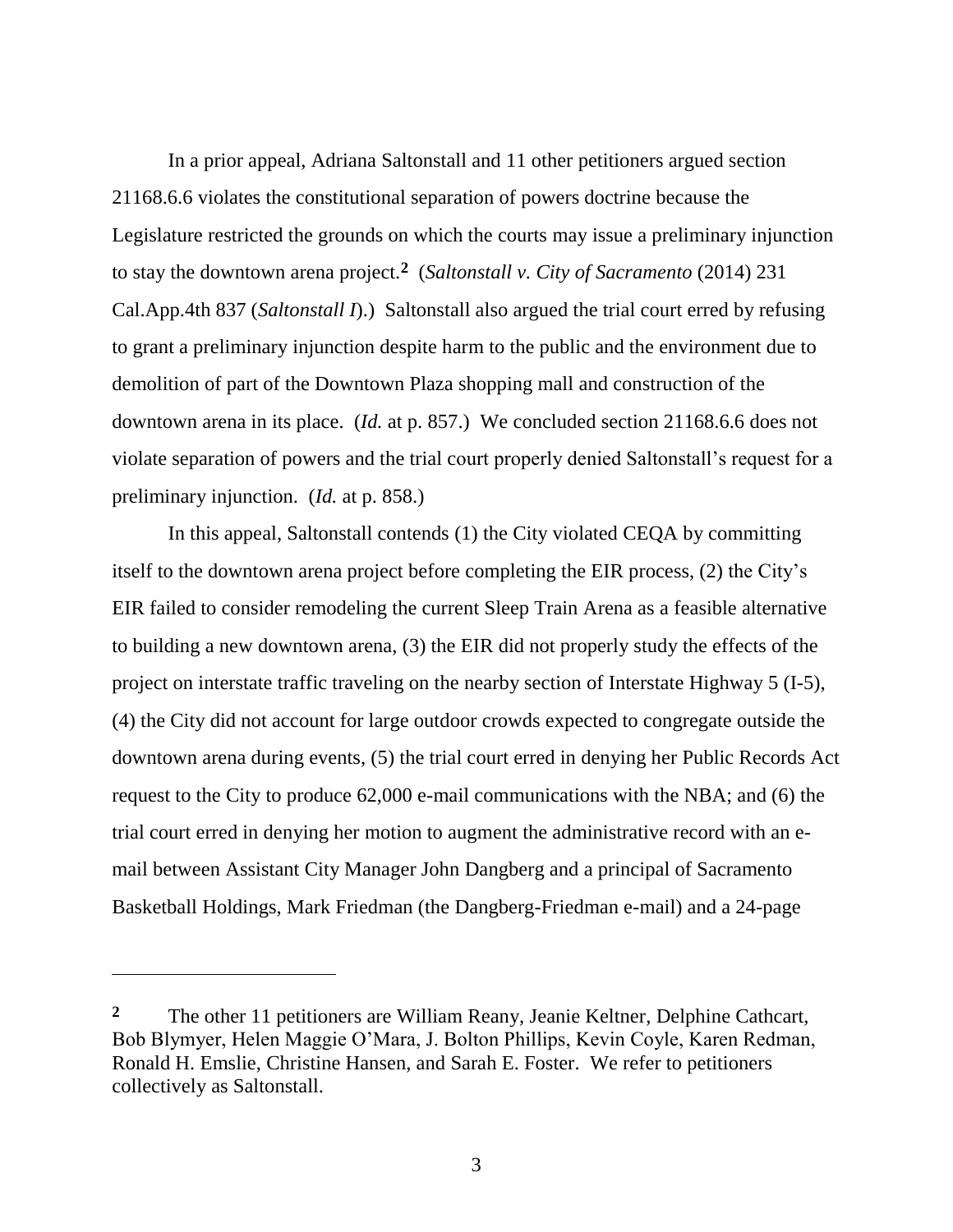report regarding forgiveness of a \$7.5 million loan by the City to the Crocker Art Museum.

We conclude the City did not prematurely commit itself to approving the downtown arena project before completing its environmental review. Under CEQA, the City was allowed to engage in land acquisition for its preferred site before finishing its EIR. Moreover, section 21168.6.6 expressly allowed the City to exercise its eminent domain power to acquire the 600 block of K Street as the site of the arena before finishing its environmental review. The preliminary nonbinding term sheet between the City and Sacramento Basketball Holdings constituted an agreement to negotiate regarding the project and did not foreclose environmental review, mitigation, or even rejection of the project.

As to consideration of feasible alternatives, the City did not err by declining to study the option of remodeling the Sleep Train Arena. The City studied a "no project" alternative involving continued use of the Sleep Train Arena and an alternative that involved building a new arena next to the current arena in Natomas. Both the no project and new Natomas arena alternatives failed to meet most of the City's objectives for the project to revitalize its downtown area. Regardless of whether the Sleep Train Arena remodel alternative might have been environmentally superior to the project approved, the remodel alternative would have suffered the same problems of location that caused the City to reject the other Natomas-based alternatives.

We reject Saltonstall's argument that the EIR is defective for failure to study mainline interstate traffic on I-5 even though the City studied the timing and extent of traffic congestion on the freeway that will likely result due to the project. The City was not required to separately consider the effect of the project on motorists subject to the same traffic conditions simply because their trip origins and destinations might have been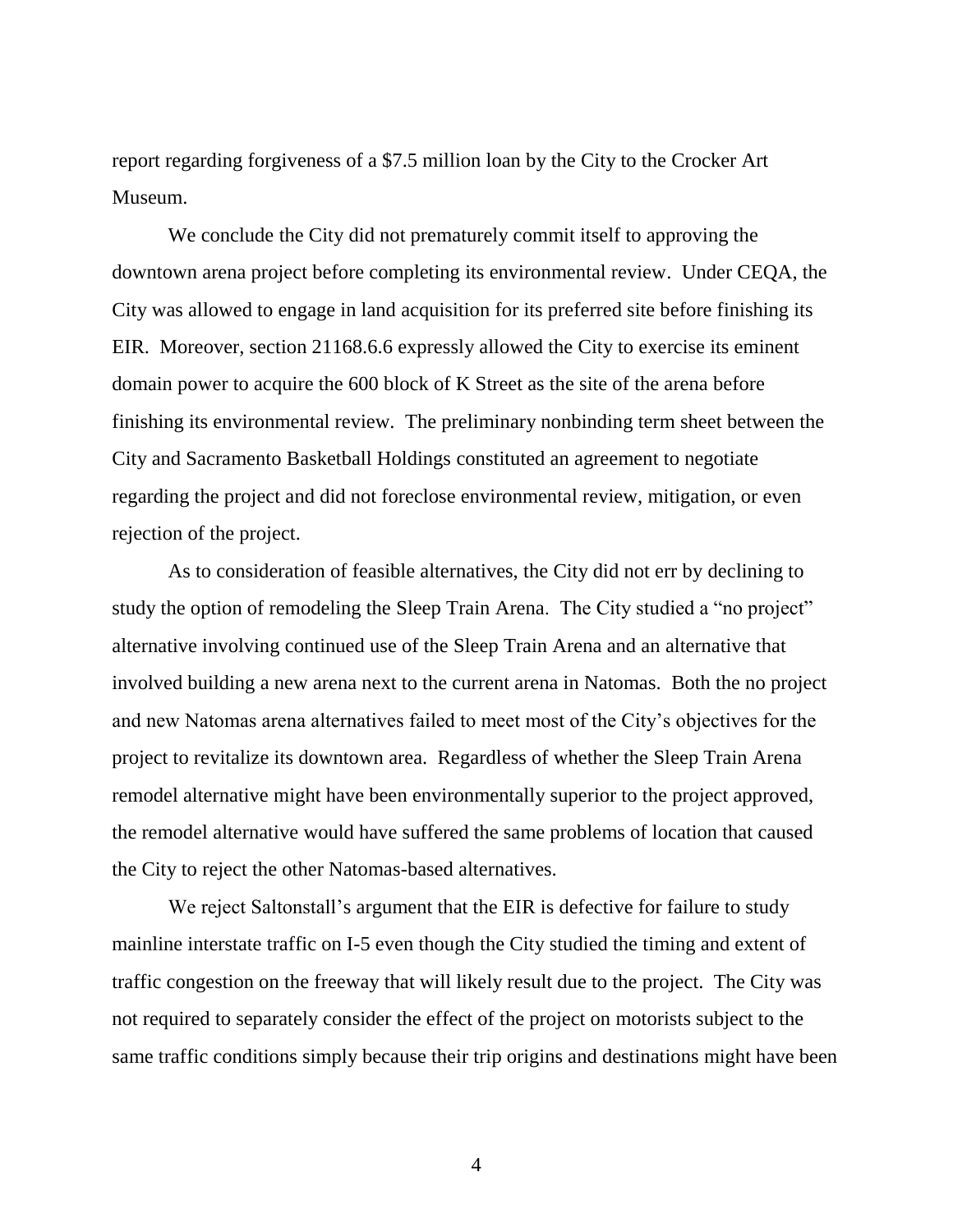different than those of local commuters. The EIR and Sacramento City Council's statement of overriding considerations demonstrate that the decision-makers were informed of and understood the adverse consequences on I-5 traffic resulting from the downtown arena project. The EIR's traffic study of the project's effects on I-5 traffic was not deficient.

Saltonstall's contention regarding failure to study post-event crowd safety and potential for violence does not implicate CEQA. Saltonstall's argument focuses on a social issue for which no environmental effect is described. Mere speculation about possible crowd violence and its possible effect on the environment does not compel EIR review.

Saltonstall may not raise the issue of the 62,000 e-mail communications she requested from the City under the California Public Records Act (Public Records Act) (Gov. Code, § 6250 et seq.). Review of trial court orders on Public Records Act motions may be made only by writ petition, not by direct appeal. As to the Dangberg-Friedman email and loan forgiveness report, we deem Saltonstall's argument forfeited for lack of any analysis of how these documents might meet the definition of documents to be included in the administrative record under the Public Resources Code.

Accordingly, we affirm (1) the judgment dismissing Saltonstall's challenge to the sufficiency of the City's EIR and approval of the downtown arena project, and (2) the trial court's order denying her motion to augment the administrative record.

## BACKGROUND

#### *The Downtown Arena Project*

Since 1988, the Sacramento Kings have been playing at the Sleep Train Arena (formerly named the Arco Arena). At the time of its opening, the Sleep Train Arena was the smallest arena in the NBA by square footage and the second smallest in terms of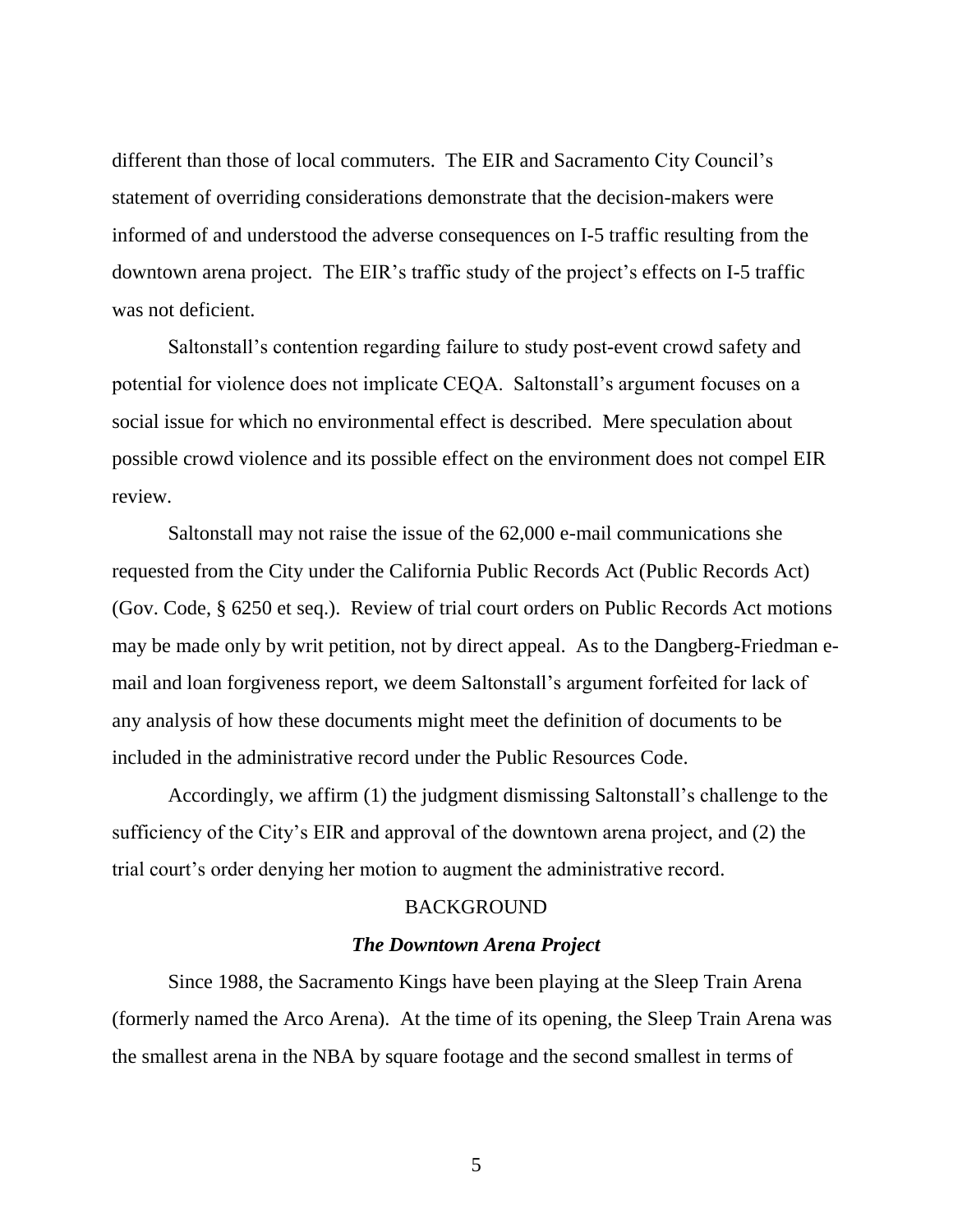seating capacity. Studies and proposals to replace the Sleep Train Arena with another location in Sacramento have been ongoing since the late 1990s.

In 2012, the City developed a preliminary term sheet with the previous owners of the Sacramento Kings to build a multi-purpose facility near downtown Sacramento in a section called the "Railyards." The parties were unable to reach an agreement, and the previous team owners broke off discussions with the City.

In January 2013, the previous owners entered into an agreement to sell the Sacramento Kings to an investor group in Seattle, Washington. The NBA announced it would address the issue of the Sacramento Kings' proposed sale and relocation at a meeting scheduled for April 2013. When news of the proposed sale became public, the City worked with members of the public to find a new, local investor group to acquire the team and ensure the team would remain in Sacramento. In February 2013, the city council authorized the city manager to engage in negotiations with prospective investor groups to prepare preliminary terms for city council consideration of a plan to keep the team in Sacramento.

On March 1, 2013, an investor group that became Sacramento Basketball Holdings presented a plan to the NBA to acquire the Sacramento Kings, construct a new downtown arena in partnership with the City, and keep the team in Sacramento on a longterm basis. On March 26, 2013, the city council approved a preliminary nonbinding term sheet for development of a new entertainment and sports center in downtown Sacramento at the site of the Downtown Plaza, a shopping mall with declining occupancy rates. The preliminary nonbinding term sheet listed issues for resolution that included the preferred location, financing, ownership, design, construction, operation, and occupancy for a new downtown arena.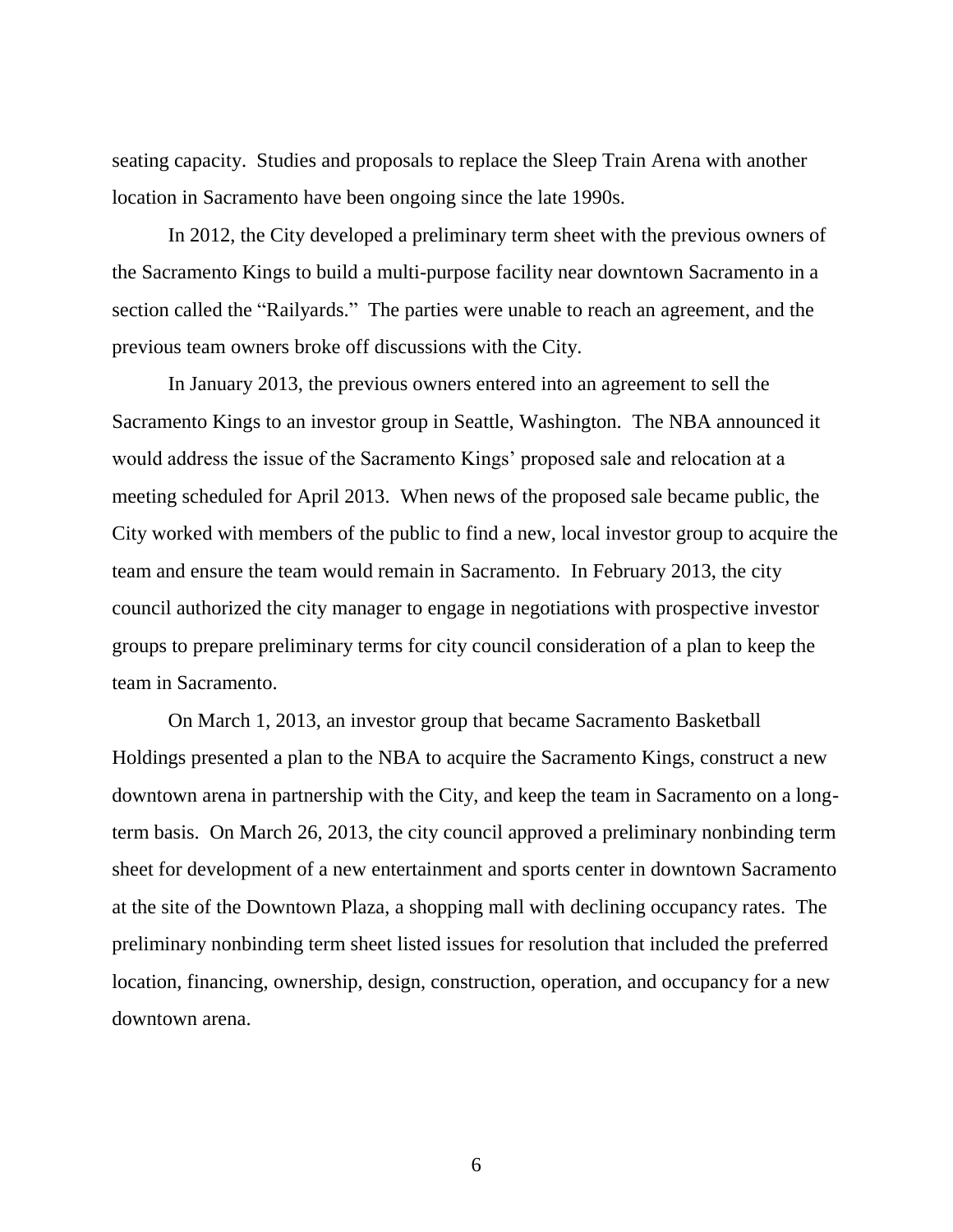The term sheet also included a disclaimer that the City had no obligation to build, finance, or approve the project until it completed its environmental review and secured all necessary permits for the project. The preliminary nonbinding term sheet further stated the City retained sole discretion to weigh the environmental consequences and to reject the project entirely.

In May 2013, the board of governors for the NBA approved the sale of the Sacramento Kings to Sacramento Basketball Holdings. However, the NBA's board of governors reserved the right to acquire the Sacramento Kings and relocate the team to another city if a new arena in Sacramento does not open by 2017.

## *Downtown Arena Design*

The downtown arena project involves demolition of a portion of the Downtown Plaza, located at the 600 block of K Street in Sacramento and bounded by J Street to the north, L Street to the south, 7th Street to the east, and 4th Street to the west. In place of that portion of the Downtown Plaza, the City and Sacramento Basketball Holdings plan to construct a 17,500-seat entertainment and sports center along with approximately 1.5 million square feet of related retail, commercial, office, and residential development. The project will include as many as 250 new hotel rooms and 550 residential units. Also as part of the project, the City will transfer ownership of six off-site municipally owned digital billboards along with certain other City-owned properties to Sacramento Basketball Holdings.

The downtown arena has been designed to meet the requirements of the U.S. Green Building Council's Leadership in Energy and Environmental Design (LEED) Gold certification. Among the downtown arena's environmental design goals are: carbon neutrality, reduction of per-attendee-vehicle miles travelled, and reduced greenhouse gas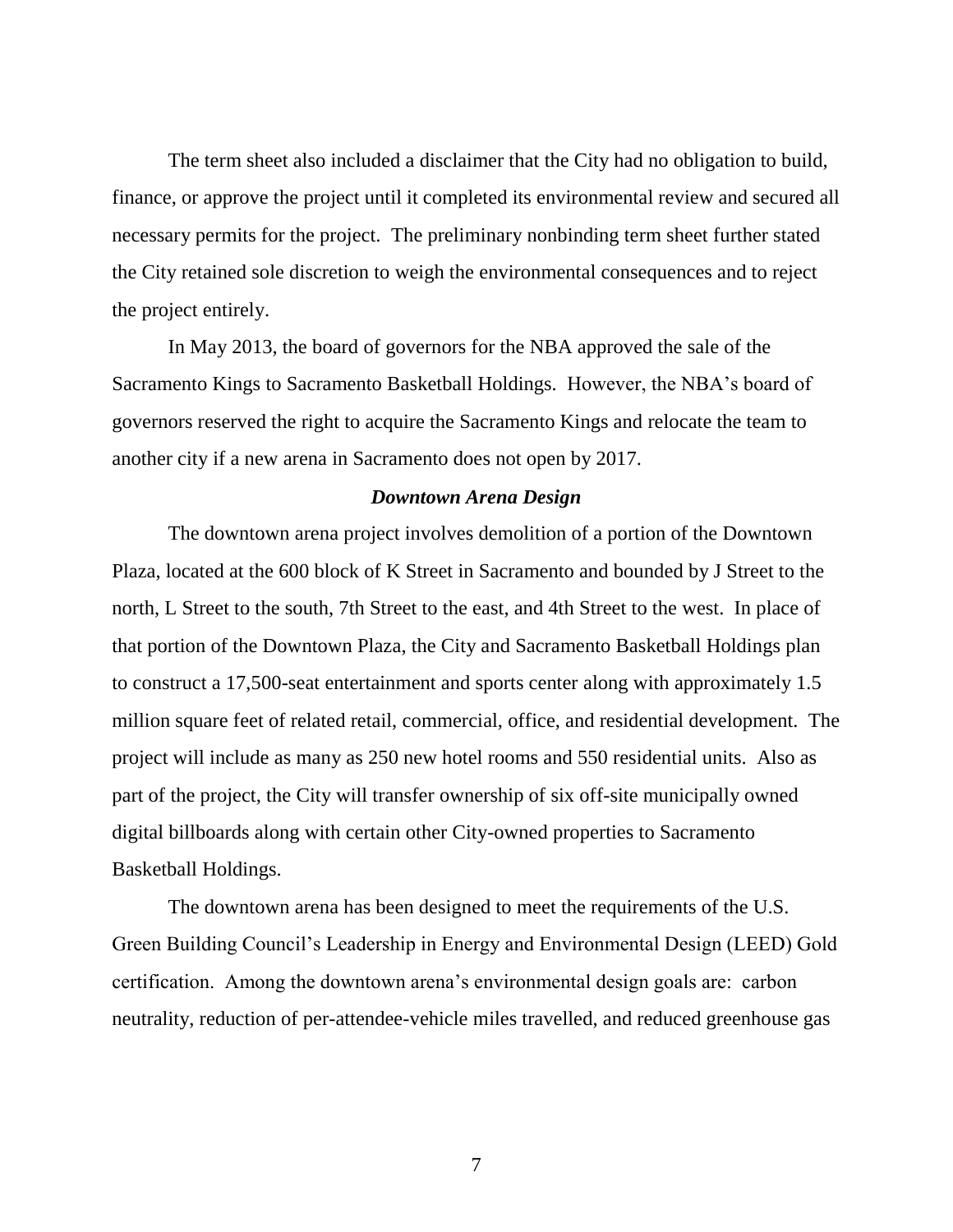emissions. Urban design goals include plans to spark redevelopment of the downtown area with an influx of basketball game and concert event attendees to the arena.

The demolition and construction schedule targets the opening date for the downtown arena for October 2016 to meet the NBA's deadline for keeping the basketball team in Sacramento.

## *Section 21168.6.6*

On September 27, 2013, Governor Brown signed Senate Bill 743, which among other things, added section 21168.6.6 to the Public Resources Code. (Stats. 2013, ch. 386, § 7.) Section 16 of Senate Bill 743 "declares that a special law is necessary and that a general law cannot be made applicable within the meaning of Section 16 of Article IV of the California Constitution because of the unique need for the development of an entertainment and sports center project in the City of Sacramento in an expeditious manner." Section 21168.6.6 modifies several CEQA deadlines specifically for the project to build the downtown arena in Sacramento.

Section 21168.6.6 does not change CEQA's standards for required content of the EIR or approval for the project. Instead, section 21168.6.6 provides an accelerated timeline of events along with provisions intended to facilitate expedited CEQA review such as: preparation of documents in electronic format, making the administrative record readily accessible to the public online, mediation of issues among the parties, and a series of informational workshops to be held by the City.

In addition to imposing accelerated deadlines on the City as the lead agency for the project, subdivision (d) of section 21168.6.6 required the Judicial Council, by July 1, 2014, to adopt a rule to facilitate the completion of judicial review of the downtown arena project's compliance with CEQA within 270 days, if feasible.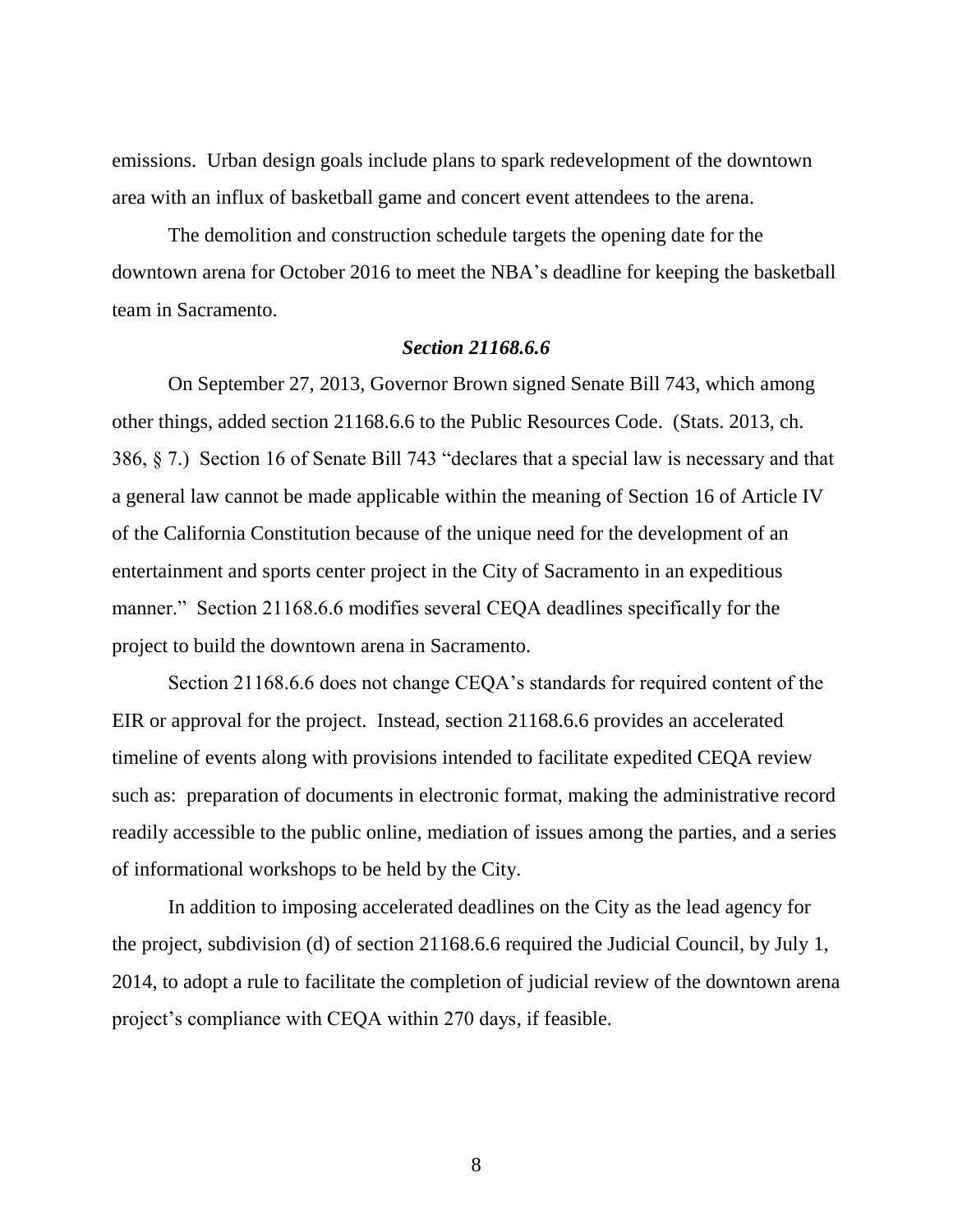#### *The City's Review and Approval of the Downtown Arena Project*

Consistent with the deadlines set forth in section 21168.6.6, the City engaged in an expedited environmental review process. The City issued a notice of preparation of the EIR on April 12, 2013. The draft EIR was completed and posted on the City's Web site on December 16, 2013. Two days later, the documents relied upon by the City in preparing the draft EIR were also posted online. The City conducted an informal public workshop regarding the draft EIR on December 18, 2013, and a public hearing on January 23, 2014, before the close of public comments. All documents related to the project prepared by the City or submitted by Sacramento Basketball Holdings after the release of the draft EIR were posted on the City's Web site within three business days of the document's preparation or receipt by the City.

As required by section 21168.6.6, the City engaged in mediation with several interested parties (including Saltonstall's attorney) in February 2014 to address issues regarding the draft EIR. The City completed and posted on its public Web site the final EIR for the project on May 9, 2014. The Sacramento City Council certified the final EIR and approved the project on May 20, 2014. Demolition of the shopping mall began in summer 2014.

## *Saltonstall's Motion for Preliminary Injunction*

The day after the City certified the final EIR and approved the project, Saltonstall filed a petition for writ of mandate in which she alleged the City violated CEQA by certifying the final EIR and that section 21168.6.6 violates the California Constitution. In the petition, Saltonstall requested a preliminary injunction, declaratory relief, and attorney fees.

The City filed its notice of determination on May 27, 2014, and certified the administrative record on June 2, 2014.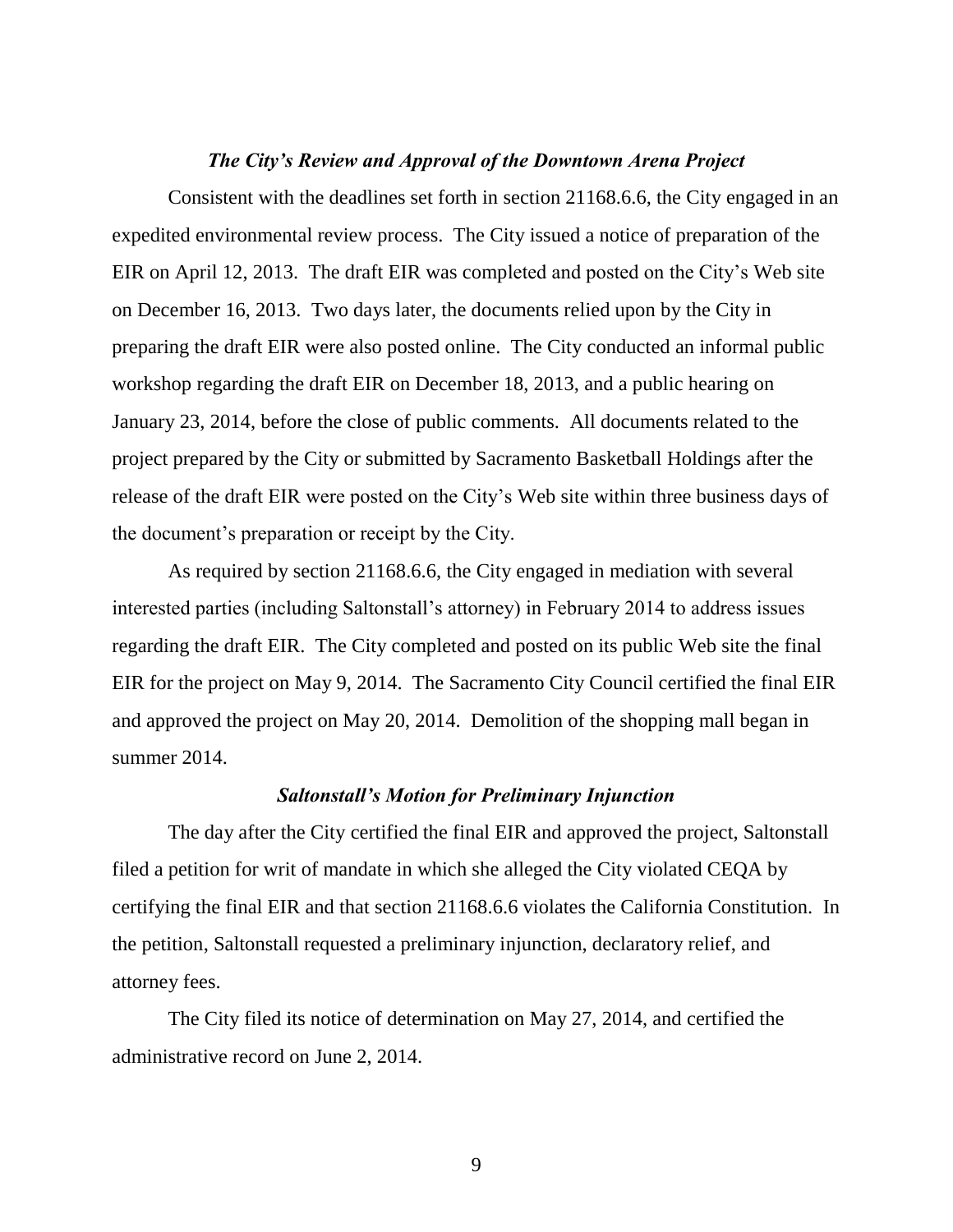On June 10, 2014, Saltonstall filed a motion for preliminary injunction to stay demolition of the Downtown Plaza, reiterating her contentions that the City violated CEQA by certifying the final EIR and section 21168.6.6 is unconstitutional because it imposes unrealistically short deadlines on the courts to resolve issues related to construction of the downtown arena. The City and Sacramento Basketball Holdings opposed the motion. The trial court denied the motion for preliminary injunction, and Saltonstall appealed. (*Saltonstall I, supra,* 231 Cal.App.4th 837.)

In *Saltonstall I*, we concluded section 21168.6.6 does not materially impair a core function of the courts in a manner that violates separation of powers under the California Constitution, and Saltonstall had not demonstrated any error in the trial court's denial of her request for a preliminary injunction to stop the project. (231 Cal.App.4th at pp. 852, 855, 856.)

## *The Trial Court's Rejection of CEQA Challenges*

On October 10, 2014, the trial court held a hearing on the merits of Saltonstall's CEQA challenge as well as another CEQA challenge brought in a related action by Sacramento Coalition for Shared Prosperity.**<sup>3</sup>** On October 17, 2014, the trial court issued a decision denying the CEQA challenges. As pertinent to this appeal, the trial court made the following determinations:

*Premature commitment*. The trial court found the City did not approve the project before concluding its EIR review. The preliminary nonbinding term sheet entered into by the City and Sacramento Basketball Holdings did not create an enforceable contract between the parties. Although the City acquired property at its preferred site for the downtown arena, the property acquisition did not foreclose any mitigation measures or

 $\overline{a}$ 

**<sup>3</sup>** The Sacramento Coalition for Shared Prosperity was neither a party in the appeal of *Saltonstall I* nor in this appeal.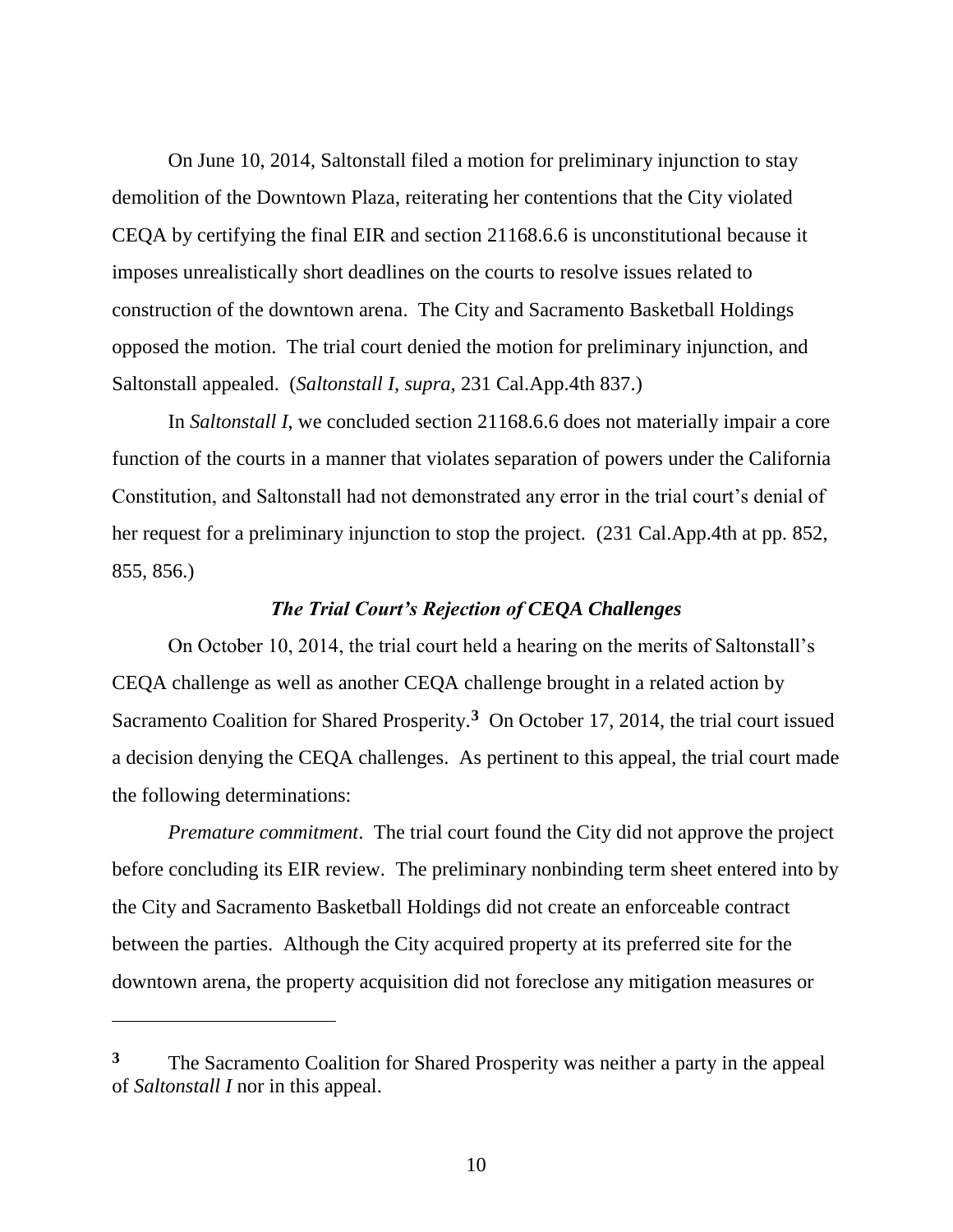alternatives required by CEQA. As the trial court found, "Prior to completing its environmental review of the Project, the City took steps to acquire possession of the Macy's East and Crocker Museum properties." As to the Crocker Museum property, the trial court noted that "[a]s a technical matter, the Crocker Museum transaction involved the City's forgiveness of a \$7.5 million loan to the Crocker Art Museum in exchange for the Museum's relinquishment of any and all claims related to City Parking Lots X and Y." The trial court concluded Saltonstall "failed to show that the City's acquisitions of the Macy's East and Crocker Museum properties precluded consideration of any mitigation measures or alternatives that CEQA otherwise required to be considered."

*Failure to consider remodeling the current Sleep Train Arena*. The trial court rejected Saltonstall's contention that the City violated CEQA by failing to study the alternative of remodeling the current Sleep Train Arena. As the trial court noted, the City studied a no project option in which the current arena would continue to operate as presently configured and an option that involved building a new arena near the existing Sleep Train Arena in Natomas. The trial court recounted that Saltonstall asserted it was "'absurd' for the City to claim the impacts of remodeling the existing arena would be similar to the impacts of building a new arena in the same location." As the trial court summarized, Saltonstall sought "to have the City analyze the impacts of making minor, cosmetic upgrades to the existing arena, which they claim, is 'perfectly fine' and 'continues to function perfectly.' " The trial court rejected the claim because, "from the City's perspective, [Saltonstall's] proposal is not an alternative to the Project, it is a different project and would defeat the City's core project objectives." The trial court also noted it was not "absurd for the City to conclude that the impacts of a major overhaul for the existing arena would be similar to the impacts of building a new arena." The trial court agreed with the City that anything less than a new arena would not satisfy the City's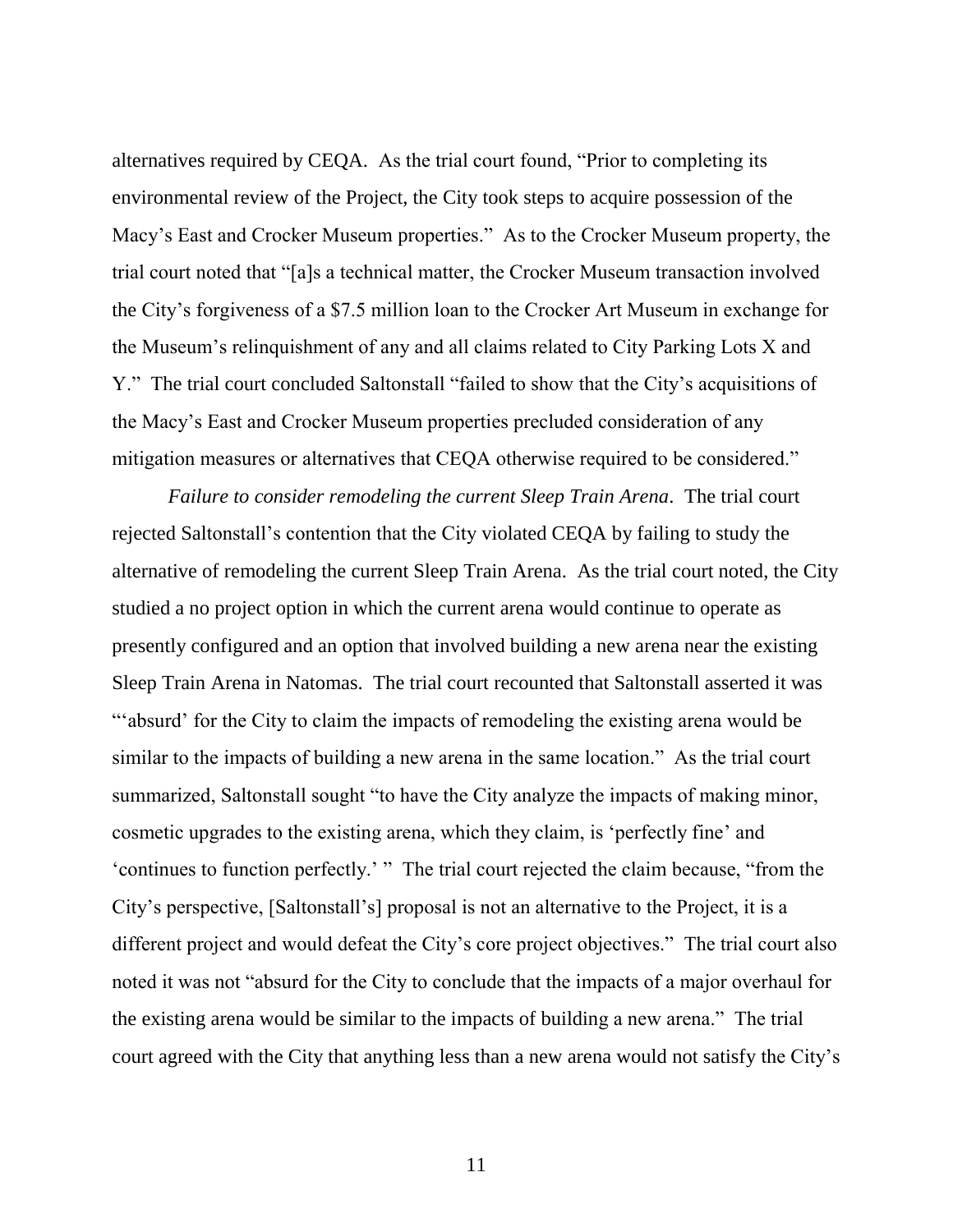objectives of "developing a 'state-of the art' and 'world class' entertainment and sports center that is 'the country's most technologically innovative and advanced entertainment venue." That was because the existing arena is "'an old and outmoded facility.'"

*Failure to properly analyze the project's traffic impact on I-5*. The trial court rejected an argument that the City conducted a faulty traffic analysis by underestimating the number of attendees for the downtown arena. The EIR's traffic analysis was based on the arena's 17,500 maximum capacity. Although 1,000 to 2,000 additional ticketed attendees might be accommodated in standing-room-only spaces, the record demonstrates such super-capacity crowds occur only 0.3 percent of the time among events sampled throughout the country. Thus, the arena's maximum seated capacity served as a reasonable number for studying the traffic impact of the project. The trial court deemed an inadvertently omitted traffic mitigation measure to be part of the City's adopted mitigation measures.

The trial court rejected Saltonstall's contention that the City failed to properly assess the impact of the project on nearby I-5. On this point, the trial court found the administrative record supported the conclusion that "[t]he EIR adequately addresses the Project's freeway impacts. The EIR acknowledges that the Project will cause significant impacts on the freeways and that, although payment of a fair share contribution would assist in mitigating the Project's impacts, payment of the fee does not ensure that the Project's impacts will be fully mitigated. The City, having determined that the Project's freeway impacts are significant and unavoidable, adopted a Statement of Overriding Considerations."

The City's response to EIR comments acknowledged the traffic impact will be significant and unavoidable even with the payment of a fair share of mitigation measures by the project applicant. Nonetheless, the City noted Caltrans's comment on the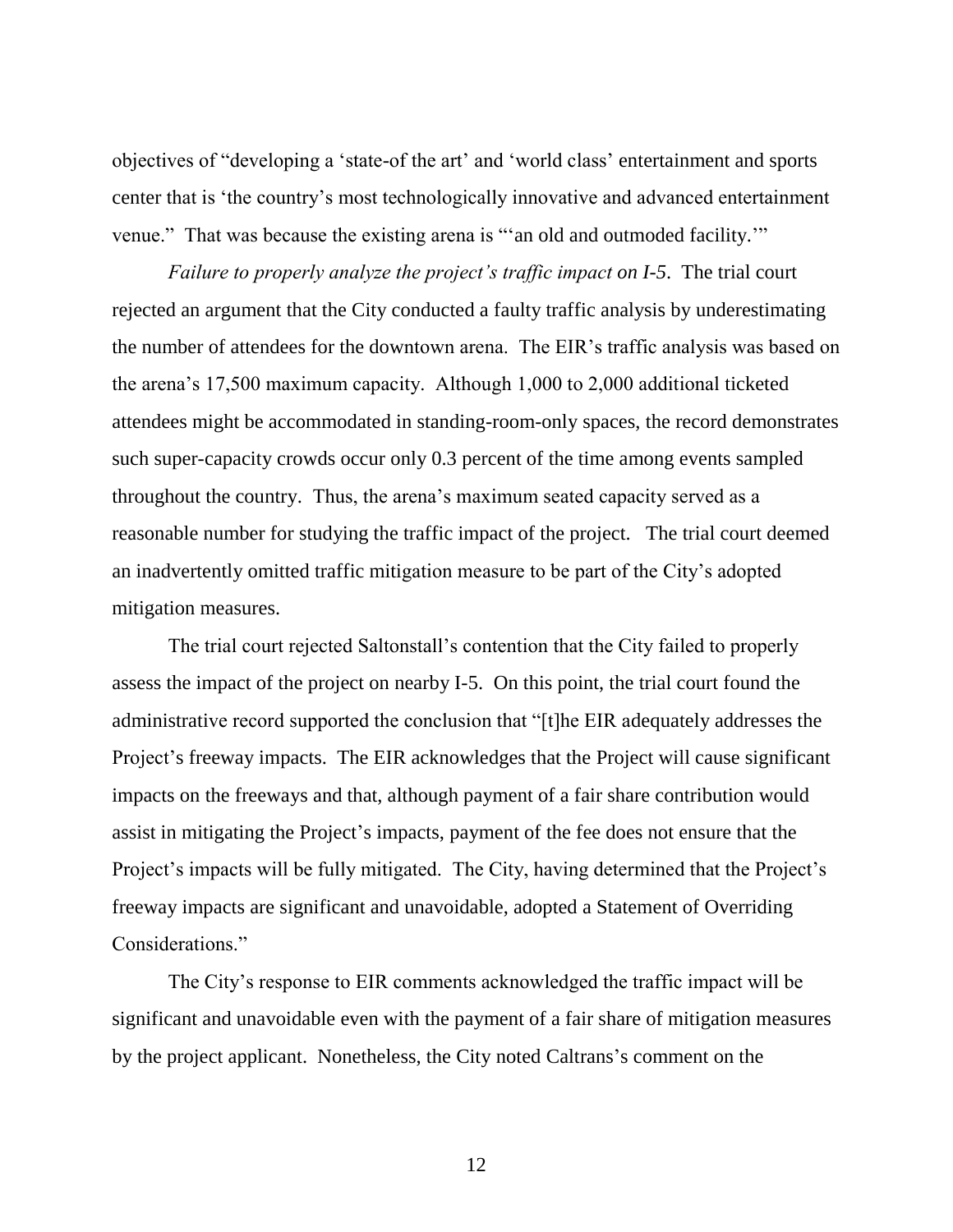proposed traffic mitigation measures expressed Caltrans's support for the proposed traffic management plan.

*Failure to properly analyze crowd safety*. The trial court rejected Saltonstall's argument that the City failed to properly analyze impacts to public safety from post-event crowds. The trial court concluded that "[s]peculation about potential crowd violence is not an impact that was required to be analyzed or mitigated as part of the EIR. (See [Guidelines],  $\S$  15064(d)(3).)" Moreover, the trial court found that "[t]he EIR adequately considered the Project's Impacts on public services."

*Saltonstall's motion to augment the administrative record.* At the same time as ruling on Saltonstall's CEQA challenges, the trial court also denied Saltonstall's motion to augment the administrative record with (1) the Dangberg-Friedman e-mail, (2) a 24 page City staff report regarding the City's forgiveness of a \$7.5 million loan to the Crocker Art Museum in exchange for the museum's relinquishment of any rights to City parking lots X and Y, and (3) a May 20, 2014 e-mail from Patrick Soluri -- an attorney who publically commented on the project -- to the city council regarding the downtown arena project. The trial court granted the unopposed request to augment the administrative record with the Soluri e-mail. However, the trial court denied augmentation of the record with the Dangberg-Friedman e-mail and loan forgiveness report on grounds they were irrelevant to the issue of the City's compliance with CEQA. The trial court also stated that insofar as Saltonstall's motion included a challenge to the City's refusal to comply with a request for documents under the Public Records Act, the matter was not properly before the court.

Within the five court days provided by section 21168.6.6, subdivision (d), Saltonstall timely filed a notice of appeal from the judgment denying her petition for writ of mandate.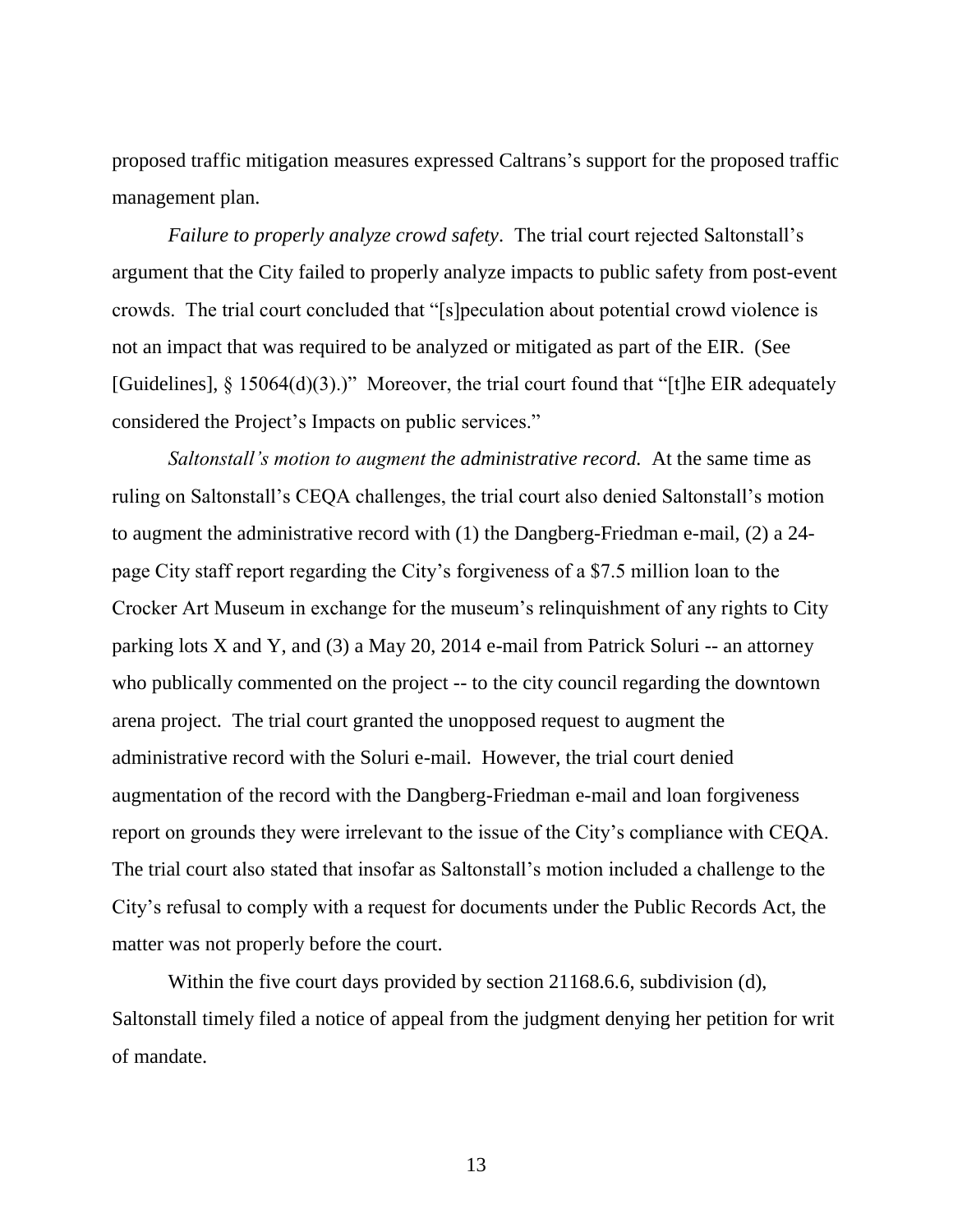#### **DISCUSSION**

#### **I**

## *CEQA Overview*

CEQA requires public agencies to ascertain the environmental consequences of a project before giving approval to proceed. (*Golden Gate Land Holdings LLC v. East Bay Regional Park Dist.* (2013) 215 Cal.App.4th 353, 365 (*Golden Gate Land Holdings*).) "The foremost principle under CEQA is that the Legislature intended the act 'to be interpreted in such manner as to afford the fullest possible protection to the environment within the reasonable scope of the statutory language.' " (*Laurel Heights Improvement Assn. v. Regents of University of California* (1988) 47 Cal.3d 376, 390 (*Laurel Heights I*), quoting *Friends of Mammoth v. Board of Supervisors* (1972) 8 Cal.3d 247, 259.) "CEQA requires that an agency determine whether a project may have a significant environmental impact, and thus whether an EIR is required, *before* it approves that project." (*Laurel Heights I*, at p. 394, quoting *No Oil, Inc. v. City of Los Angeles* (1975) 13 Cal.3d 68, 79.) "A fundamental purpose of an EIR is to provide decision makers with information they can use in deciding *whether* to approve a proposed project, not to inform them of the environmental effects of projects that they have already approved. If postapproval environmental review were allowed, EIR's would likely become nothing more than *post hoc* rationalizations to support action already taken." (*Laurel Heights I*, at p. 394.)

In assessing a public agency's compliance with CEQA, we review the administrative record to determine whether the agency prejudicially abused its discretion. (*Gilroy Citizens for Responsible Planning v. City of Gilroy* (2006) 140 Cal.App.4th 911, 918.) "Abuse of discretion is established if the agency has not proceeded in a manner required by law or if the determination or decision is not supported by substantial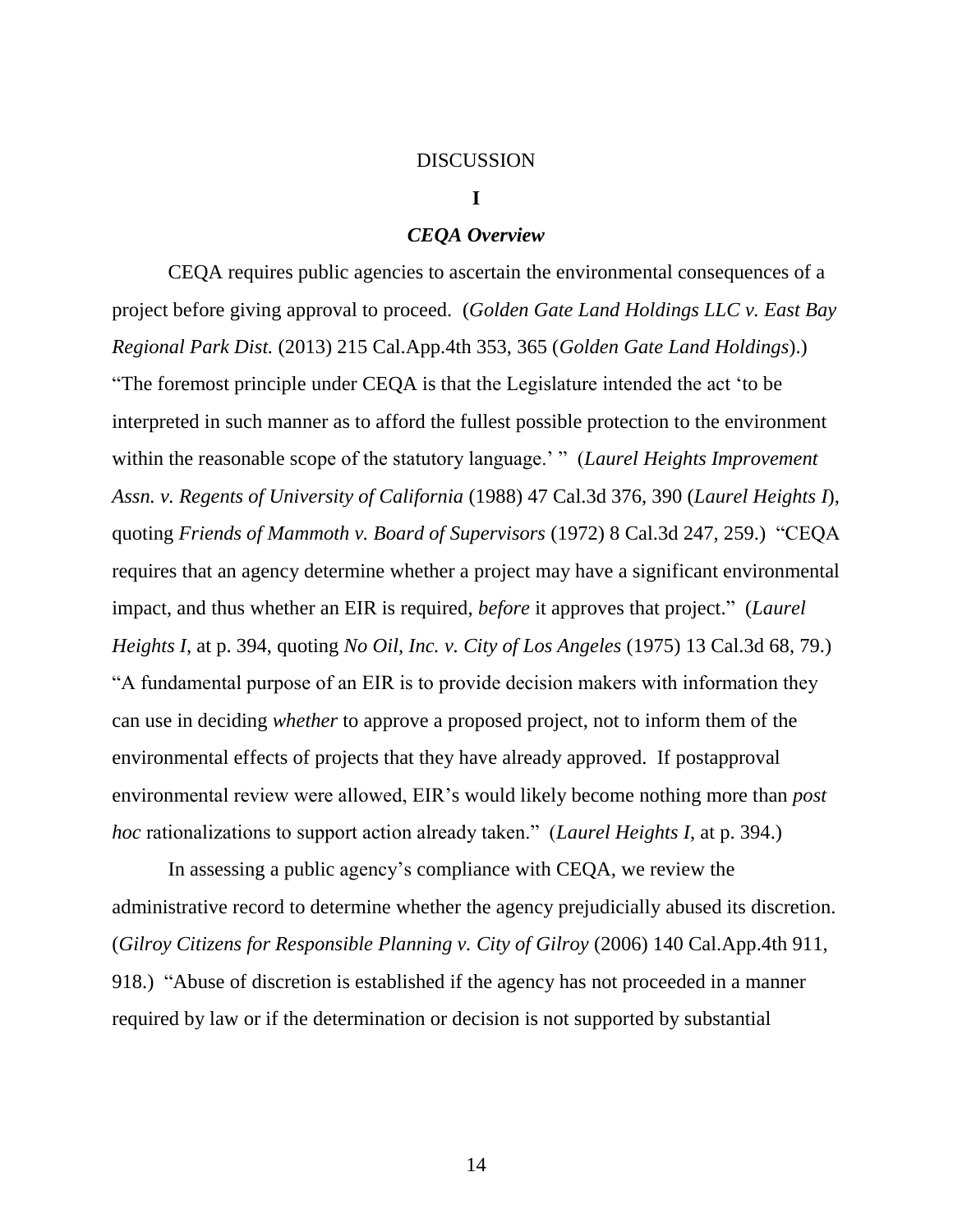evidence.' " (*Citizens of Goleta Valley v. Board of Supervisors* (1990) 52 Cal.3d 553, 564 (*Goleta*).)

"Judicial review of these two types of error differs significantly: While we determine de novo whether the agency has employed the correct procedures, 'scrupulously enforc[ing] all legislatively mandated CEQA requirements' (*Citizens of Goleta Valley v. Board of Supervisors* (1990) 52 Cal.3d 553, 564), we accord greater deference to the agency's substantive factual conclusions. In reviewing for substantial evidence, the reviewing court 'may not set aside an agency's approval of an EIR on the ground that an opposite conclusion would have been equally or more reasonable,' for, on factual questions, our task 'is not to weigh conflicting evidence and determine who has the better argument.' (*Laurel Heights I*, *supra*, 47 Cal.3d at p. 393.) [¶] In evaluating an EIR for CEQA compliance, then, a reviewing court must adjust its scrutiny to the nature of the alleged defect, depending on whether the claim is predominantly one of improper procedure or a dispute over the facts. For example, where an agency failed to require an applicant to provide certain information mandated by CEQA and to include that information in its environmental analysis, [the Supreme Court] held the agency 'failed to proceed in the manner prescribed by CEQA.' (*Sierra Club v. State Bd. of Forestry* (1994) 7 Cal.4th 1215, 1236; see also *Santiago County Water Dist. v. County of Orange* [(1981)] 118 Cal.App.3d [818,] 829 [EIR legally inadequate because of lack of water supply and facilities analysis].) In contrast, in a factual dispute over 'whether adverse effects have been mitigated or could be better mitigated' (*Laurel Heights I, supra*, 47 Cal.3d at p. 393), the agency's conclusion would be reviewed only for substantial evidence." (*Vineyard Area Citizens for Responsible Growth, Inc. v. City of Rancho Cordova* (2007) 40 Cal.4th 412, 435 (*Vineyard*).)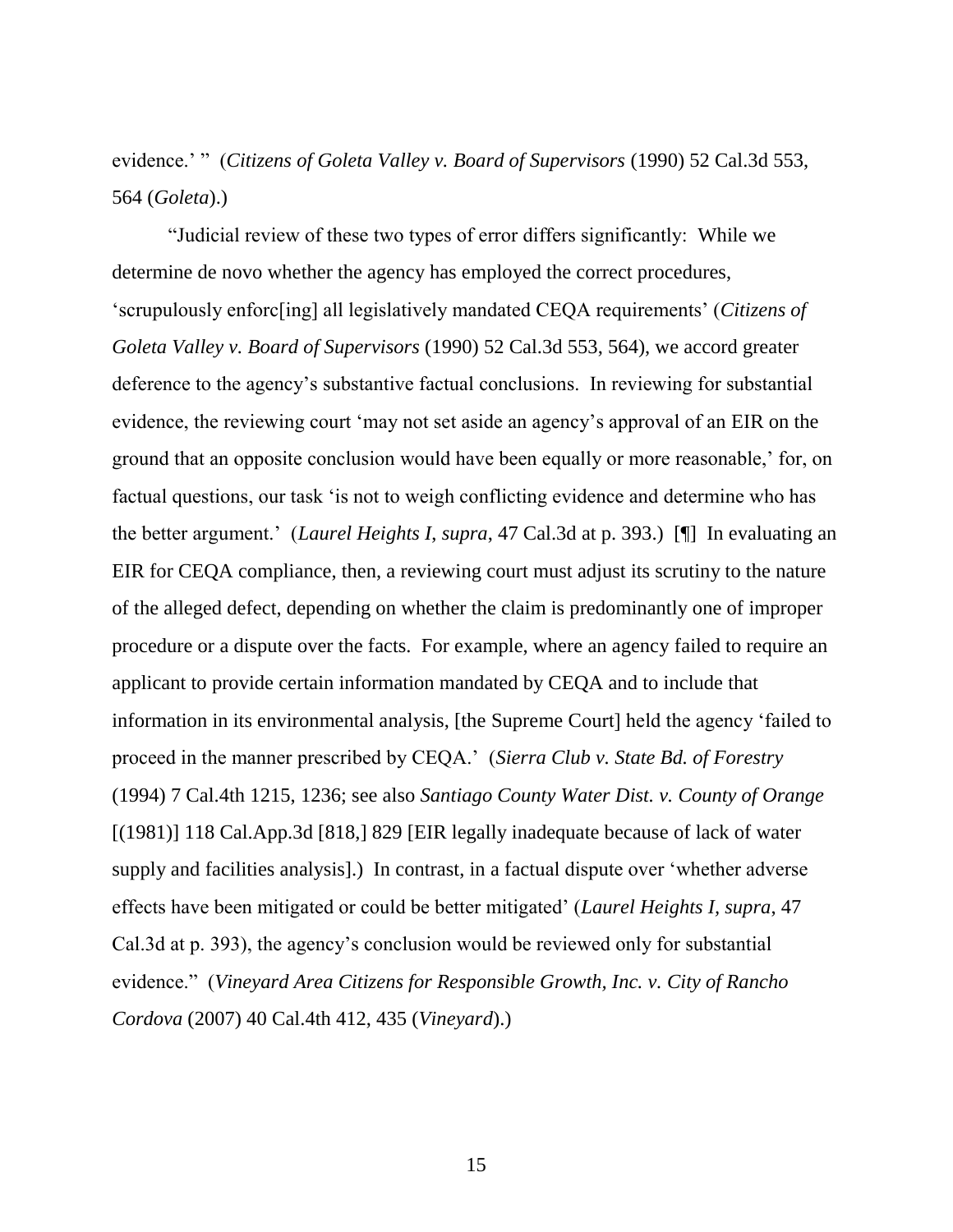## **II**

## *Whether the City Committed Itself to the Project before CEQA Review*

Saltonstall contends the City committed itself to the downtown arena project before completing its review under CEQA. Specifically, Saltonstall argues "that the EIR was fatally corrupted because the City had already entered into an agreement with the NBA to build the arena.<sup>24</sup> As examples of premature commitment, Saltonstall points to (1) public relations efforts coordinated with Sacramento Basketball Holdings, (2) a term sheet with Sacramento Basketball Holdings, and (3) acquisition of the property for the downtown arena and the rights to nearby parking lots from the Crocker Museum before completion of the EIR process.**<sup>5</sup>** We conclude the record does not demonstrate premature commitment by the City.

#### **A.**

# *CEQA Disallows Project Approval before Completion of a Required EIR*

When a proposed project will arguably have a significant environmental impact, CEQA requires a public agency to prepare an EIR before giving project approval. (*No Oil, Inc. v. Los Angeles* (1974) 13 Cal.3d 68, 85.) For purposes of CEQA, "approval" by public agency "means the decision by a public agency which commits the agency to a definite course of action in regard to a project intended to be carried out by any person." (Guidelines, § 15352, subd. (a); see also generally *Save Tara v. City of West Hollywood*

 $\overline{a}$ 

**<sup>4</sup>** We note the City does not have any agreement with the NBA to build the downtown arena. Instead, the City has entered into a public-private partnership with Sacramento Basketball Holdings for this project. The NBA was not involved in the environmental review or approval process for the downtown arena project.

**<sup>5</sup>** Saltonstall also asserts the premature commitment foreclosed the City's proper study of feasible alternatives to the downtown arena, a contention we address separately in part III.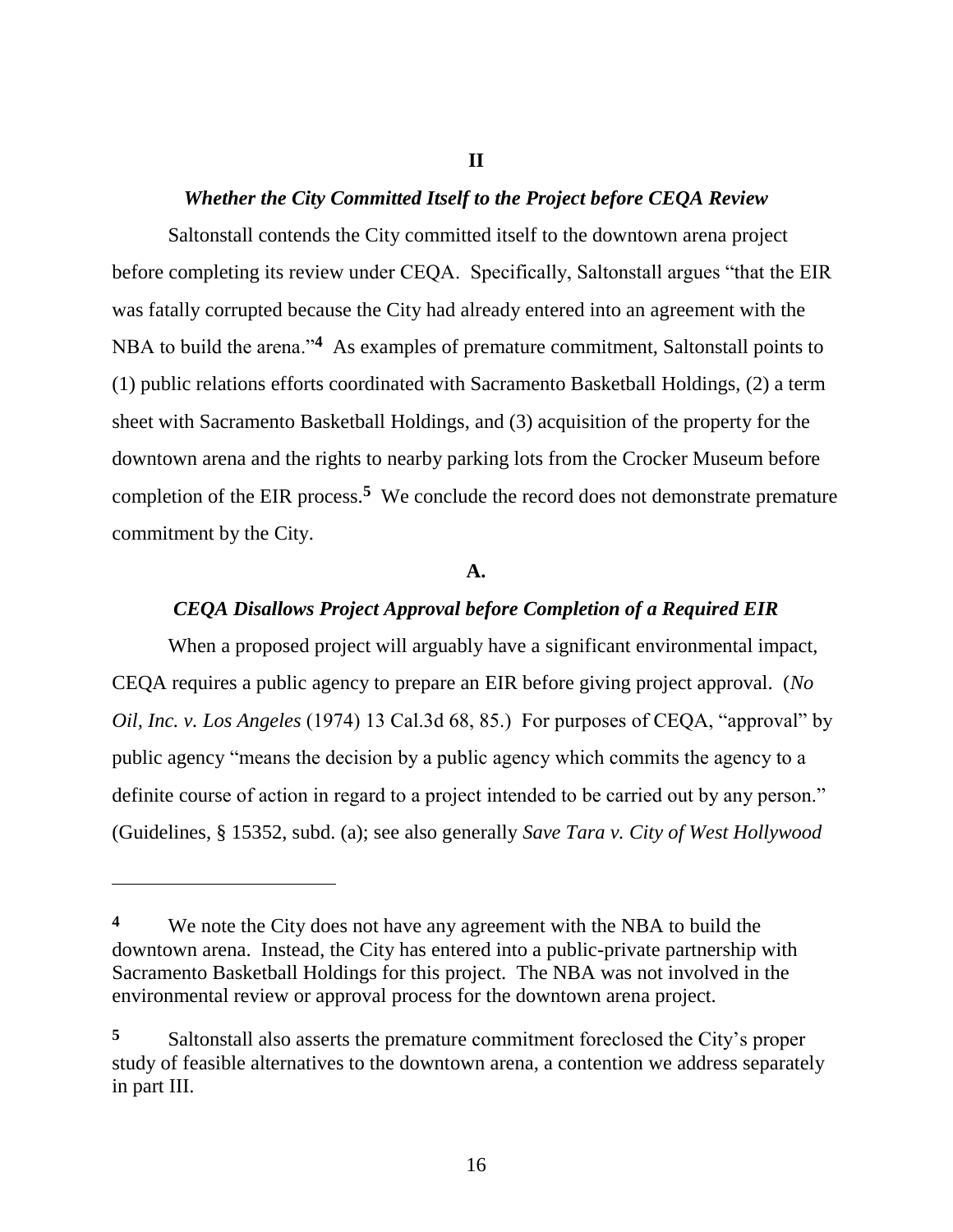(2008) 45 Cal.4th 116, 129 (*Save Tara*).) The *Save Tara* court observed that "[t]he problem is to determine when an agency's favoring of and assistance to a project ripens into a 'commit[ment].' To be consistent with CEQA's purposes, the line must be drawn neither so early that the burden of environmental review impedes the exploration and formulation of potentially meritorious projects, nor so late that such review loses its power to influence key public decisions about those projects." (*Save Tara*, at pp. 130- 131.) Thus, *Save Tara* explains that "CEQA review was not intended to be only an afterthought to project approval, but neither was it intended to place unneeded obstacles in the path of project formulation and development." (*Id.* at p. 137.)

Consistent with *Save Tara*, we apply a two-prong test to ascertain whether a public agency has committed itself to a project before conducting the requisite environmental review. " 'First, the analysis should consider whether, in taking the challenged action, the agency indicated that it would perform environmental review before it makes any further commitment to the project, and if so, whether the agency has nevertheless effectively circumscribed or limited its discretion with respect to that environmental review. Second, the analysis should consider the extent to which the record shows that the agency or its staff have committed significant resources to shaping the project. If, as a practical matter, the agency has foreclosed any meaningful options to going forward with the project, then for purposes of CEQA the agency has "approved" the project.' " (45 Cal.4th at p. 139, quoting Remy et al., Guide to the Cal. Environmental Quality Act (CEQA) (11th ed. 2006), at p. 71.) In short, the *Save Tara* test reflects "the general principle that before conducting CEQA review, agencies must not 'take any action' that significantly furthers a project 'in a manner that forecloses alternatives or mitigation measures that would ordinarily be part of CEQA review of that public project.' " (*Save Tara*, *supra*, at p. 138, quoting Guidelines, § 15004, subd. (b)(2)(B).)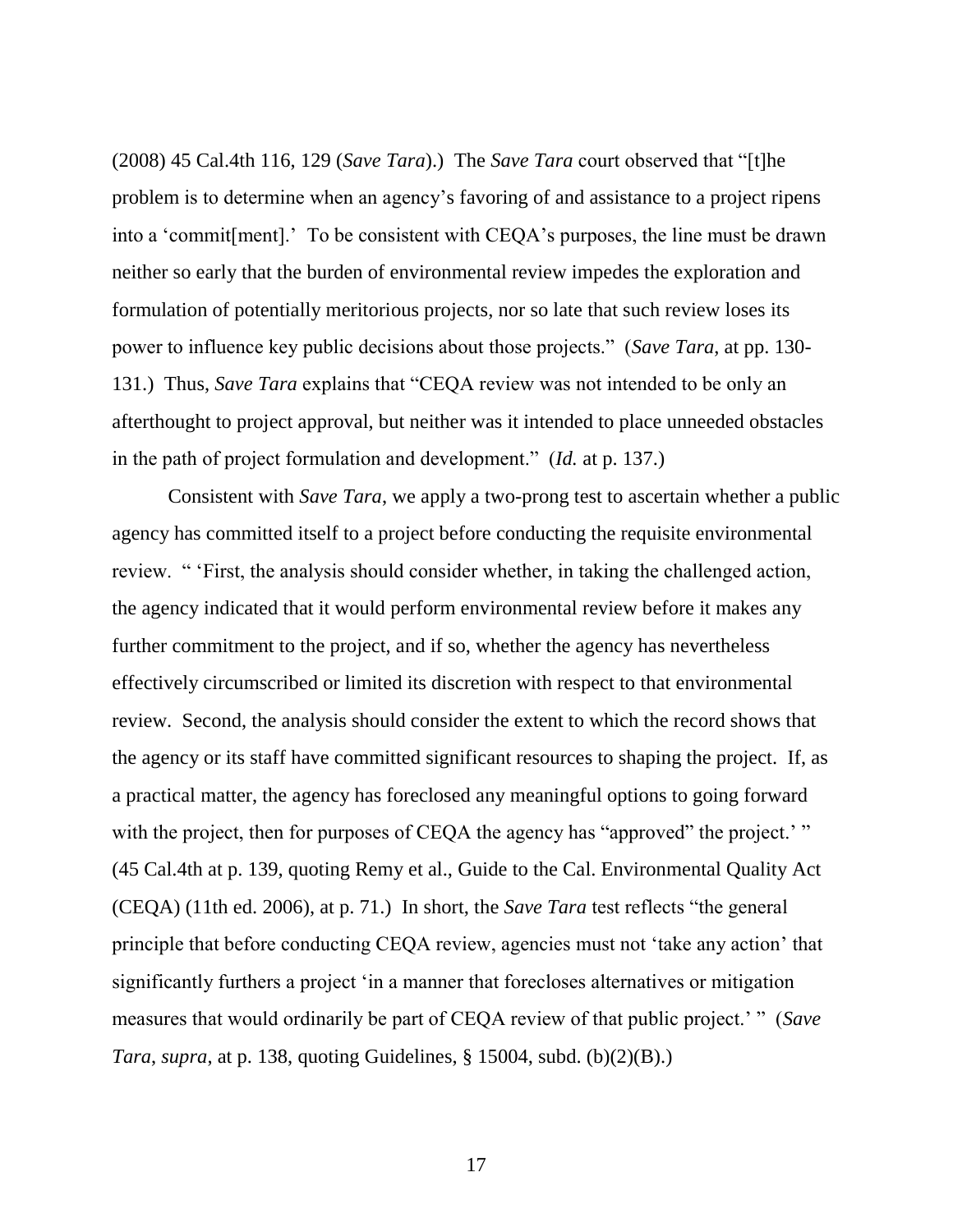The question of whether "the lead agency approved a project with potentially significant environment effects before preparing and considering an EIR for the project 'is predominantly one of improper procedure' (*Vineyard Area Citizens for Responsible Growth, Inc. v. City of Rancho Cordova, supra,* 40 Cal.4th at p. 435) to be decided by the courts independently. The claim goes not to the validity of the agency's factual conclusions but to the required timing of its actions." (*Save Tara*, *supra*, 45 Cal.4th at p. 131.)

#### **B.**

#### *City Efforts and Land Acquisition Prior to Completion of the EIR Process*

The city council approved a preliminary nonbinding term sheet -- dated March 23, 2013 -- with the investment group formed to purchase the Sacramento Kings and build the downtown arena, Sacramento Basketball Holdings. In pertinent part, the term sheet stated: "Although this Term Sheet contains the proposed, non-binding terms of a potential transaction which the City has agreed to process, the parties agree that no obligation to enter into definitive transaction documents, or any transaction, shall exist and no project or definitive transaction documents shall be deemed to be approved, until after (i) the proposed project is reviewed in accordance with the requirements of [CEQA], (ii) any additional conditions or changes to the project based on [CEQA] review have been resolved in a manner acceptable to the City and Investor Group [Sacramento Basketball Holdings] and (iii) all required permits for the project have been obtained by the City in accordance with applicable laws and regulations."

The preliminary nonbinding term sheet further provided: "As required by law, the City retains the sole and independent discretion as the lead agency to, among other things, balance the benefits of the ESC project against any significant environmental impacts prior to taking final action if such significant impacts cannot otherwise be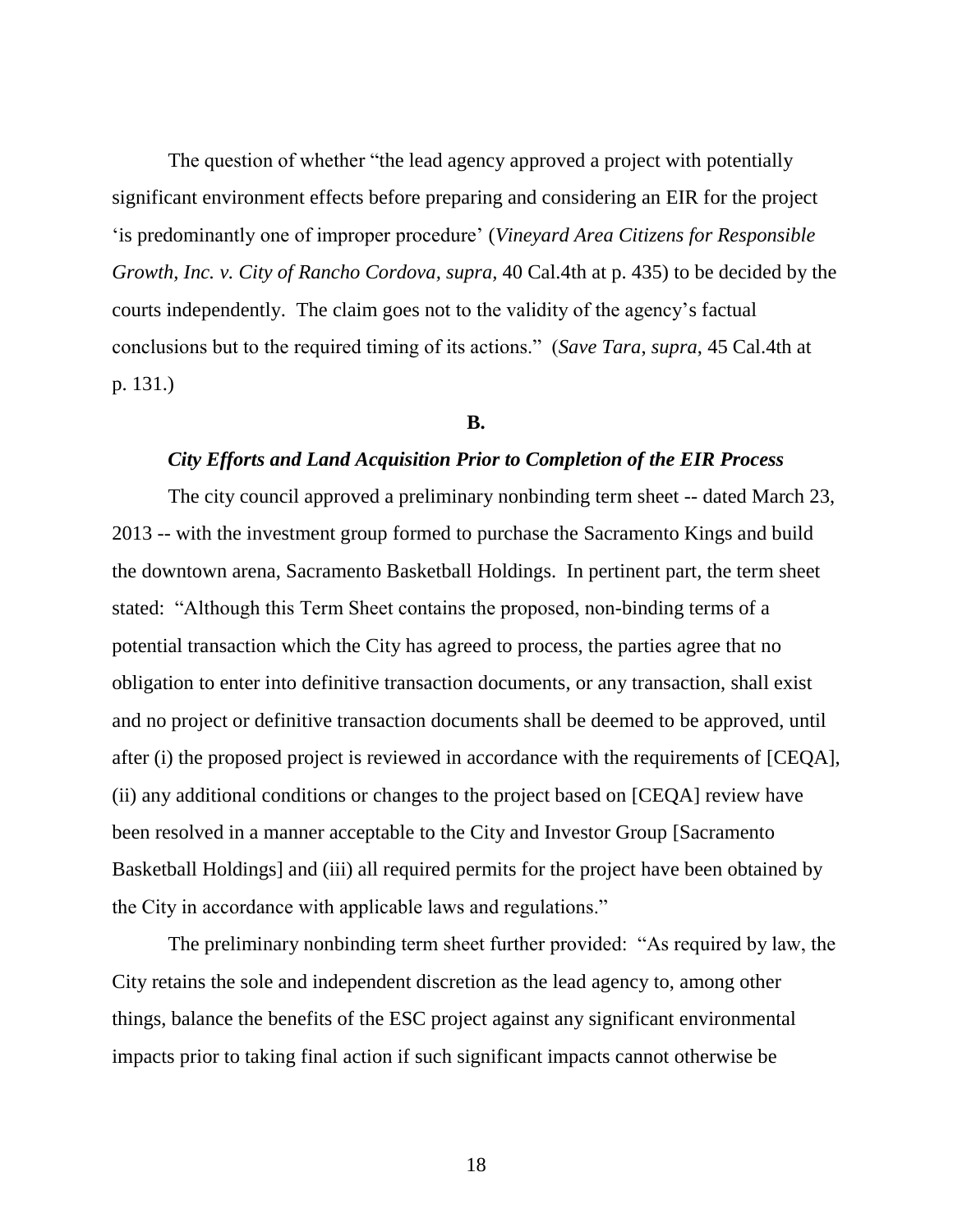avoided, *and determine not to proceed with the ESC project*. No legal obligations to approve the project, the permits for the project, or the transaction will exist unless and until the parties have negotiated, executed, and delivered definitive agreements based upon information produced during the CEQA environmental review process and on other public review and hearing processes, subject to all applicable governmental approvals." (Italics added.)

In May 7, 2013, the City adopted a resolution to forgive \$7.5 million of a \$10 million loan to the Crocker Art Museum in exchange for the museum's relinquishment of any claims related to City parking lots X and Y.

A July 9, 2013 agenda for a meeting between the City and Sacramento Basketball Holdings staff listed as a discussion topic, a need to develop a communication strategy in anticipation of media inquiries about the acquisition of the land for the site of the downtown arena. The agenda stated that "[i]t would be better to initiate control [of] the story with a message crafted and agreed to by the NBA, [Sacramento Basketball Holdings] and City rather than a mad scramble."

On January 7, 2014, the city council adopted a resolution to acquire by eminent domain the block located at 600 K Street in downtown Sacramento. Consistent with the preliminary nonbinding term sheet, the City would retain title to the property and lease it to Sacramento Basketball Holdings according to a schedule that provided the rent would start at \$6.5 million and increase according to a set formula.

The City certified its final EIR and approved the downtown arena project on May 20, 2014.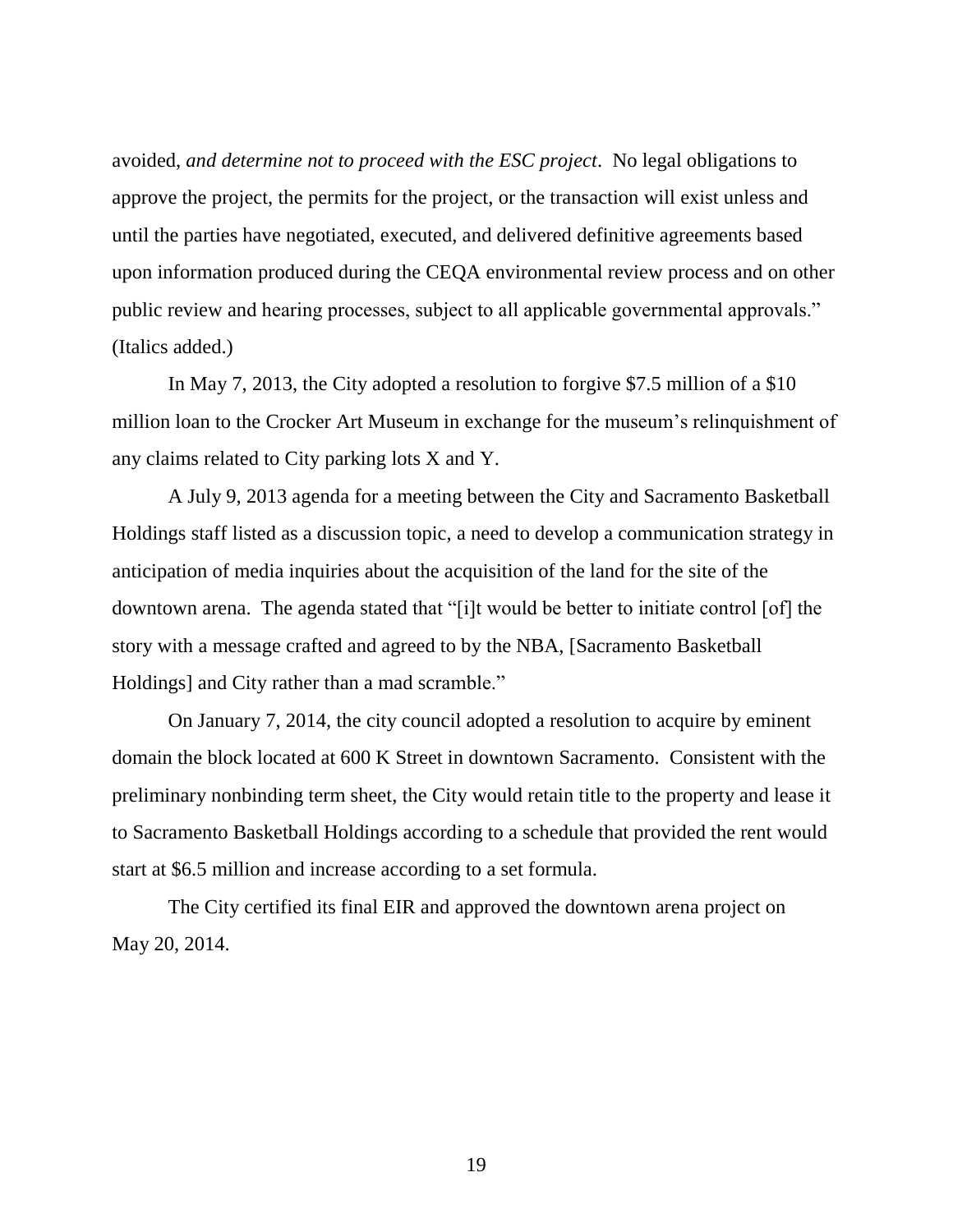#### **C.**

## *The City Did Not Commit to the Project before Completing its Environmental Review*

Although the City took steps toward planning the proposed downtown arena prior to completing its environmental review, we conclude the record does not establish premature commitment to the project in violation of CEQA.

#### *1. Public Relations Coordination*

The only evidence of public relations coordination cited by Saltonstall concerns an agenda item suggesting a unified response to media inquiries about the announced acquisition of the 600 block of K Street for the downtown arena. This evidence does not demonstrate premature commitment by the City for several reasons. First, the agenda appears to have been prepared by the Icon Venue Group and not the City or its staff. Based on this singular cited document, the extent to which the agenda item reflected any view of the City or its staff is entirely unknown. Second, the agenda description suggested the City had not yet formulated a response -- if any -- to media inquiries about acquisition of the 600 block of K Street. The agenda item notes only that it "*would be better* to initiate control of the story with a message crafted and agreed to by the NBA, [Sacramento Basketball Holdings] and City." (Italics added.) Rather than showing premature commitment, it suggests instead that there was not yet coordination of a message -- at least for the acquisition of the 600 block of K Street. Third, even if the agenda item showed the City's favor of and advocacy for the 600 block of K Street as the site for the project, this would still be insufficient to show impermissibly early commitment to the project. "If having high esteem for a project before preparing an environmental impact statement . . . nullifies the process, few public projects would withstand judicial scrutiny, since it is inevitable that the agency proposing a project will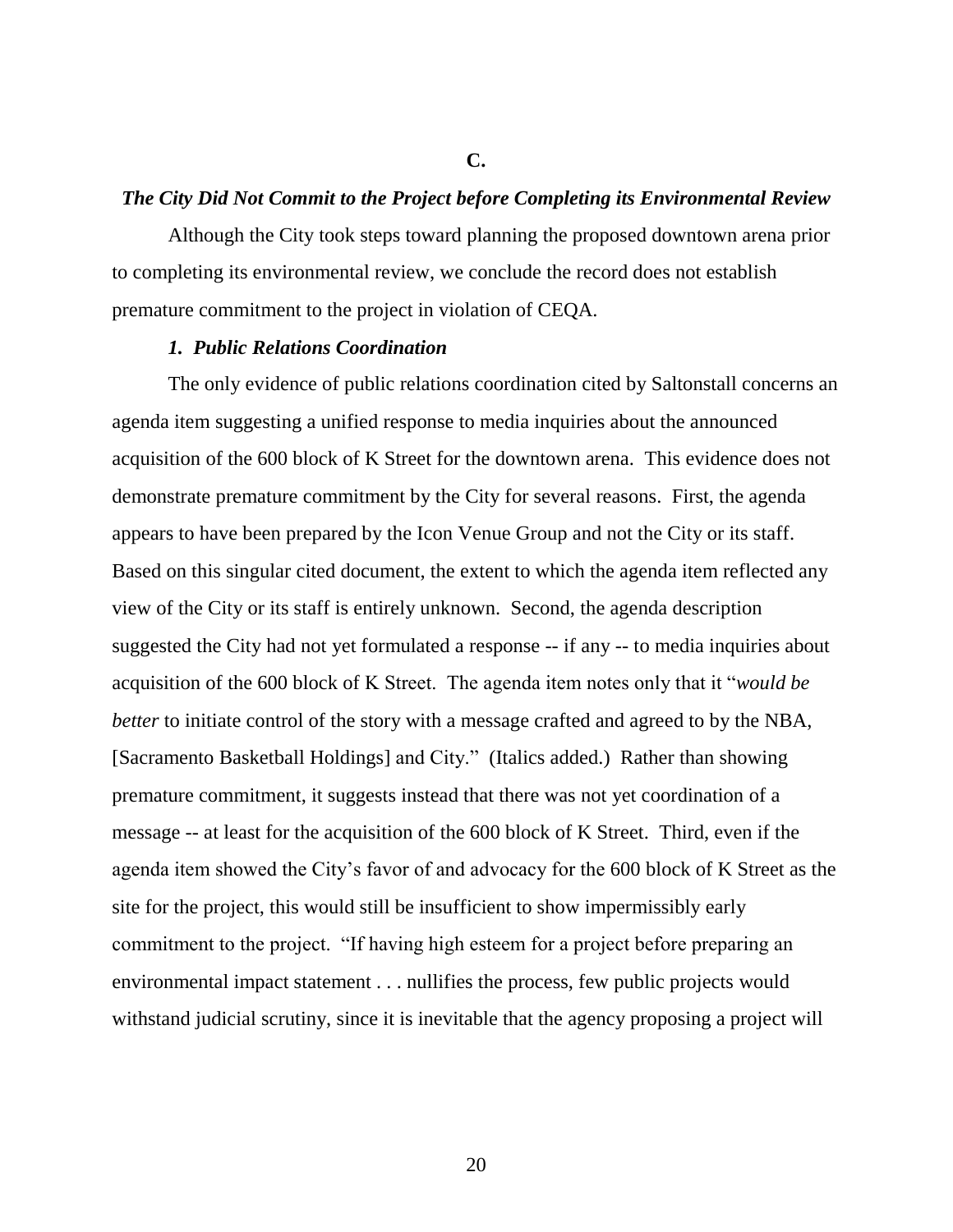be favorably disposed to it." (*Save Tara, supra*, 45 Cal.4th at pp. 136-137, quoting *City of Vernon, supra*, 63 Cal.App.4th at p. 688.)

In short, Saltonstall's single citation to the administrative record to demonstrate a concerted media campaign for the project does not establish premature commitment by the City.

## *2. The Preliminary Nonbinding Term Sheet*

Under the first prong of the *Save Tara* test, we consider whether the City indicated it would perform a proper environmental review before making a commitment to the project. (*Save Tara*, *supra*, 45 Cal.4th at p. 138.) On this point, the preliminary nonbinding term sheet declared the City had "no obligation to enter into definitive transaction documents, or any transaction," and that "no project or definitive transaction documents shall be deemed to be approved, until after" the downtown arena project was "reviewed in accordance with the requirements of [CEQA]." Elsewhere, the term sheet expressly provided that "the City retains the sole and independent discretion as the lead agency to . . . balance the benefits of the ESC project against any significant environmental impacts prior to taking final action if such significant impacts cannot otherwise be avoided, and determine not to proceed with the ESC project." Thus, the City retained complete discretion to review the project, mitigate adverse environmental effects, and even to refuse to approve the project.

The term sheet was not a binding contract between the City and Sacramento Basketball Holdings. As the term sheet noted, it set forth "the process and framework by which the parties agree[d] to negotiate definitive documents and potential approvals to be considered by the City regarding the potential location, financing, ownership, design, development, construction, operation, use" and other issues related to the project.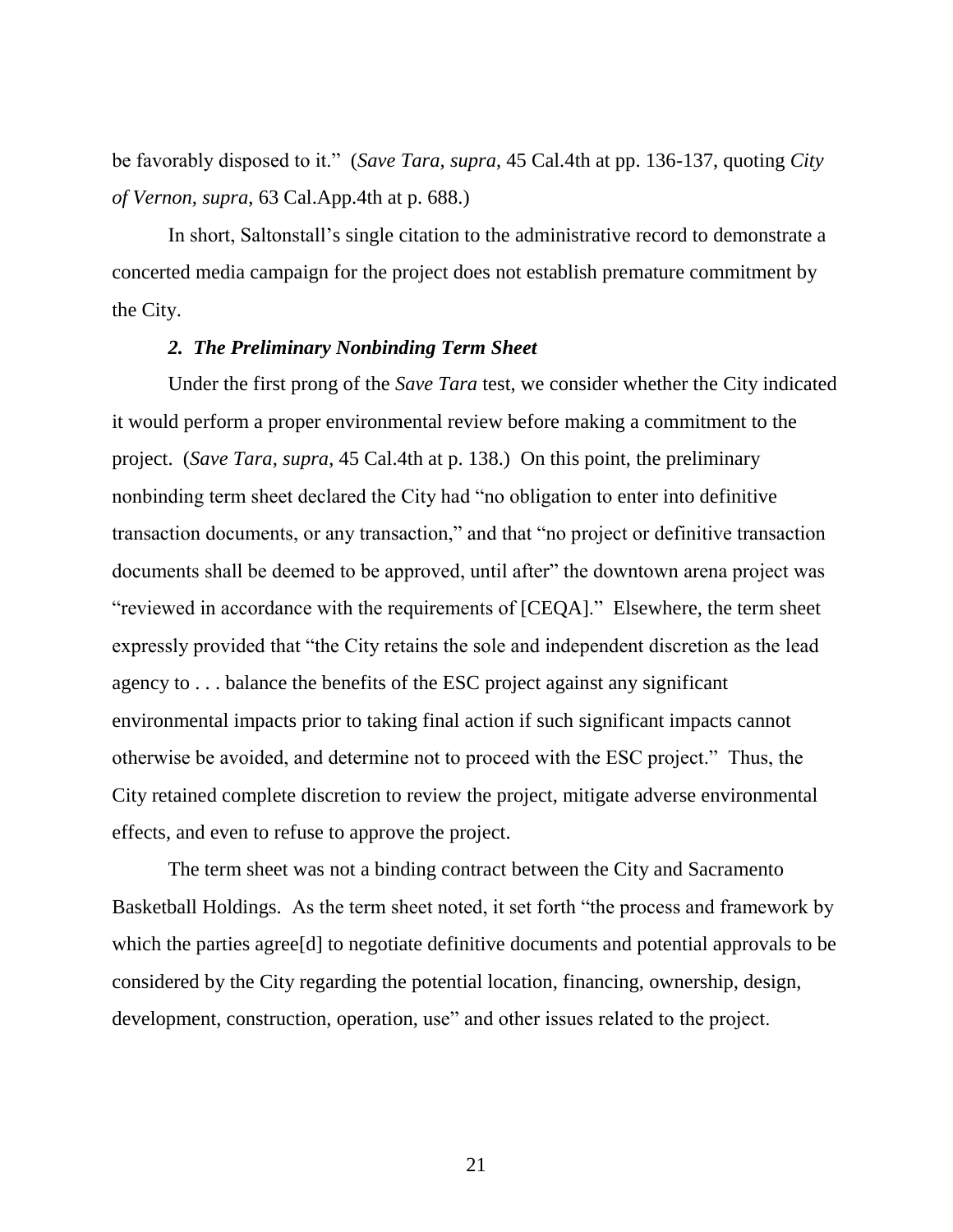In essence, the preliminary nonbinding term sheet was an agreement to negotiate. All provisions of the term sheet are consistent with an agreement to negotiate. The term sheet noted the location of the arena remained to be determined, the parties could consider locations other than at the site of the Downtown Plaza, the ownership structure for the location remained to be negotiated, and efforts to timely complete the project would be made collaboratively. Based on the express reservation by the City of the right to disapprove of the project based on its environmental review, Sacramento Basketball Holdings would not have had a breach of contract claim if the City had decided to reject the project. The preliminary nonbinding term sheet does not show premature commitment to the project by the City.

## *3. Eminent Domain Action for the 600 Block of K Street*

The City's exercise of eminent domain to acquire the 600 block of K Street for the site of the downtown arena prior to completion of environmental review is allowed under CEQA. CEQA provides an exception to the prohibition on commitment to a project before environmental review for purposes of land acquisition. Guidelines section 15004, subdivision (b)(2)(A), provides that a public agency may not "[f]ormally make a decision to proceed with the use of a site for facilities which would require CEQA review, regardless of whether the agency has made any final purchase of the site for these facilities, *except that agencies may designate a preferred site for CEQA review and may enter into land acquisition agreements when the agency has conditioned the agency's future use of the site on CEQA compliance*." (Italics added.)

In addition, section 21168.6.6, subdivision  $(b)(1)$ , expressly provides that "[t]he city may prosecute an eminent domain action for 545 and 600 K Street, Sacramento, California, and surrounding publicly accessible areas and rights-of-way within 200 feet of 600 K Street, Sacramento, California, through order of possession pursuant to the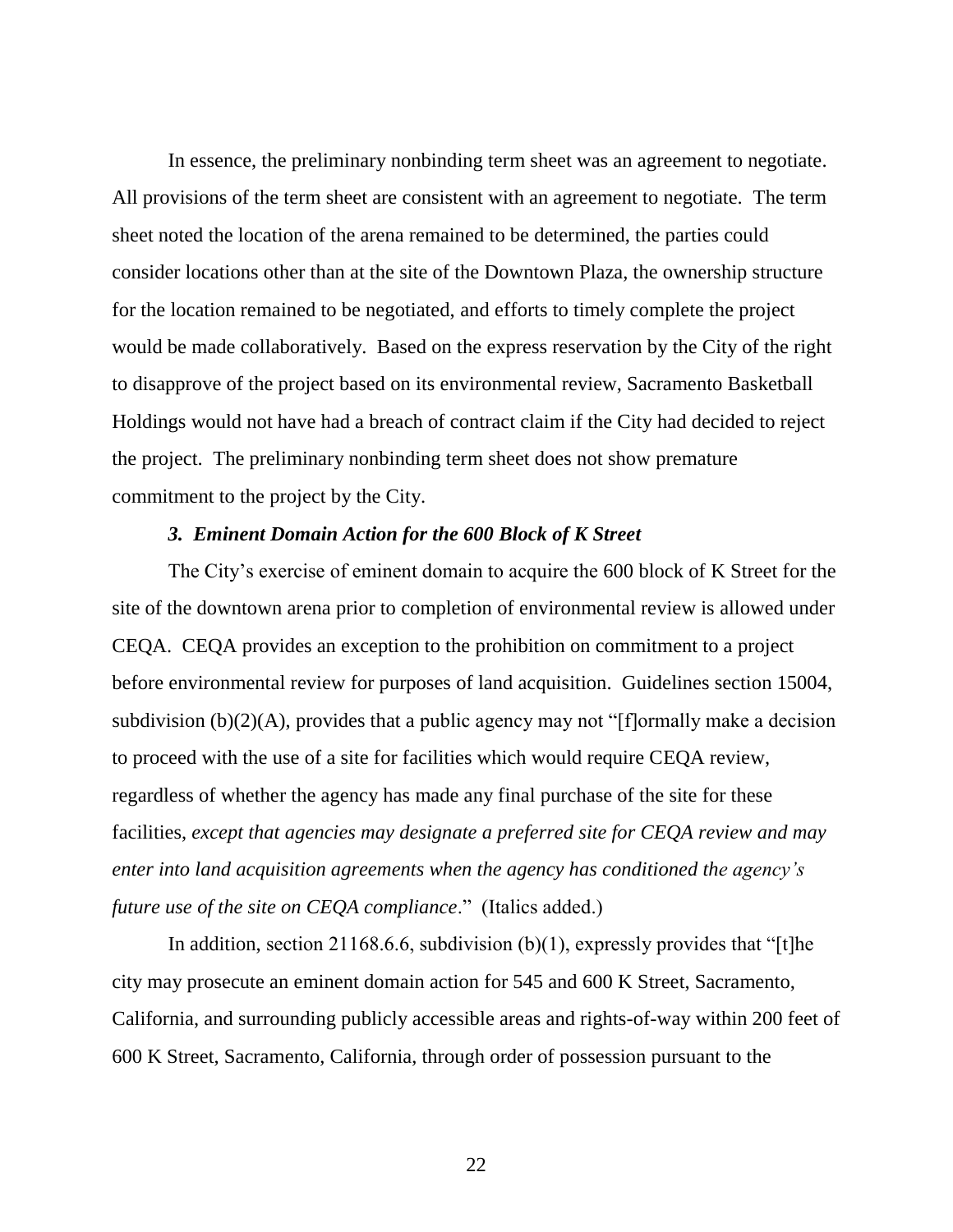Eminent Domain Law (Title 7 (commencing with Section 1230.010) of Part 3 of the Code of Civil Procedure) prior to completing the environmental review under this division."**<sup>6</sup>** Consequently, the City had specific statutory authorization to acquire the 600

**6** In explaining the authorization for this eminent domain power for a specific site in downtown Sacramento, the Legislature declared in Senate Bill 743, as relevant here:

"(c) The existing home of the [City]'s [NBA] team, the Sleep Train Arena, is an old and outmoded facility located outside of the [City]'s downtown area and is not serviced by the region's existing heavy and light rail transportation networks. It was constructed 25 years ago and a new, more efficient entertainment and sports center located in downtown Sacramento is needed to meet the city's and region's needs.

"(d) The [City] and the region would greatly benefit from the addition of a multipurpose event center capable of hosting a wide range of events including exhibitions, conventions, sporting events, as well as musical, artistic, and cultural events in downtown Sacramento.

"(e) The proposed entertainment and sports center project is a public-private partnership between the [City] and the applicant that will result in the construction of a new state-of-the-art multipurpose event center, and surrounding infill development in downtown Sacramento as described in the notice of preparation released by the [City] on April 12, 2013.

"(f) The project will generate over 4,000 full-time jobs including employees hired both during construction and operation of the entertainment and sports center project. This employment estimate does not include the substantial job generation that will occur with the surrounding development uses, which will generate additional hospitality, office, restaurant, and retail jobs in Sacramento's downtown area.

"(g) The project also presents an unprecedented opportunity to implement innovative measures that will significantly reduce traffic and air quality impacts and mitigate the greenhouse gas emissions resulting from the project. The project site is located in downtown Sacramento near heavy and light rail transit facilities, situated to maximize opportunities to encourage nonautomobile modes of travel to the entertainment and sports center project, and is consistent with the policies and regional vision included in the Sustainable Communities Strategy adopted pursuant to Chapter 728 of the Statutes of 2008 by the Sacramento Area Council of Governments in April of 2012. The project is also located within close proximity to three major infill development areas including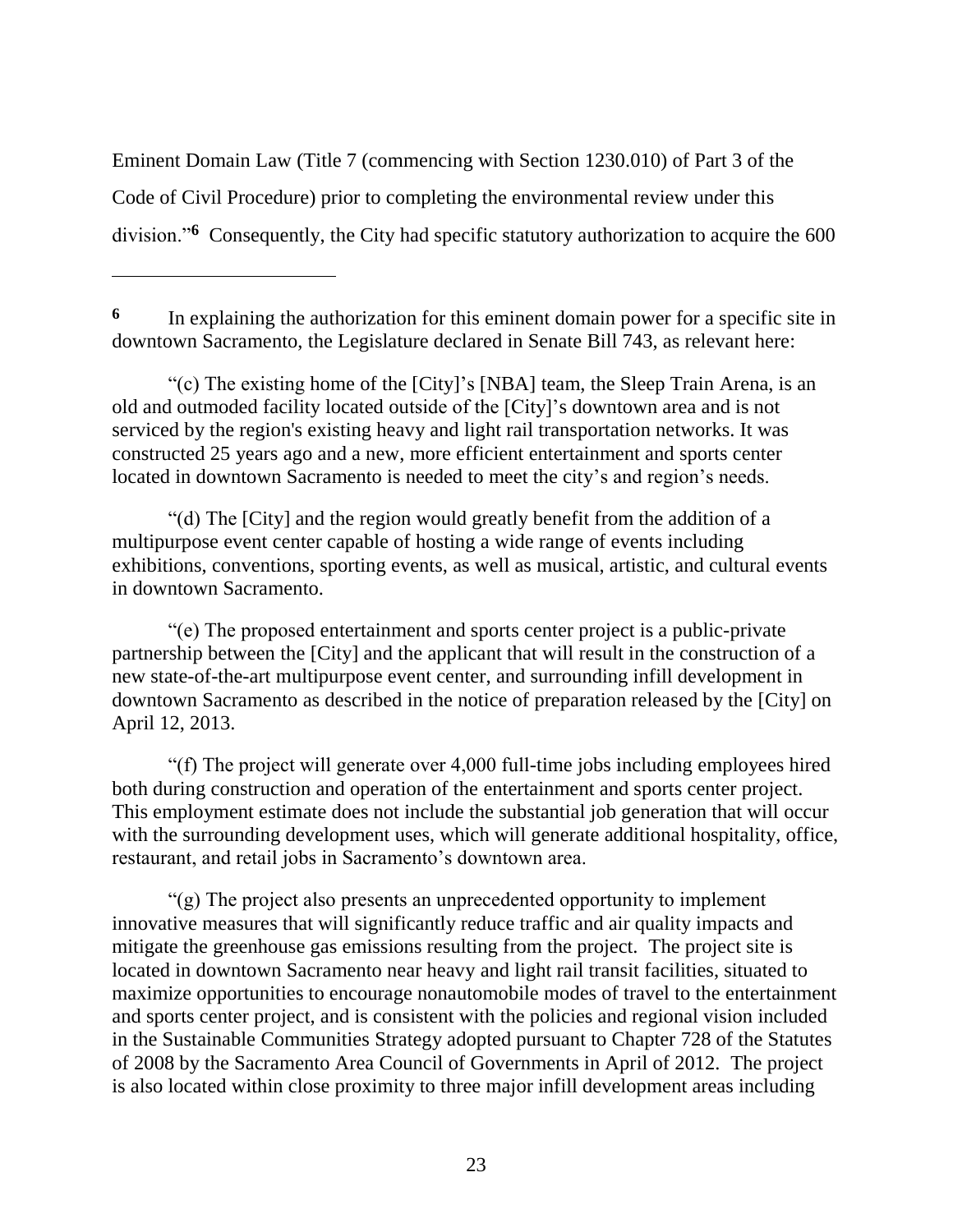block of K Street by eminent domain prior to completing its environmental review without running afoul of CEQA. Saltonstall emphasizes the City did more than agree to acquire the property by actually proceeding with eminent domain. However, section 21168.6.6, subdivision (b)(1), provided authority for the City to prosecute an eminent domain action for the 600 block of K Street rather than mere authority to decide to condemn the property.

Of course, as the California Supreme Court has cautioned, the exception for land acquisition "should not swallow the general rule (reflected in the same regulation) that a development decision having potentially significant environmental effects must be *preceded*, not *followed*, by CEQA review." (*Save Tara*, at pp. 133-134.) Saltonstall does not provide any citation to the record to show that acquisition of the 600 K Street site compelled the City to approve the project or to reject any mitigation measures. Thus, we are not persuaded the City violated CEQA by acquiring the 600 block of K Street by eminent domain.

## *4. Crocker Art Museum Loan Forgiveness*

Saltonstall asserts the forgiveness of \$7.5 million of a City loan to the Crocker Art Museum establishes premature commitment to the downtown arena project. However, Saltonstall does not explain how forgiveness of the loan shows premature commitment to the downtown arena project. Our review of the staff report on loan forgiveness reveals

projects (The Bridge District, Railyards, and Township Nine) that received infill infrastructure grants from the state pursuant to Proposition 1C.

"(h) It is in the interest of the state to expedite judicial review of the entertainment and sports center project, as appropriate, while protecting the environment and the right of the public to review, comment on, and, if necessary, seek judicial review of, the adequacy of the environmental impact report for the project." (Senate Bill 743, § 2(c)- (h).)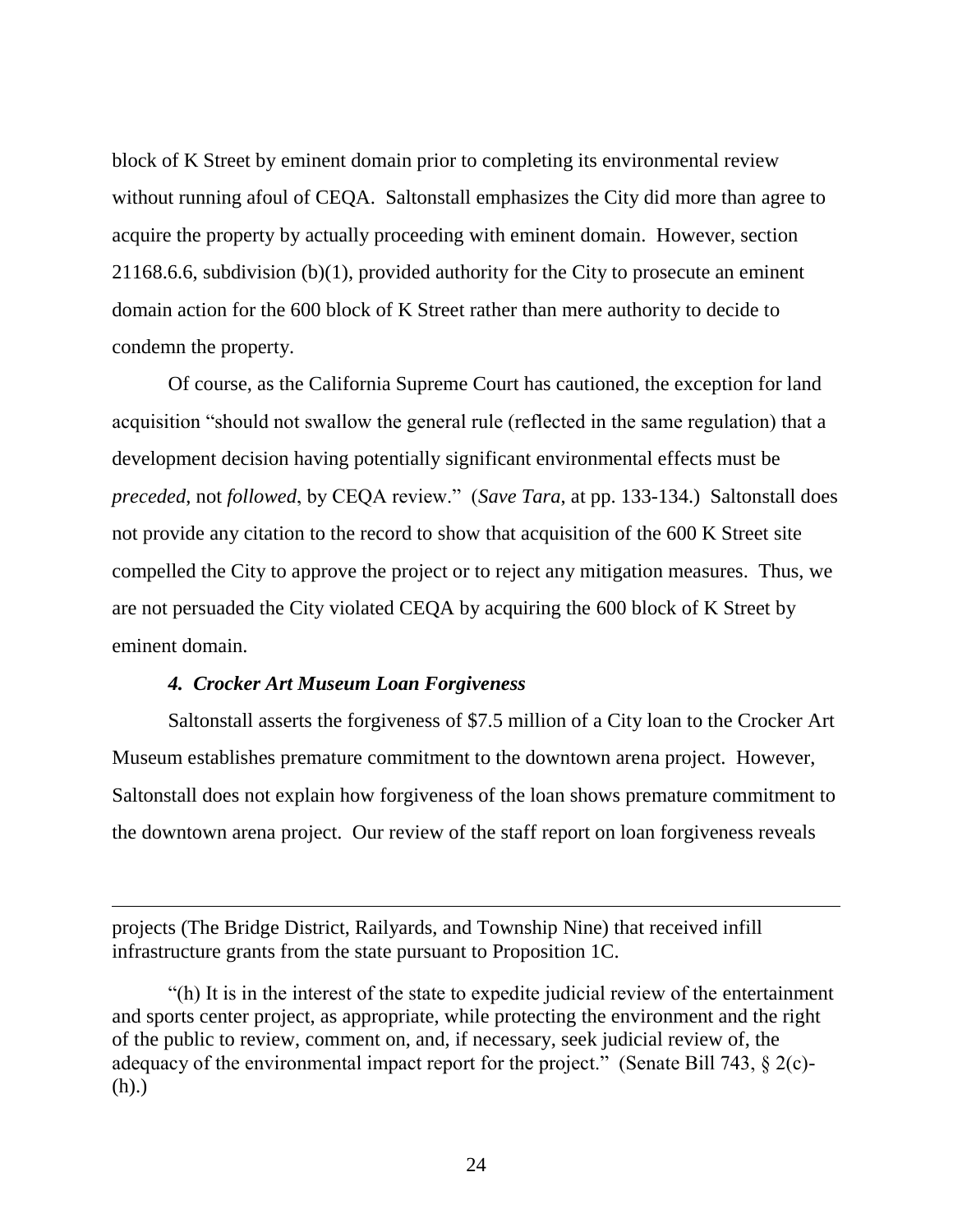the City's interest in preserving the viability of the Crocker Art Museum and establishing a new program to support the arts and culture in Sacramento. The budget resolution for the loan forgiveness does not mention the downtown arena project. For lack of analysis on how forgiveness of a loan for rights to a parking lot already owned by the City demonstrates premature commitment by the City to the downtown arena project, we deem the assertion forfeited. (*In re S.C*. (2006) 138 Cal.App.4th 396, 408.)

In any event, as with the 600 block of K Street, mere site acquisition of the rights to the X and Y parking lots does not demonstrate premature commitment of the City. "Guidelines section 15004, subdivision  $(b)(2)(A)$ , makes clear that a public agency may designate a preferred site for facilities requiring CEQA review, and enter into agreements to acquire the site, so long as future use of the site is conditioned on CEQA compliance." (*Golden Gate Land Holdings*, *supra*, 215 Cal.App.4th at p. 379.)

In sum, Saltonstall has not shown the record contains any evidence of premature commitment by the City to the downtown arena project in violation of CEQA.

#### **III**

## *Sleep Train Arena Remodel as a Project Alternative*

Saltonstall argues the City's environmental review was deficient because the City did not study remodeling the current Sleep Train Arena as a project alternative. We reject the argument.

#### **A.**

## *Project Alternatives Considered by the City*

The City's objectives for a new arena included the goals to: "Develop an entertainment and sports center project that connects with and enhances downtown from the waterfront to the Convention Center and from the Capitol to the Railyards and intermodal facilities. [¶] . . . Establish a framework for successful development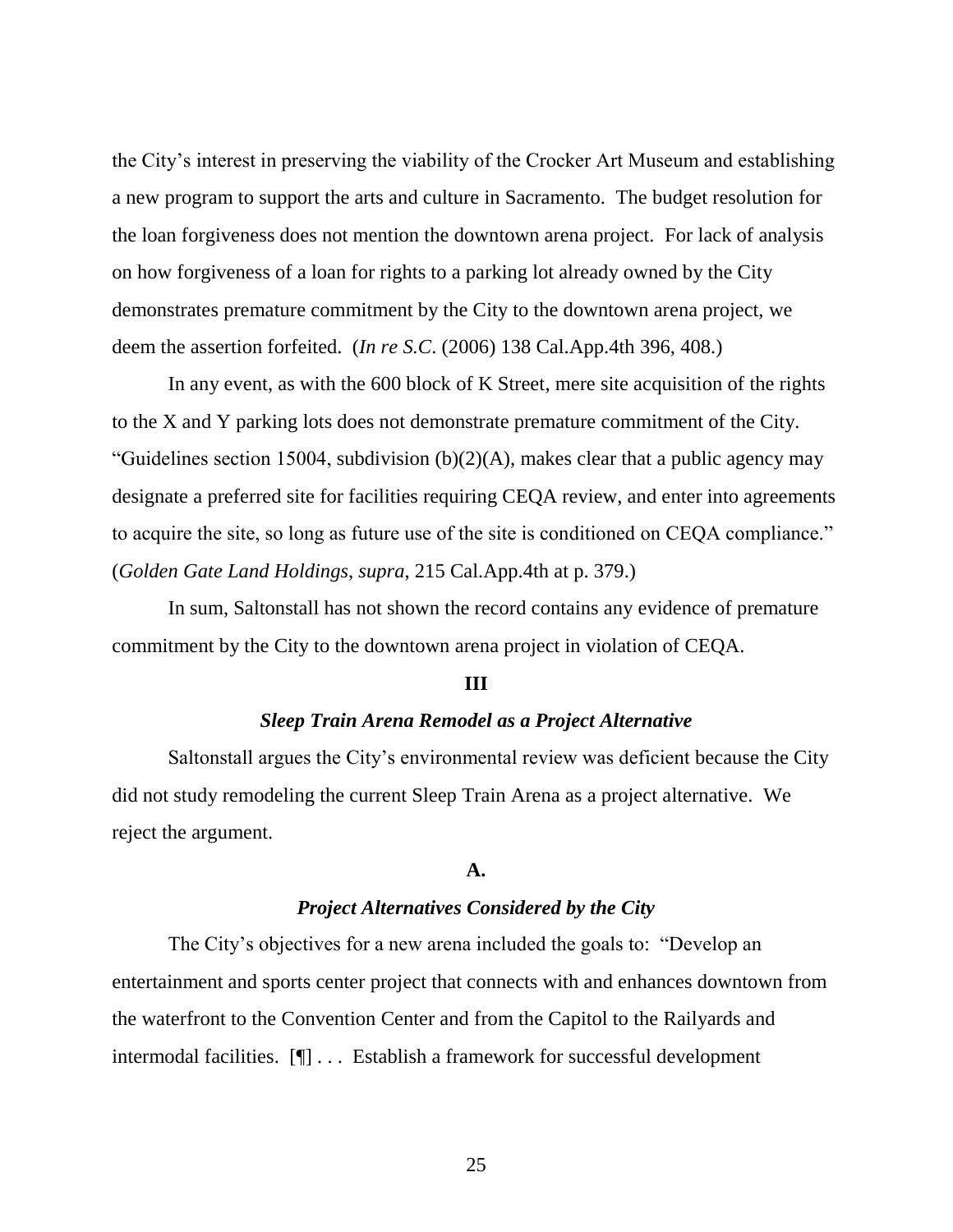surrounding Downtown Plaza. [¶] . . . Leverage the entertainment and sports center to develop our workforce and local businesses and help spark redevelopment of underutilized downtown properties throughout the Central Business District."

The Sleep Train Arena, by contrast, is located in a suburban setting approximately six miles north of the Downtown Plaza. Building the new arena next to the current Sleep Train Arena would not have met the City's project objectives to revitalize the economic and social activity in the area surrounding the Downtown Plaza. Nonetheless, the City's environmental review considered alternatives at the Natomas location of the Sleep Train Arena.

In total, the City studied four alternatives to the downtown arena project. First, the City considered the no project alternative of continuing to operate the Sleep Train Arena without substantial change. Second, the City studied construction of the new arena at the Railyards location a short distance to the north of the Downtown Plaza. Third, the City considered the possibility of building a new arena next to the Sleep Train Arena, and demolishing the old arena upon completion of the new one. The City also studied a reduced scale for building at the Downtown Plaza.

The City did not study remodeling the Sleep Train Arena as an alternative. In rejecting remodeling of the Sleep Train Arena as an alternative, the City explained that "[t]he Draft EIR considers two alternatives at the Natomas site. Alternative 1, No Project Alternative, assumes the Sleep Train Arena would continue to operate at its current location in Natomas. No improvements beyond standard maintenance and minor upgrades are assumed under the No Project Alternative. [¶] Building a new [arena] at the Natomas site, next to the existing arena, is fully analyzed as Alternative 3. Under this alternative, the existing arena would be demolished. Many of the impacts of remodeling the existing arena would be similar to building a new arena at the same site, because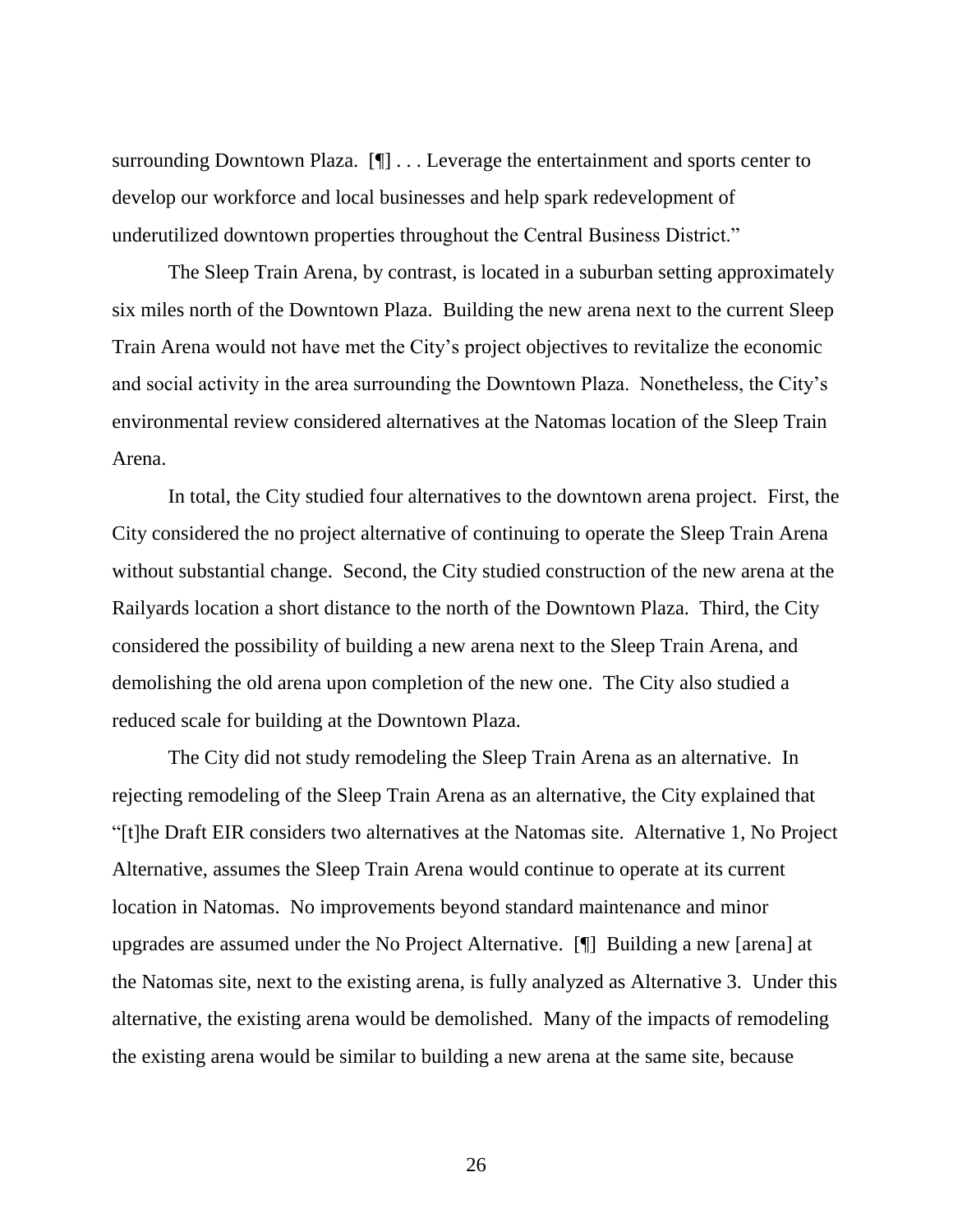attendance and the type of events would be similar. The impacts of demolition would be reduced, but not entirely eliminated because a major overhaul would require removal of some existing materials. The relationship to the project objectives for a remodeled Natomas arena also would be similar to that of a new ESC at the Natomas site. Evaluating an alternative in which the existing Natomas arena is remodeled would not add substantially to the alternatives analysis regardless of the cost of remodeling relative to building a brand new arena in the same location."

As the City explained, alternatives at the Natomas location failed to satisfy many of the City's objectives for the project: "Locating the [arena] in Natomas would not catalyze redevelopment of previously blighted areas, because it would essentially replace an existing facility. It is unlikely that [a new arena] in Natomas would become a worldclass destination given the lack of supporting amenities (e.g., lodging, restaurants, other urban attractions such as museums) in the vicinity of the site. [¶] The Natomas site is not well served by public transportation, with only limited bus service and no light rail or train service in the immediate vicinity. The site is not likely to become a multimodal place, because the distance to homes, restaurants and other employment centers is too far to be conducive to walking, biking and/or taking transit to events at the [new arena]. Attendees at the current Sleep Train arena rely overwhelmingly on automobiles to travel to events and this would be likely to continue given the transportation infrastructure. [¶] A number of objectives are tied directly to locating the [new arena] in the downtown area, including development of 1.5 million square feet of mixed-use space at the Downtown Plaza, establishing a framework for successful development of the Downtown Plaza, connecting with and enhancing downtown from the waterfront to the convention center, and sparking redevelopment of underutilized properties in the Central Business District. These objectives would not be met by Alternative 3 due to its location."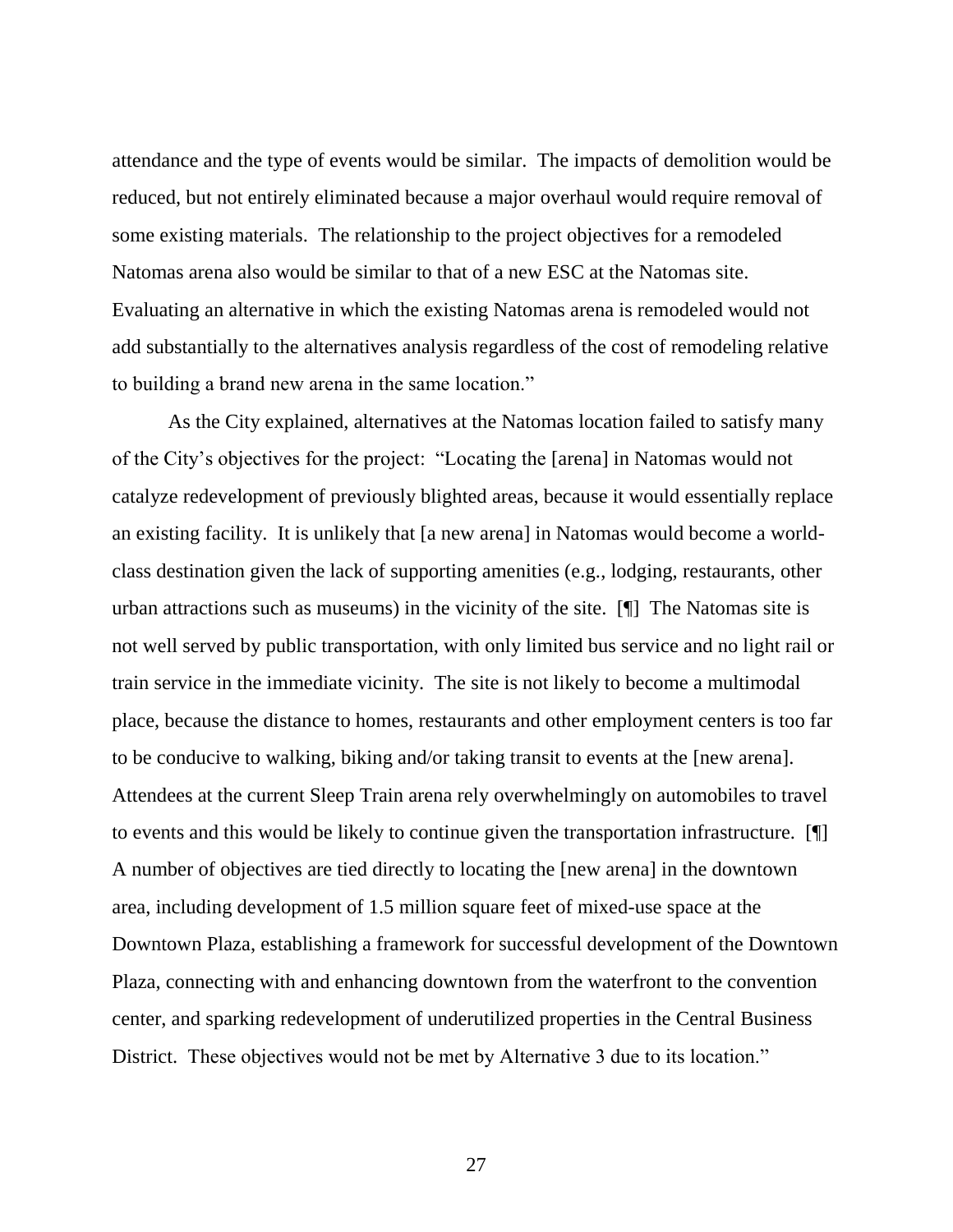The City also deemed the alternative of building a new arena next to the Sleep Train Arena to be infeasible due to floodplain issues. As the City's draft EIR explained, "The primary concern with the Natomas location relates to requirements for new construction in floodplains. Based on the FEMA FIRM maps, Sleep Train Arena is located at a base flood elevation of 33 feet. If the Natomas [arena] were to be constructed before flood control measures improve conditions, the building would need to have the lowest floor, including basement, elevated to at least 34 feet, or (i) be dry flood-proofed below the elevation required for the lowest floor . . . ; (ii) have structural components capable of resisting hydrostatic and hydrodynamic loads and effects of buoyancy; and (iii) be certified by a qualified registered professional engineer or architect  $\dots$ . It is reasonable to assume that these requirements would not be feasible, and that the result would be a delay in project construction." (Fn. omitted.) Thus, the draft EIR concluded that "due to the status of the floodplain building regulations, the [new arena] may not be able to be feasibly built in Natomas by the deadline set by the NBA."

By contrast, the Downtown Plaza site lies outside the 100-year floodplain. Consequently, "[t]he structures on the Downtown project site would be resilient to floods, high winds, and hail storms, even if such events are more frequent in the future."

## **B.**

#### *Review of Project Alternatives under CEQA*

The proper preparation of an EIR lies at the "heart" of CEQA's requirements for environmental review of a proposed project. (*Laurel Heights I, supra*, 47 Cal.3d at p. 392. In turn, "[t]he core of an EIR is the mitigation and alternatives sections. The Legislature has declared it the policy of the State to 'consider alternatives to proposed actions affecting the environment.' (. . . § 21001, subd. (g); *Laurel Heights, supra*, 47 Cal.3d at p. 400.)" (*Goleta, supra*, 52 Cal.3d at pp. 564-565.) A public agency need not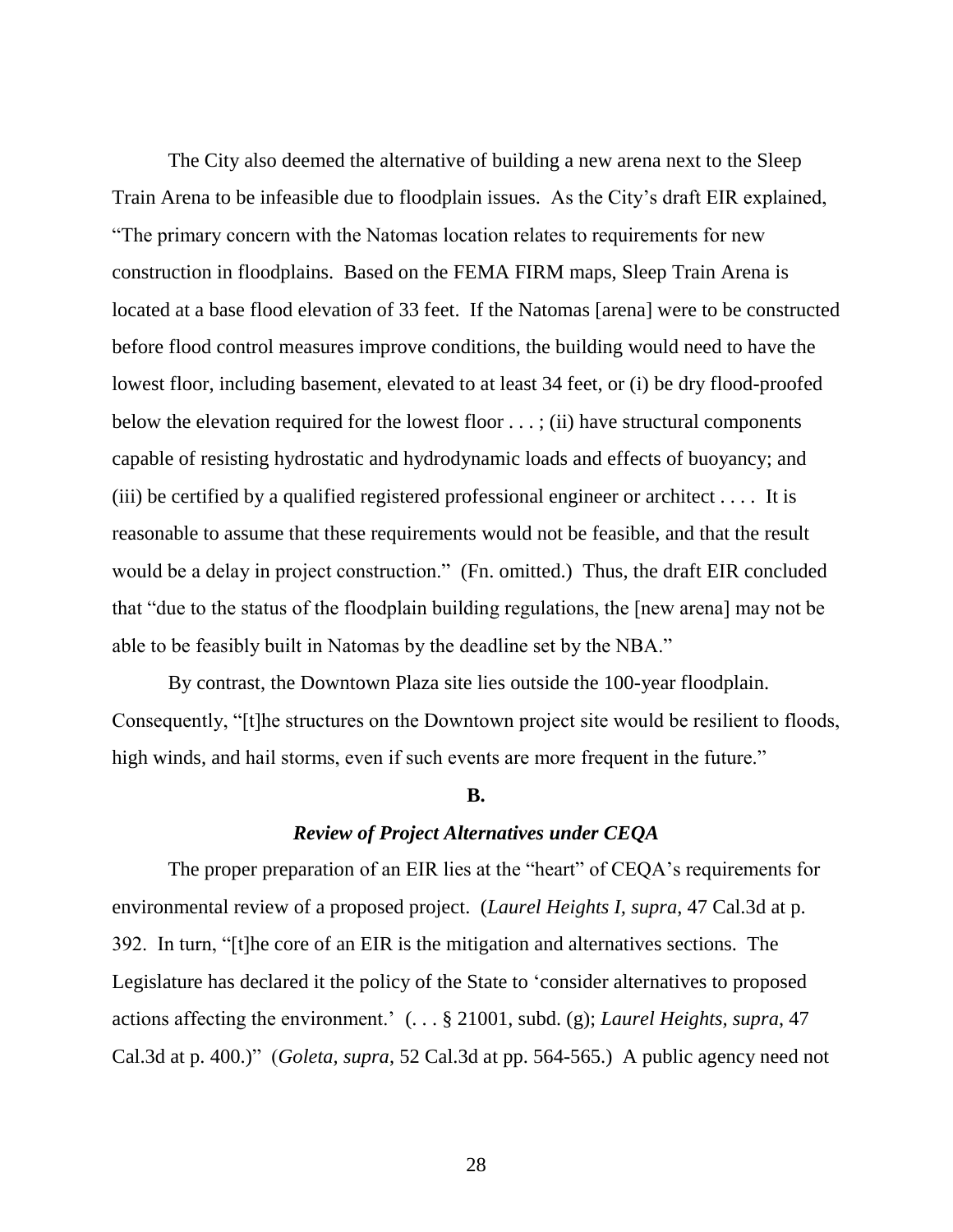consider every imaginable alternative to a project, but only feasible alternatives. (§ 21002.)

For purposes of CEQA, a feasible alternative is one " 'capable of being accomplished in a successful manner within a reasonable period of time, taking into account economic, environmental, social, and technological factors.' (. . . § 21061.1; Guidelines, § 15364; *Laurel Heights, supra*, 47 Cal.3d at p. 402, fn. 10; *Foundation for San Francisco's Architectural Heritage v. City and County of San Francisco* (1980) 106 Cal.App.3d 893, 910.) Both the California and the federal courts have further declared that '[t]he statutory requirements for consideration of alternatives must be judged against a rule of reason.' (*Foundation for San Francisco's Architectural Heritage v. City and County of San Francisco, supra*, 106 Cal.App.3d at p. 910; *Village of Laguna Beach v. Board of Supervisors* (1982) 134 Cal.App.3d 1022, 1028–1029; *Vermont Yankee Nuclear Power Corp. v. NRDC* (1978) 435 U.S. 519, 551, 55 L.Ed.2d 460; *Coalition for Canyon Preservation v. Bowers* (9th Cir. 1980) 632 F.2d 774, 783.)" (*Goleta, supra*, 52 Cal.3d at p. 565, internal reference to fn. omitted.)

Despite the requirement to study feasible alternatives, "CEQA establishes no categorical legal imperative as to the scope of alternatives to be analyzed in an EIR. Each case must be evaluated on its facts, which in turn must be reviewed in light of the statutory purpose." (*Goleta, supra*, 52 Cal.3d at p. 566.)

The ultimate value of an EIR is to serve as an informational document giving the decisionmaking public agency sufficient information to assess the environmental consequences of a project, possible mitigation measures to reduce or eliminate adverse environmental consequences, and the availability of feasible alternatives to the proposed project. " 'The purpose of an EIR is to give the public and government agencies the information needed to make informed decisions, thus protecting ' "not only the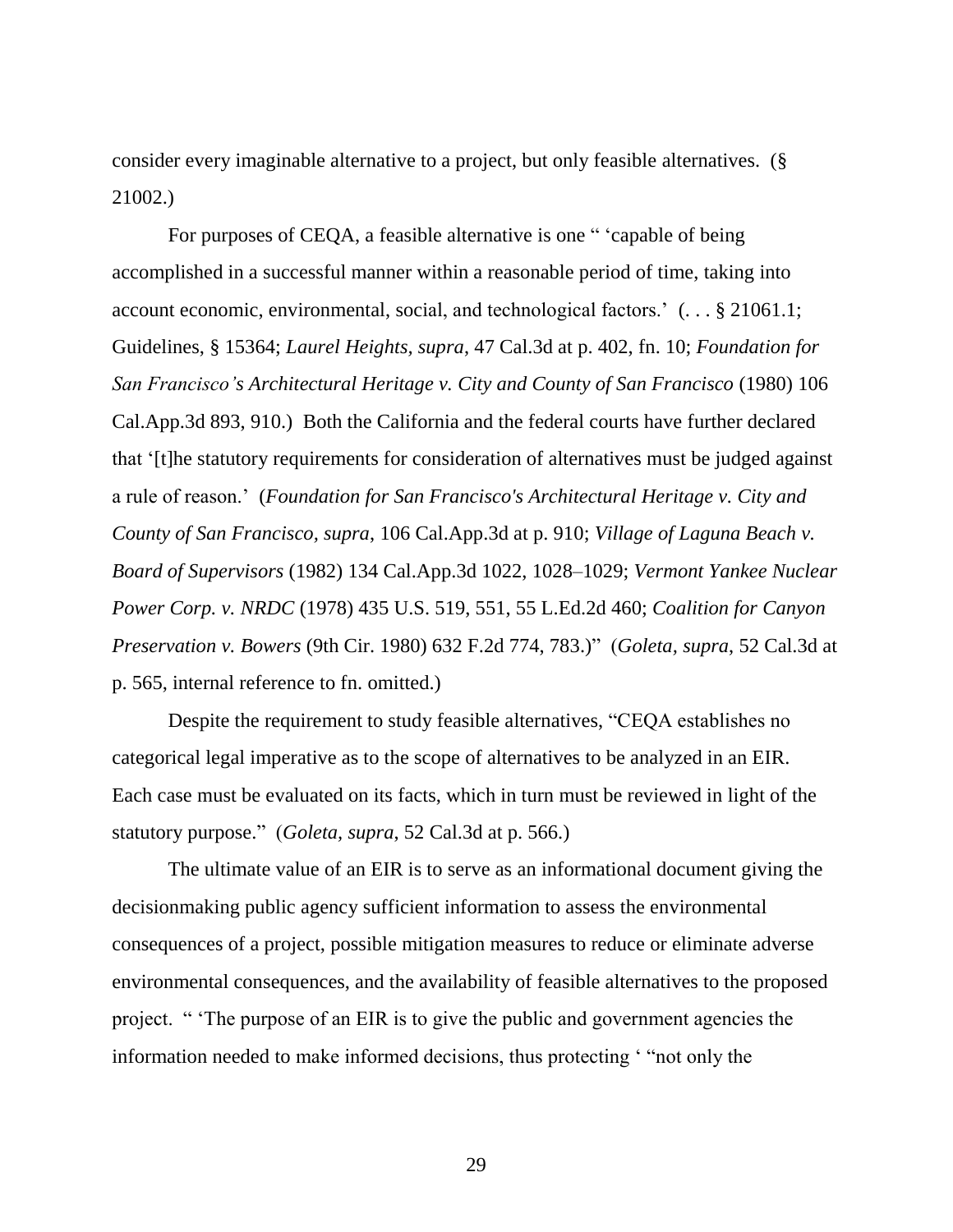environment but also informed self-government.'" " " (*Tracy First v. City of Tracy* (2009) 177 Cal.App.4th 912, 925-926, quoting *In re Bay-Delta Programmatic Environmental Impact Report Coordinated Proceedings* (2008) 43 Cal.4th 1143, 1162– 1163.) Thus, "[a]n EIR need not consider every conceivable alternative to a project or alternatives that are infeasible." (*Tracy First, supra,* at pp. 925-926.) As a corollary, infeasible alternatives that do not meet project objectives need not be studied even when such alternatives might be imagined to be environmentally superior. Tasked with the study of a proposal to build a new shopping center, a public agency need not study a fruit stand as an alternative.

A public agency's decision regarding which project alternatives to study must be made "with 'the ultimate objective being whether a discussion of alternatives "fosters informed decision-making and informed public participation." ' (*Save Our Residential Environment v. City of West Hollywood* (1992) 9 Cal.App.4th 1745, 1751.) In assessing the claim that exclusion of off-site alternatives renders the EIR defective, the question is whether the range of alternatives 'is unreasonable in the absence of the omitted alternatives.' (1 Kostka & Zischke, Practice Under the Cal. Environmental Quality Act [(Cont.Ed.Bar 2d ed. 2009)], § 15.17, p. 747.)" (*California Native Plant Society v. City of Santa Cruz* (2009) 177 Cal.App.4th 957, 992.)

# **C.**

## *Omission of Sleep Train Arena Remodeling as a Project Alternative*

As Saltonstall acknowledges, the City studied Natomas-based alternatives at the location of the Sleep Train Arena. Given the Sleep Train Arena's location "in a suburban setting, surrounded by a large parking lot, low-density office buildings and two- to threestory multifamily homes," the City concluded that carrying out the project at that location "would not catalyze redevelopment of previously blighted areas because it would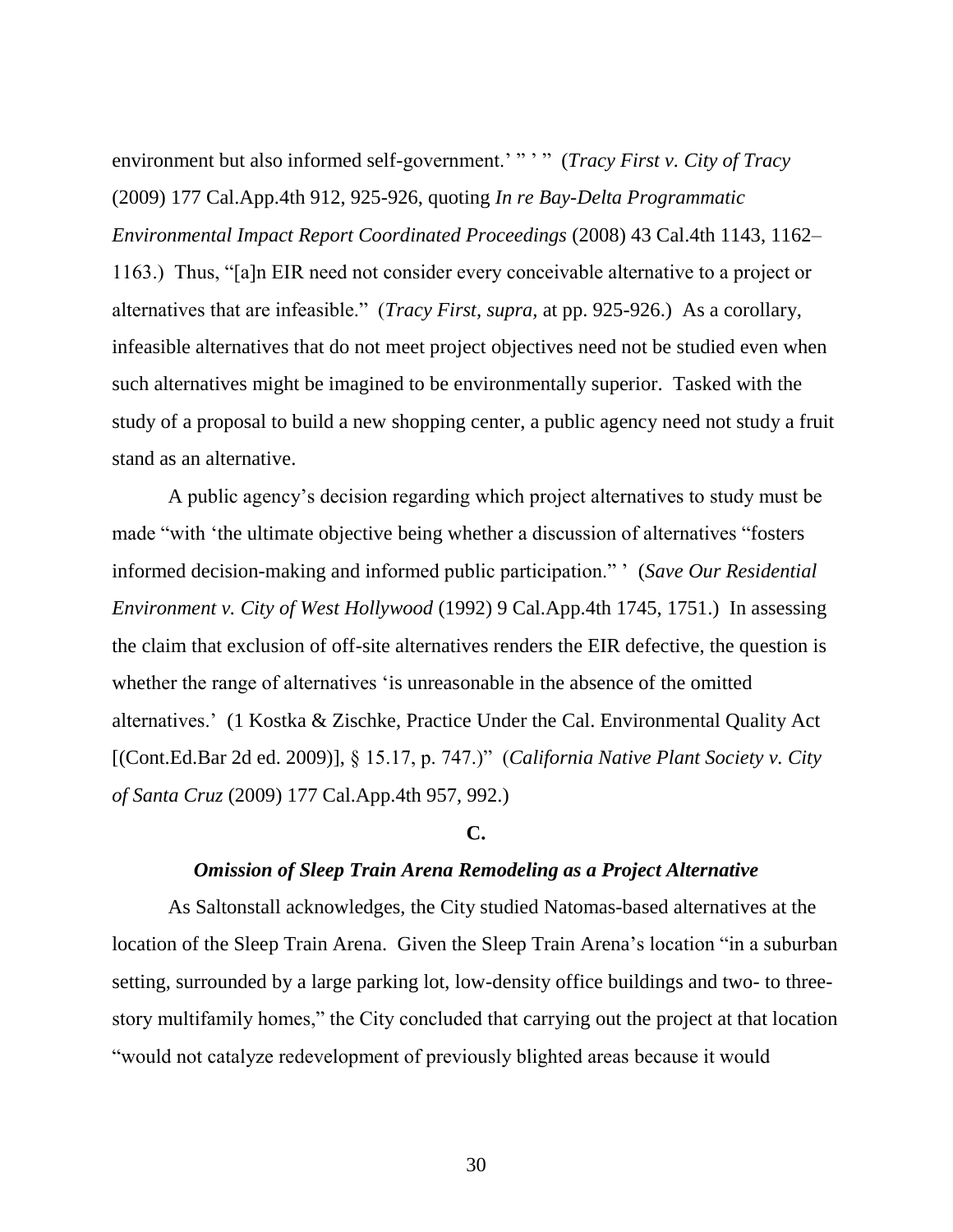essentially replace an existing facility." As the City's draft EIR noted, "[m]any of the project objectives are aimed at creating an active, multi-faceted community attraction that enlivens the surrounding area that embodies smart growth principles. The Natomas ... site is not conducive to these objectives . . . ."

In approving the project at the site of the Downtown Plaza, the city council adopted a statement of overriding considerations reiterating that the Natomas location had been rejected because building a new arena there "would achieve few of the project objectives, and fail entirely to achieve those related to location. Under [this alternative], a state-of-the-art entertainment and sports center (ESC) with approximately 17,500 seats . . . could serve as the long-term home of the NBA Sacramento Kings. The [new arena] would be located on a site that could be readily assembled, and that should not have extensive budget issues. However, due to the status of the floodplain building regulations, the [new arena] may not be able to be feasibly built in Natomas by the deadline set by the NBA."

So too, the no project alternative did not meet the City's objectives to revitalize the area surrounding the Downtown Plaza. Even assuming the Sacramento Kings continued to play at the Sleep Train Arena, the no project alternative would not meet the location objectives and neither would a new arena in the same Natomas location. Moreover, the no project alternative also would not meet the City's objectives to build a world-class entertainment center in the region. Thus, even though the no project alternative might have been environmentally superior, it did not meet any of the City's objectives.

As with the no project alternative, a remodeled Sleep Train Arena might be an environmentally superior option that does not meet many or all of the City's objectives for the project. The Natomas location would not spark redevelopment of the Sacramento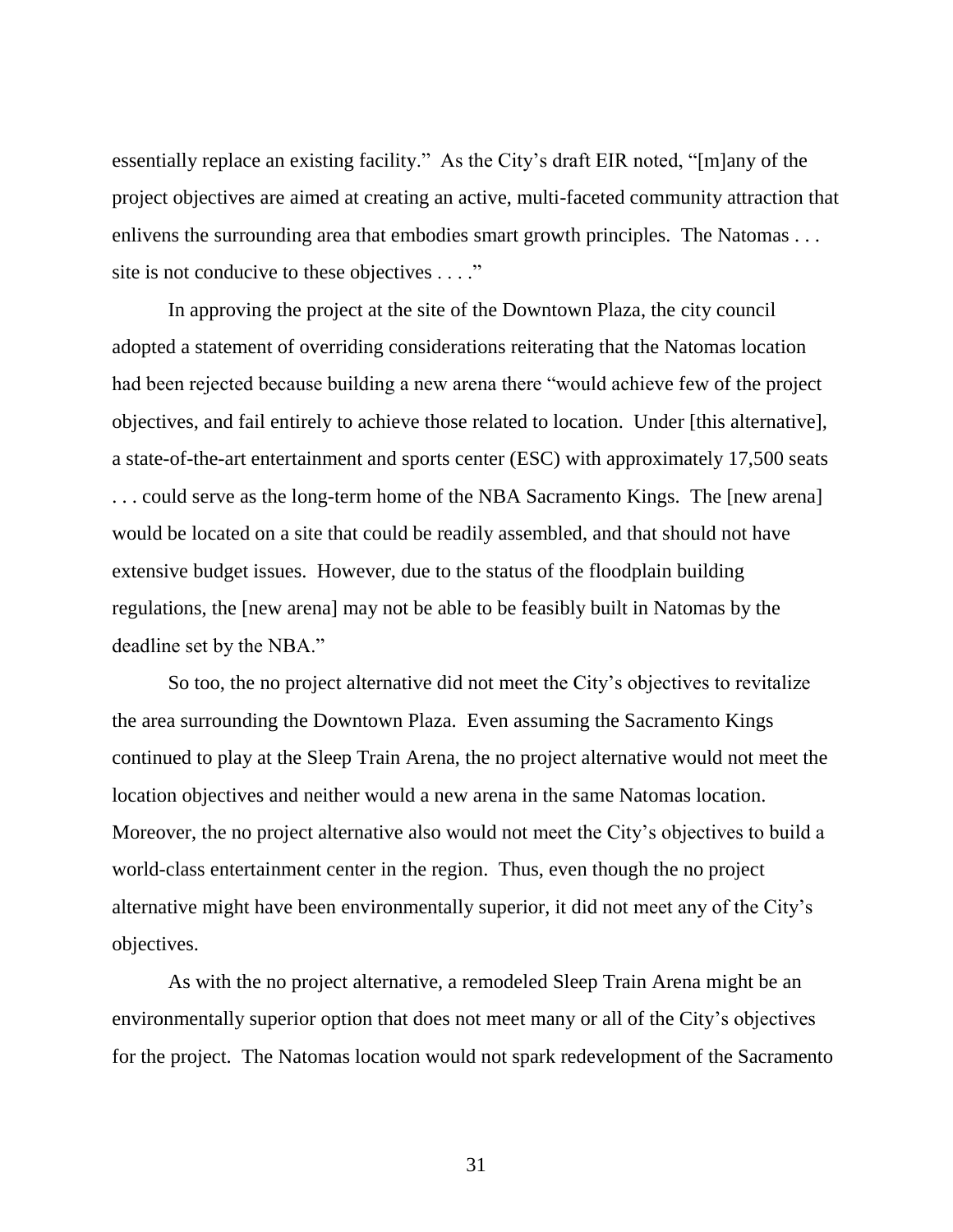downtown; tie together the City's waterfront, Railyards area, and convention center; or stimulate new job and business creation in an underutilized location. Thus, even if the same concerns of floodplain permitting did not apply to a remodel alternative as they would a new Natomas arena alternative, the City was not required to study yet another alternative for the project in Natomas. As the draft EIR explained, many of the impacts of remodeling would have been similar to those of building a new arena in Natomas because existing material would need to be removed and remodeling would be extensive. The similarities in impacts meant studying the remodeling alternative would not have added substantially to the alternatives analysis in the City's EIR review. Consequently, the draft EIR sufficiently studied no project and new arena alternatives for the Natomas location.

The City approved the downtown arena project having sufficiently considered alternatives in Natomas. Additional study of a remodeled Sleep Train Arena alternative would not have provided any additional information required by CEQA for purposes of environmental review. Accordingly, the City's EIR process was not defective for not studying a remodeled Sleep Train Arena alternative.

#### **IV**

# *I-5 Freeway Congestion Analysis*

Saltonstall next contends the City did not properly study the traffic impact of the downtown arena project on I-5, which is located close to the selected project site. While Saltonstall acknowledges the City did study local I-5 traffic congestion, she contends the study was inadequate for not considering I-5 traffic ranging from Canada to Mexico. Saltonstall also asserts the City's traffic study was deficient because the EIR understated the number of persons who would surround the downtown arena. We are not persuaded.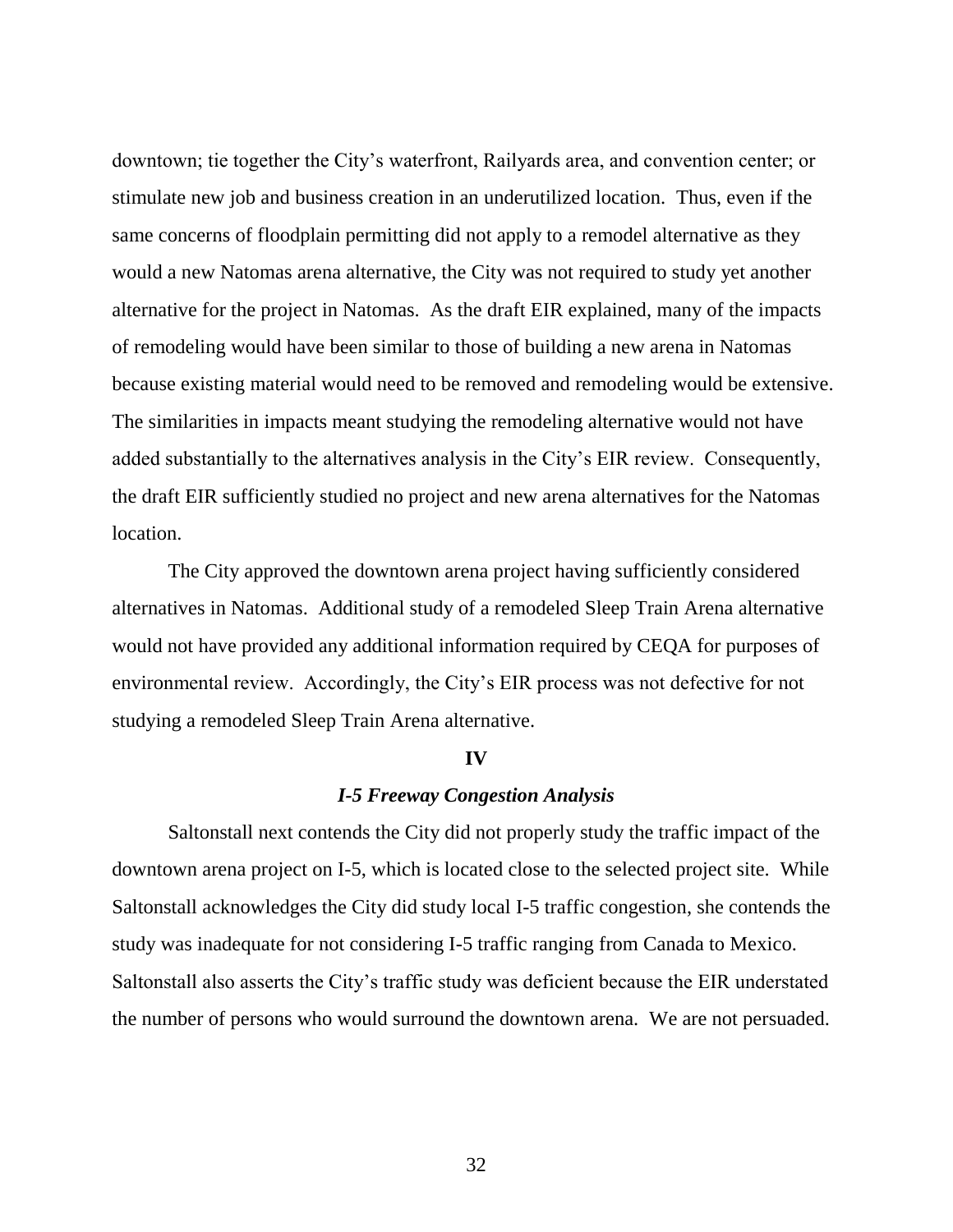# *The City's Review of Traffic Conditions*

**A.**

The downtown arena is designed for a maximum capacity of 17,500 seats. On "rare occasions," an additional 1,000 to 2,000 attendees may be accommodated in standing-room-only spaces "in the Main Concourse, the Upper Concourse, or cordoned portions of the entry plaza." However, as the draft EIR explained, "[t]he types of events that could attract such crowds would include such infrequent events as the Olympics, NBA Finals games, a national political convention, or extremely rare major concerts. Data collected by the [Sacramento] Kings reflects the infrequency of such events. In a survey of 13 other arenas in similar-sized cities around the country, out of over 1,000 events, only 3 had attendance over 18,000. In the event that one of these infrequent events were to be planned for the Proposed ESC, the applicant would coordinate with the City on event traffic management, crowd management, as well as other related event planning. Because of the infrequency of these events, they are not evaluated further in this EIR." The draft EIR analyzed crowd impacts using estimates that exceeded by several hundred attendees the highest average sell-out attendance at Sacramento Kings games during past years (assumed to be 16,750 per game).

Regarding crowds at the downtown arena, the final EIR explains that "[f]or a soldout NBA game, approximately 15,900 attendees will walk through one of the four gateways around the [downtown arena] both before and after a game. These attendees will walk to off-site parking facilities, transit stops, nearby commercial establishments, and/or nearby residences. The remaining 1,600 attendees will walk from the arena directly into the 700 spaces of parking provided on the ESC site that is dedicated for premium ticket holders." Crowds are unlikely to congregate or linger outside around the time of the basketball games. As one of the designers of the downtown arena noted,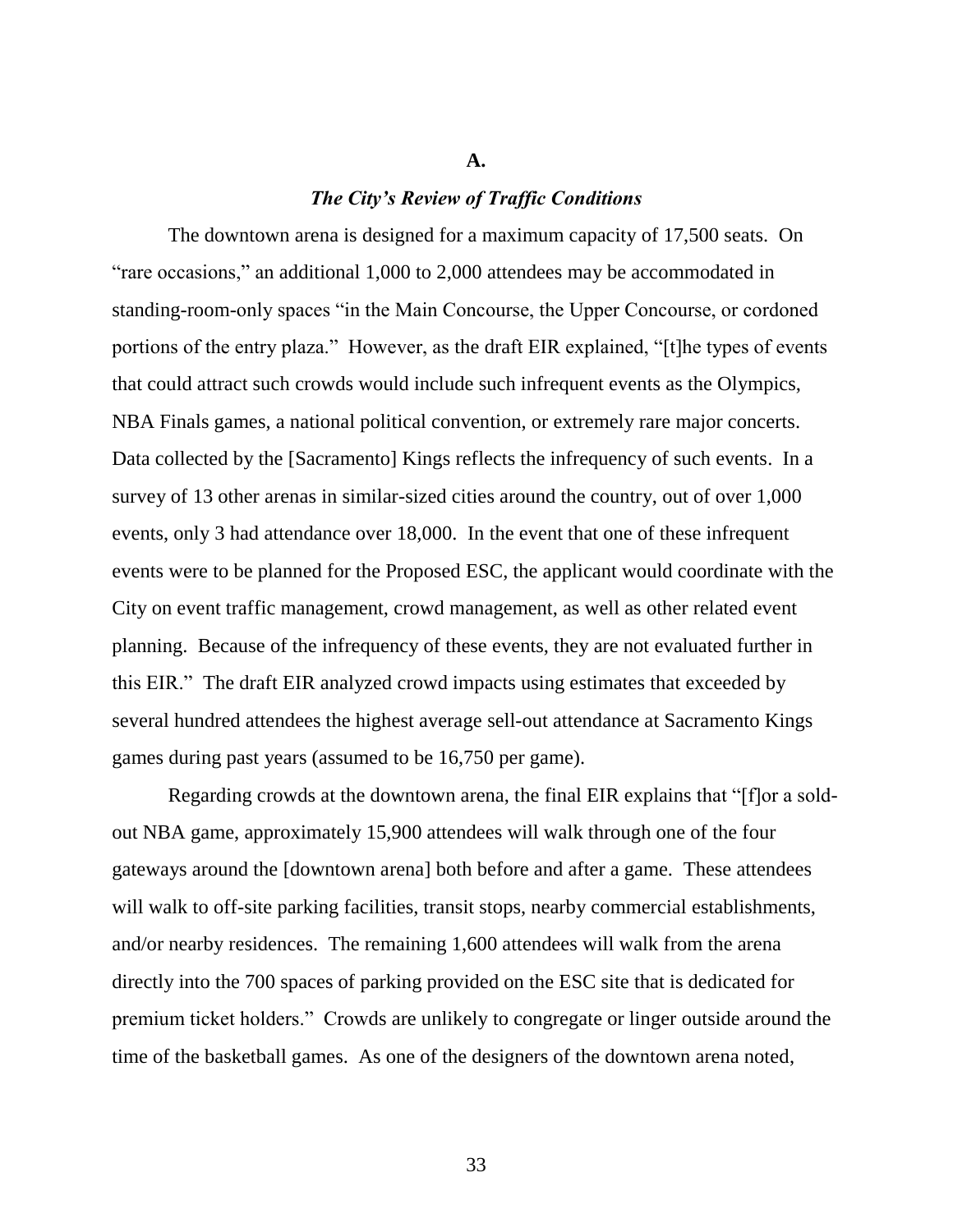"because of when basketball occurs . . . principally in the winter time, because of the weather and because this was an outdoor area, [the outdoor plaza] might not be used as much as we would like."

As to the study methodology for freeway congestion, the draft EIR adopted the "procedures described in the Highway Capacity Manual" published by the Transportation Research Board in its December 2010 edition of the *Highway Capacity Manual*. The City applied this methodology to data on mainline I-5 traffic gathered by Caltrans. Based on the data and methods used, the draft EIR concluded traffic on parts of I-5 would achieve an "F" level of service rating -- the worst rating for traffic congestion.

The draft EIR disclosed that worsened traffic conditions on I-5 would result from the project as follows: "The addition of project trips would cause the following significant impacts to Caltrans freeway facilities: [¶] • Existing [level of service] F operations during the AM peak hour on the northbound 1-5 weave section between P Street and J Street would be worsened to a significant degree (based on the amount of project traffic added). [¶] • The 1-5 northbound weave section between I Street and Richards Boulevard would worsen from [level of service] E to F during the PM peak hour. [¶] • Existing [level of service] F operations during the PM peak hour on the northbound 1-5 weave sections between Richards Boulevard and West El Camino Avenue would be worsened to a significant degree (based on the amount of project traffic added). [¶] The degraded operation of these segments is considered a *significant impact*."

Caltrans responded to the draft EIR's discussion of traffic impacts to "*concur* with the impacts to State transportation facilities as stated in the project [draft ]EIR" (italics added), including the description of I-5 congestion in "Impact 4.10-2: The Proposed Project would worsen conditions on freeway facilities maintained by Caltrans." Caltrans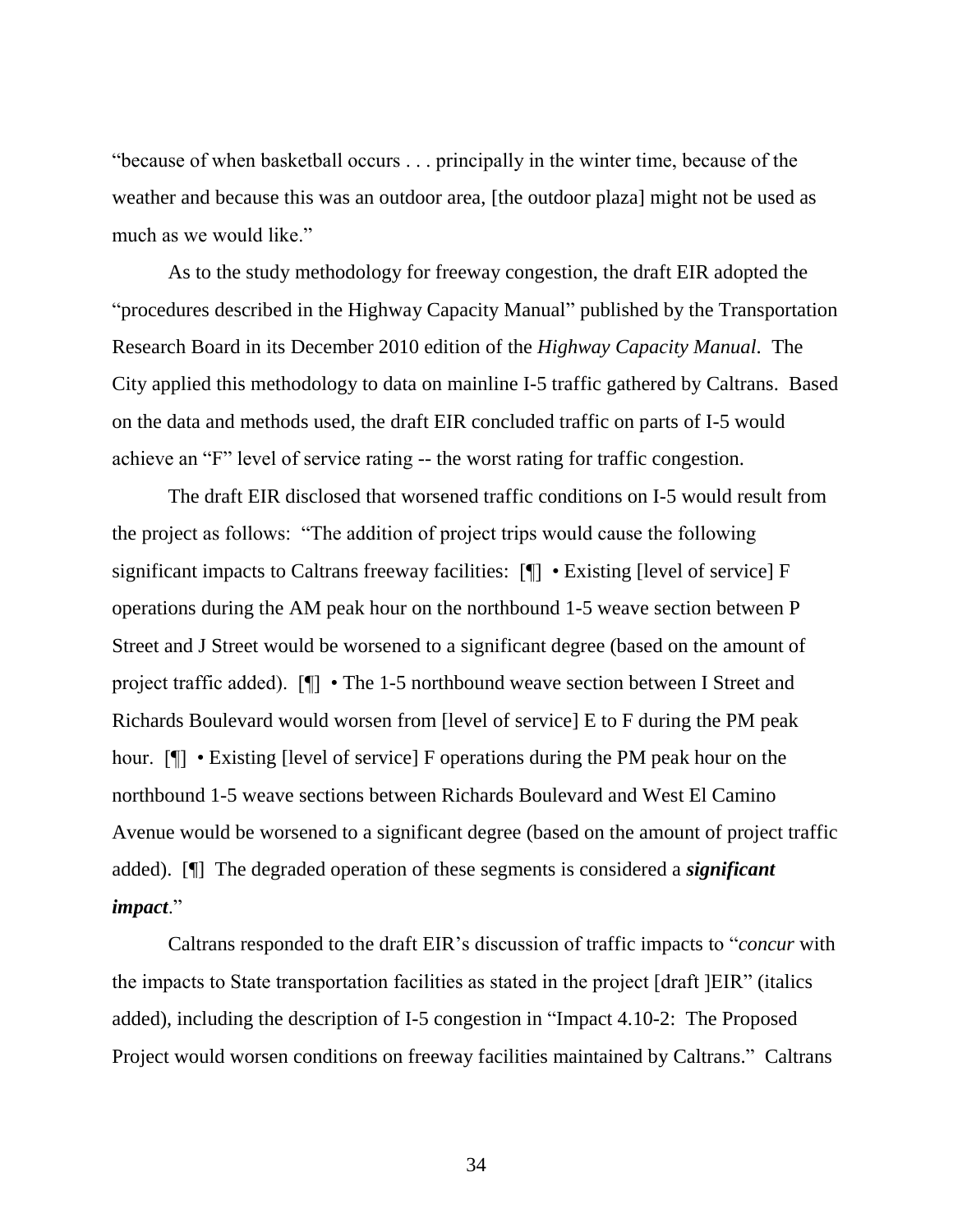also wrote to "*agree* with net volume traffic data as identified in the [draft ]EIR . . . of an increase of about 1,100 trips on southbound I-5 between 1-80 and J Street, and a net volume increase of about 1,375 trips on westbound state route (SR) 160 between Del Paso Blvd. and Richards Blvd." (Italics added.)

However, Caltrans stated its "analysis shows further effects of the additional PM peak hour traffic volumes that will occur on I-5 and SR 160 freeways near the project due to current congestion conditions in the area. Currently, southbound I-5 is operating at [level of service] 'F' during the PM peak hours between Garden Highway to the southbound I-5/eastbound US 50 connector due to the bottleneck on US 50 known as the 'W/X' freeway section. Queuing and spillback will not only occur in the auxiliary lane of I-5 as stated page 4.10-l of the [draft ]EIR, but our analysis shows that vehicle congestion and stop and go conditions are expected to extend to the I-5/I-80 connector and beyond. In addition, the section of westbound I-80 nearby the I-5/I-80 connector would experience congestion due to queuing." Caltrans's response did not include the analysis, but only the conclusion drawn from it.

The City's final EIR responded to Caltrans's comment on traffic impacts to I-5 to acknowledge that Caltrans's "comment reflects agreement with the net volume traffic data as identified in the Draft EIR, but also indicates that Caltrans analysis shows further effects of additional PM peak hour traffic would occur on I-5 and SR 160 due to current congestion conditions in the area." The City noted its methodology and data showed "that southbound I-5 currently experiences vehicle queuing caused by congestion at the 'W-X' freeway connector that spills back to J Street and beyond. [¶] The transportation impact analysis results indicate that queued vehicles are not expected to spill back to the I-80/I-5 interchange as suggested in the comment." The final EIR noted that "it was not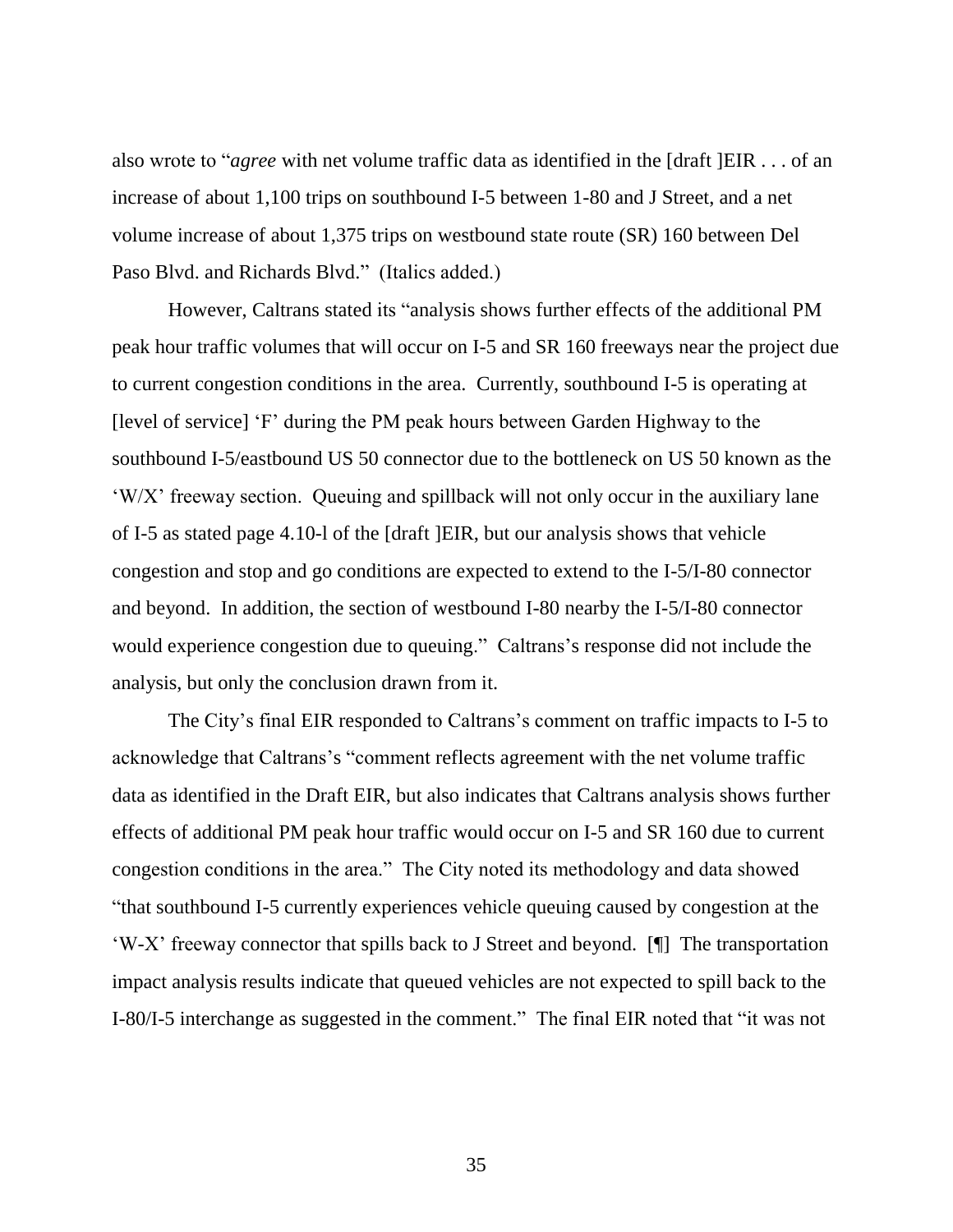possible to review" the Caltrans comment further because "an analysis was not presented in the letter."

Approval of the project by the city council was conditioned on a mitigation measure requiring further coordination by the City "with Caltrans, as necessary, to implement the following measures to benefit operations at the J Street/3rd Street/I-5 offramps intersection" to address peak congestion in the morning and during pre-event peak hours. The city council also adopted a fair share payment mitigation measure. And, the city council found "that there are no additional feasible mitigation measures or alternatives that the City Council could adopt at this time which would reduce this impact to a less-than-significant level. **For these reasons, the impact remains** *significant and unavoidable*."

In approving the project, the city council adopted a statement of overriding considerations regarding I-5 traffic congestion as follows: "Although payment of the fair share contribution would assist in mitigating the Project's mainline freeway impacts, the impacts may not be fully mitigated with the planned transportation improvements and the timing and funding for the improvements are uncertain. Payment of the fee does not ensure that the Project's impacts on the 1-5 freeway would be fully mitigated. The City Council finds that there are no additional feasible mitigation measures or alternatives that the City Council could adopt at this time which would reduce this impact to a less-thansignificant level. **For these reasons, the impact remains** *significant and unavoidable*. [¶] To the extent that this adverse impact will not be eliminated or lessened to an acceptable (less-than-significant) level, the City Council finds that specific economic, legal, social, technological, and other considerations identified in the Statement of Overriding Considerations support approval of the Project as modified, despite unavoidable residual impacts."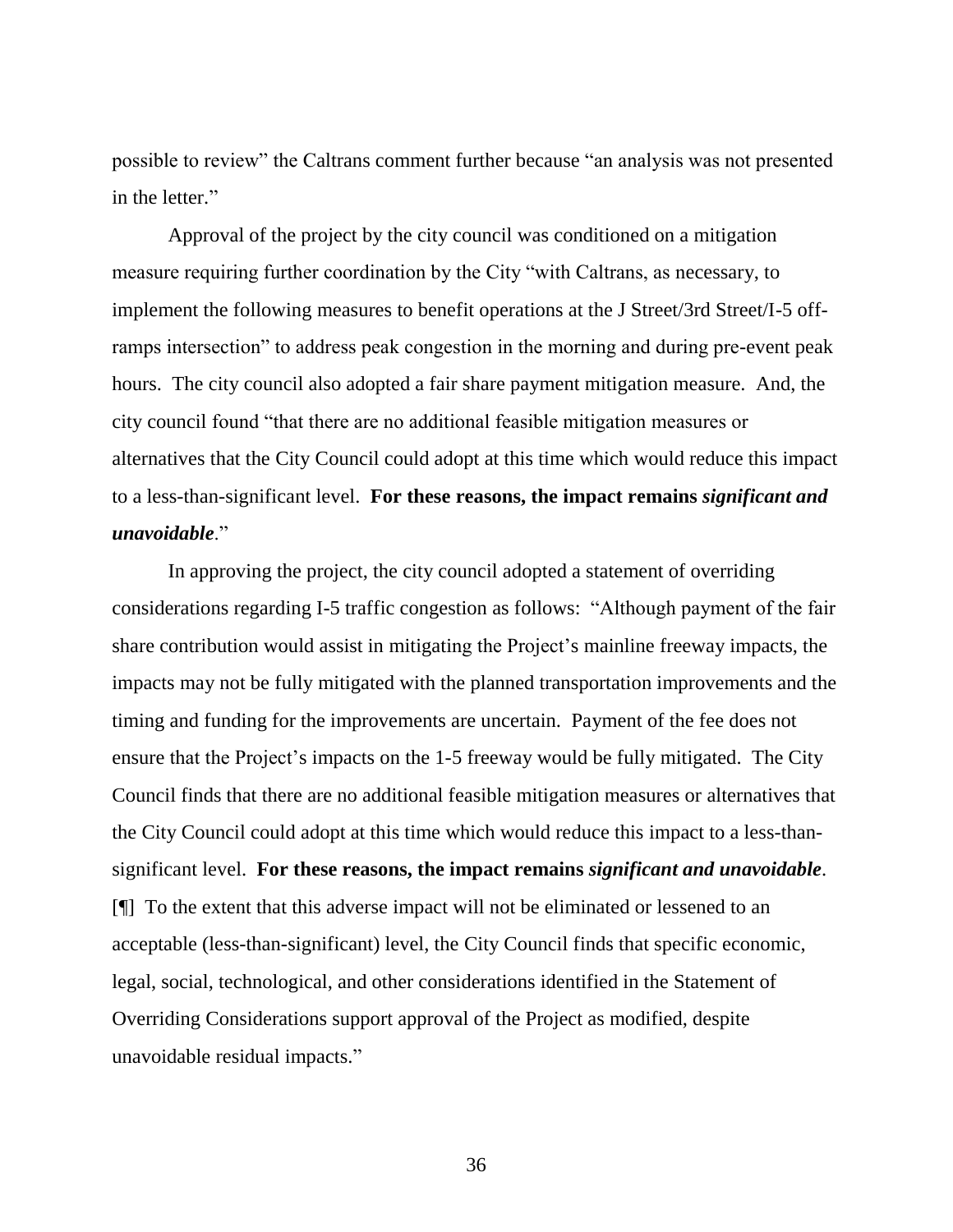#### **B.**

#### *Adequacy of an EIR's Study of Potential Environmental Effects*

An EIR must suffice to inform the decision-making public agency about the environmental consequences of approving a project. (*Laurel Heights I*, *supra*, 47 Cal.3d at p. 393.) However, as the California Supreme Court noted in *Laurel Heights I*, "[a] project opponent or reviewing court can always imagine some additional study or analysis that might provide helpful information. It is not for them to design the EIR. That further study . . . might be helpful does not make it necessary." (*Id.* at p. 415.) Thus, we " 'must uphold an EIR if there is any substantial evidence in the record to support the agency's decision that the EIR is adequate and complies with CEQA. [Citation.] [¶] CEQA requires an EIR to reflect a good faith effort at full disclosure; it does not mandate perfection, nor does it require an analysis to be exhaustive.' " (*El Morro Community Assn. v. California Dept. of Parks & Recreation* (2004) 122 Cal.App.4th 1342, 1349, quoting *Defend The Bay v. City of Irvine* (2004) 119 Cal.App.4th 1261, 1265.)

In reviewing the sufficiency of an EIR, our "task is not to weigh conflicting evidence and determine who has the better argument when the dispute is whether adverse effects have been mitigated or could be better mitigated. We have neither the resources nor scientific expertise to engage in such analysis, even if the statutorily prescribed standard of review permitted us to do so. Our limited function is consistent with the principle that 'The purpose of CEQA is not to generate paper, but to compel government at all levels to make decisions with environmental consequences in mind.' " (*Laurel Heights I*, *supra*, 47 Cal.3d at p. 393, quoting *Bozung v. Local Agency Formation Com*. (1975) 13 Cal.3d 263, 283.) Accordingly, the deferential standard of review for substantial evidence "applies to challenges to the scope of an EIR's analysis of a topic,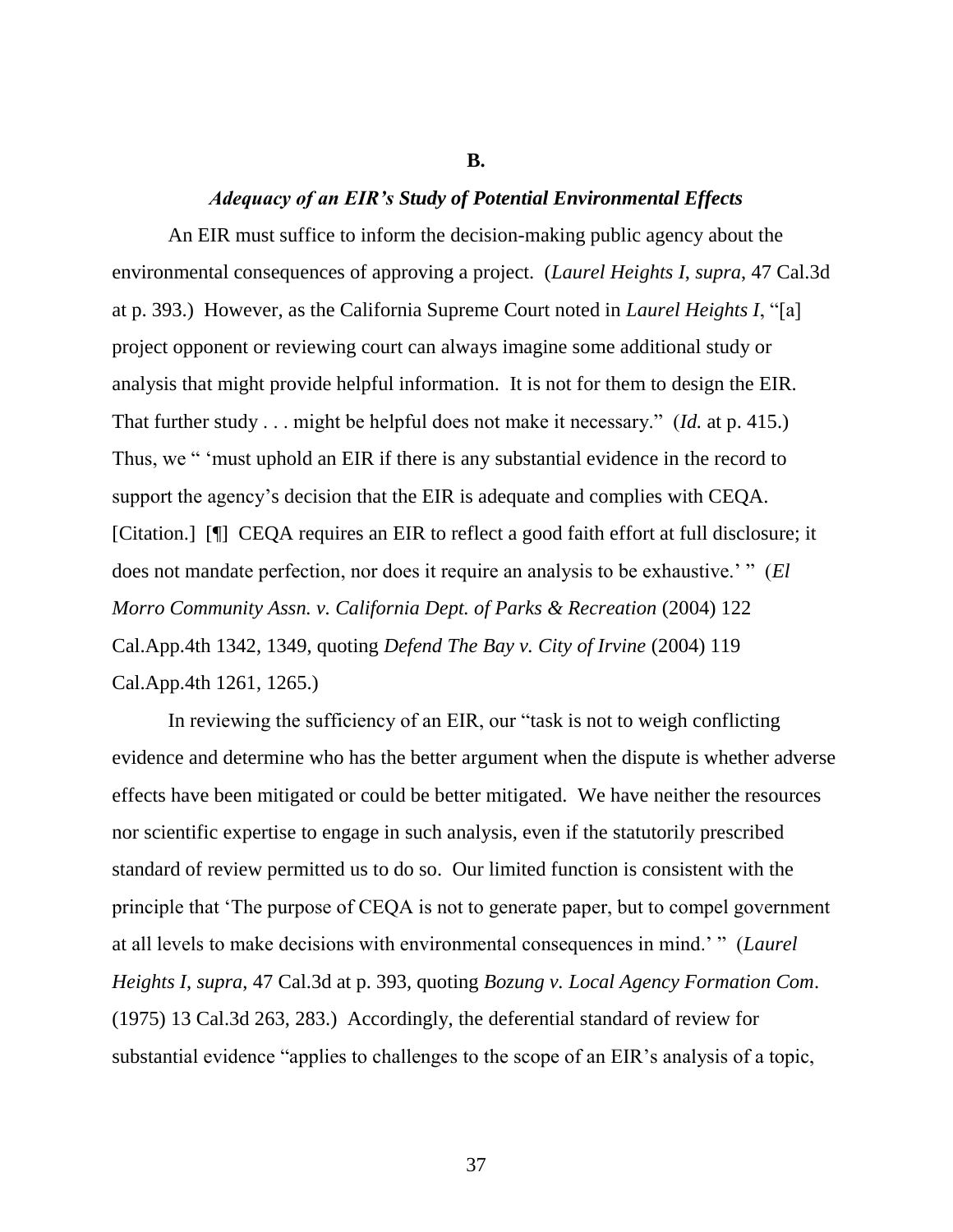the methodology used for studying an impact and the reliability or accuracy of the data upon which the EIR relied because these types of challenges involve factual questions. (*Federation of Hillside & Canyon Associations v. City of Los Angeles* (2000) 83 Cal.App.4th 1252, 1259 (*Hillside*).)" (*Bakersfield Citizens for Local Control v. City of Bakersfield* (2004) 124 Cal.App.4th 1184, 1198.)

## **C.**

# *Substantial Evidence Supports the City's Traffic Study Methodology and Factual Conclusions Regarding the Extent of Traffic Congestion*

Saltonstall mounts a challenge to the factual sufficiency of EIR traffic analysis that we review under the deferential substantial evidence standard. Saltonstall wants a more comprehensive review of traffic congestion on the section of I-5 adjacent to the downtown arena project. Saltonstall faults the City for not considering the effects of the project on interstate travelers with origins as far as Canada and destinations as remote as Mexico. She also argues that the City rejected Caltrans's "repeated efforts to 'participate meaningfully' in addressing the project's traffic impacts," and the City "buried" in tiny footnotes its conclusions about how traffic would be worsened.

The City's draft EIR studied and disclosed existing problems with the nearby section of I-5 at peak traffic times as well as how the downtown arena project would worsen traffic congestion. The EIR sets forth the basis for its methodology and the source of its factual data regarding traffic on I-5. The draft EIR reached the conclusion that levels of service would -- at times -- reach the worst rating given by Caltrans for traffic flow. Even with proposed mitigation measures, the City acknowledged the adverse impact of the downtown arena project on I-5 traffic would be significant and unavoidable.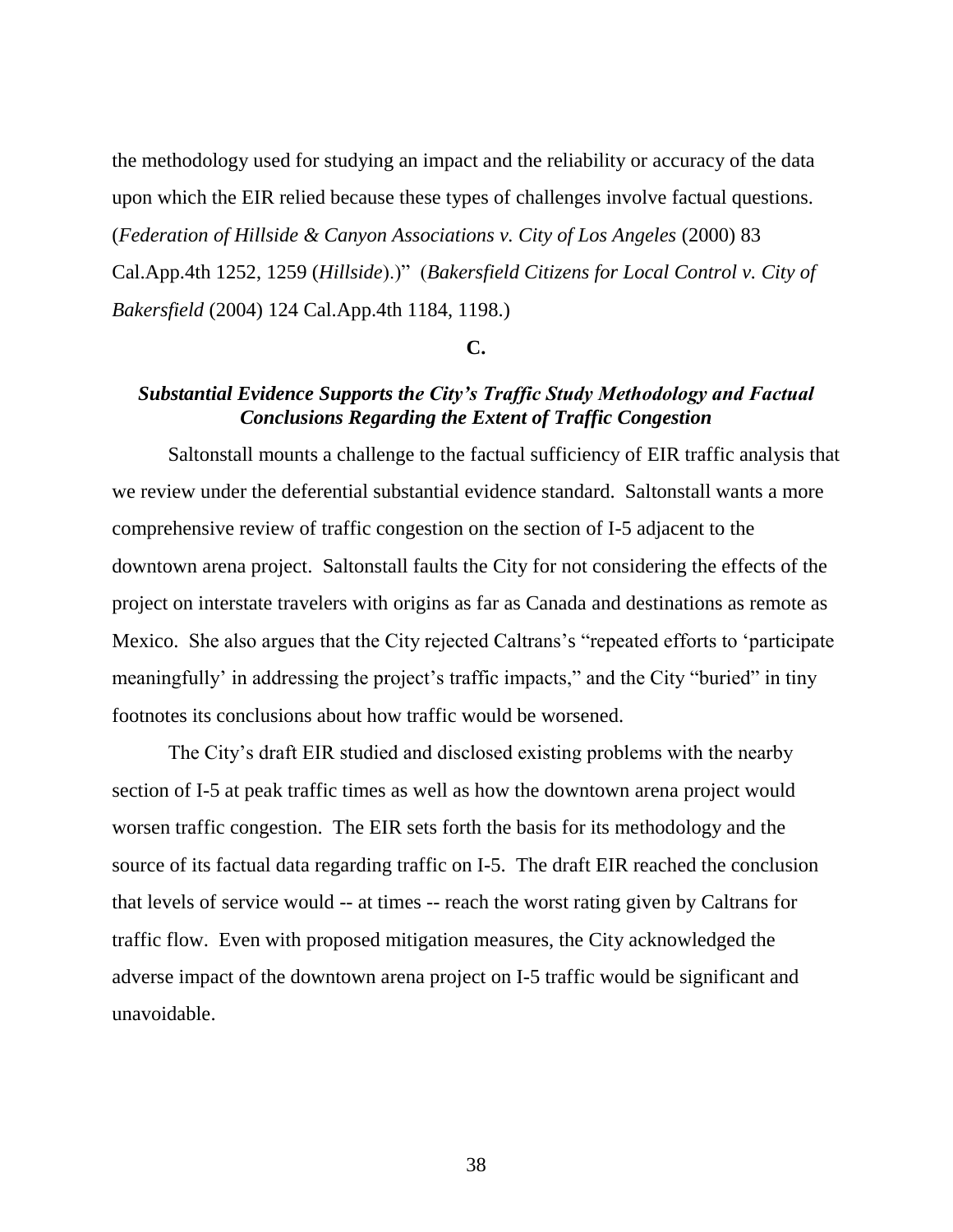The draft EIR clearly, and in normal typeface, articulates problems with current traffic congestion and expected worsening of traffic on I-5. Rather than drawing objection from Caltrans, that agency commented on the draft EIR to note it agreed with the methodology of the City's traffic study. Caltrans also "reviewed and approved a methodology proposed by the City to calculate the fair share fee." Caltrans further agreed with the City that possible mitigation measures were limited by the physical constraints of I-5 near the project site. True, Caltrans informed the City that congestion from events held at the downtown arena would adversely affect I-5 all the way to the interchange with I-80. However, Caltrans did not include the analysis for reaching its conclusion about the extent of traffic congestion on I-5.

The City was entitled to rely on the methodology and conclusions it articulated in its draft EIR because it had the prerogative to resolve conflicting factual conclusions about the extent of traffic congestion that would result from the downtown arena project. (*Laurel Heights I*, *supra*, 47 Cal.3d at p. 393.) For the same reason, the City did not violate CEQA by rejecting Saltonstall's suggestion that the traffic study in the draft EIR was defective for failure to consider mainline traffic. "The discussion of alternatives need not be exhaustive, and the requirement as to the discussion of alternatives is subject to a construction of reasonableness." (*Foundation for San Francisco's Architectural Heritage v. City and County of San Francisco* (1980) 106 Cal.App.3d 893, 910.) CEQA "does not demand what is not realistically possible, given the limitation of time, energy and funds, 'Crystal ball' inquiry is not required." (*Ibid.*)

We also reject Saltonstall's assertion the City did not properly study mainline traffic. Essentially, Saltonstall argues the flaw in the City's EIR is that it did not separately study motorists who are stuck in the *same* traffic, on the *same* freeway, going in the *same* direction, at the *same* time, based only on the fact these interstate motorists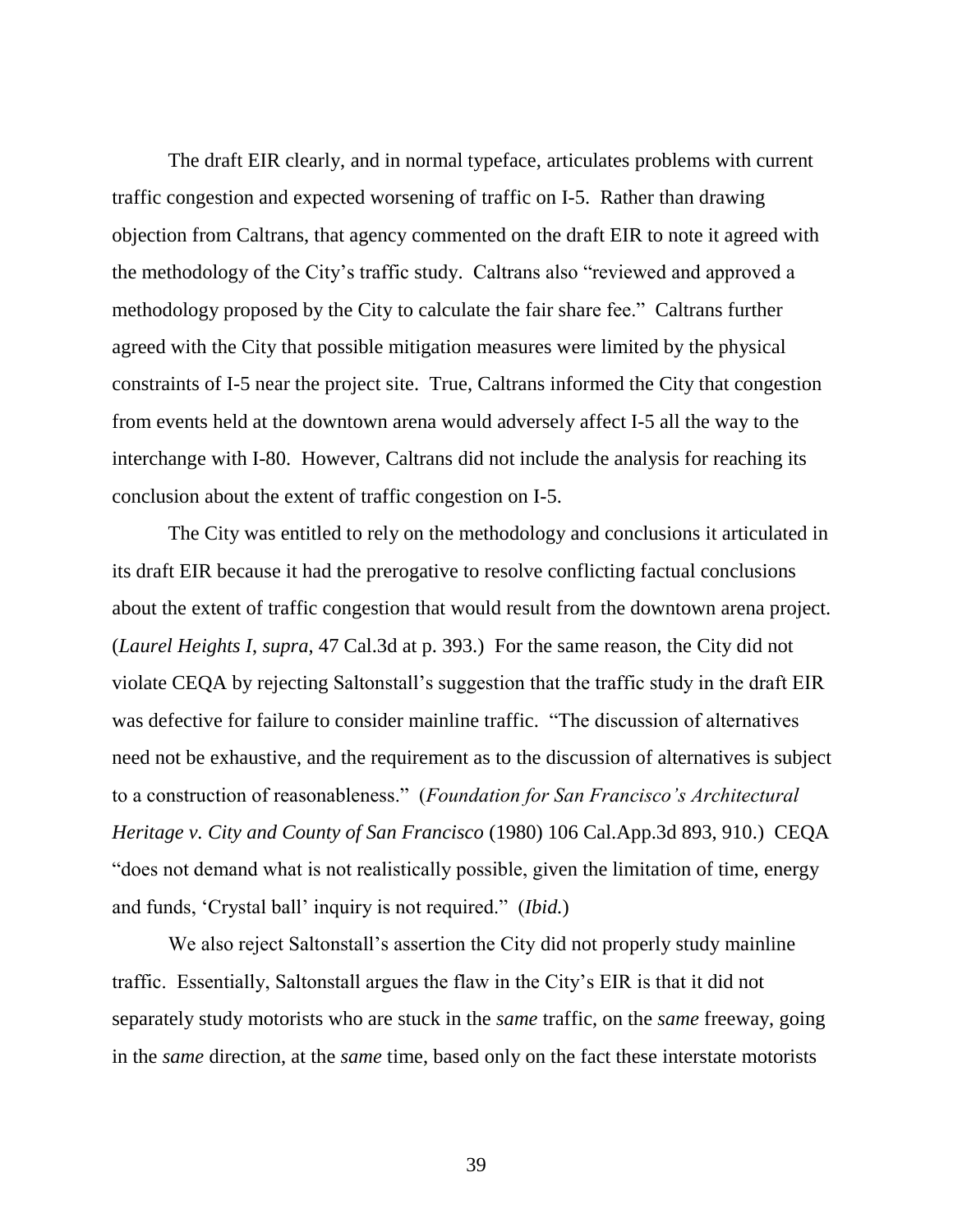are traveling a greater distance. The City was not required to separately study the effect on interstate motorists who will be impacted in the same way as other, local motorists sharing the same section of I-5. Moreover, we note the EIR did account for mainline traffic because it used the sampling data of mainline freeway traffic collected by Caltrans.

We are not persuaded by Saltonstall's contention that the EIR understates the size of crowds attending events at the downtown arena. The City's review of crowd size included a national survey of similar entertainment and sports facilities as well as review of crowd sizes during the Sleep Train Arena's history. The City's draft EIR used numbers in excess of historical attendance figures. Although Saltonstall speculates greater numbers will congregate outside the downtown arena, the draft EIR contains substantial evidence to the contrary. While she may dispute the City and trial court's "common sense" conclusion that large crowds of non-patrons will not stand in the cold and dark during Sacramento Kings games, this conclusion is reasonable in light of past seasons at the Sleep Train Arena. "Common sense in the CEQA domain . . . is an important consideration at all levels of CEQA review." (*Save the Plastic Bag Coalition v. City of Manhattan Beach* (2011) 52 Cal.4th 155, 175.) The City did not err in declining to speculate that the same games played a few miles away would suddenly and inexplicably draw large crowds of persons who would not watch the game but simply mill about in the winter nighttime.

The City's EIR analysis of traffic congestion on I-5 was not deficient under CEQA.

#### **V**

## *Crowd Safety*

Saltonstall next contends the City's environmental review was deficient because "[t]he EIR fails to address substantial evidence in the record -- from the City's own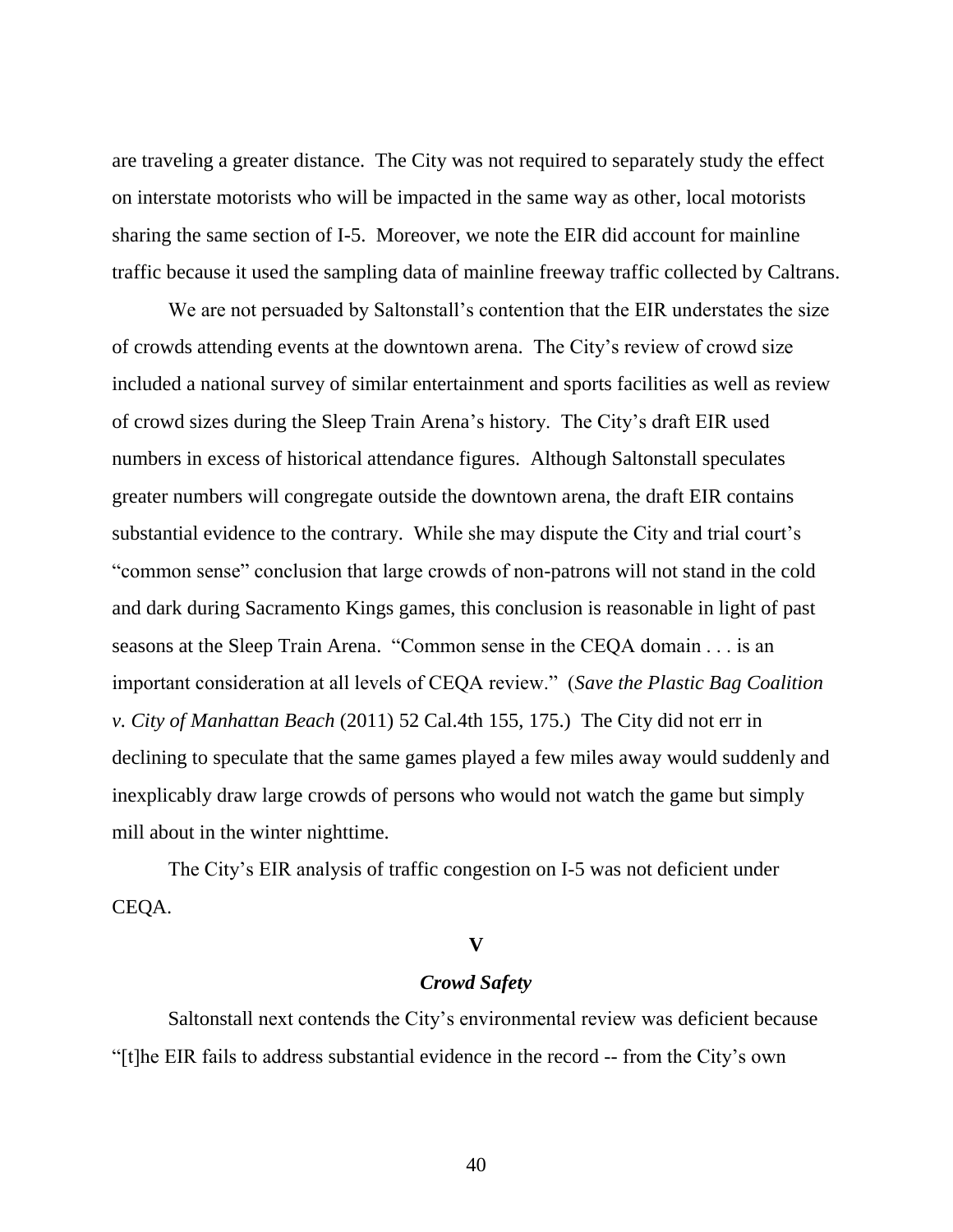police force -- of significant potential impacts *to safety by event crowds*." (Italics added.) Saltonstall argues the EIR both understates the number of persons who can be expected to congregate around the downtown arena as well as their proclivities toward drunken violence. We reject the argument because Saltonstall does not show how the safety of persons at the site of the downtown arena must be considered in an EIR studying *environmental* effects of the project. Moreover, the EIR's conclusions about the size of crowds inside and around the downtown arena are supported by substantial evidence in the administrative record.

#### **A.**

## *Planning for Crowds at the Downtown Arena*

The City's draft EIR concluded the downtown arena "would increase demand for police protection services within the City of Sacramento. [¶] The Sacramento Sheriff's Department currently provides interior and exterior security at Sleep Train Arena during events, and also manages ingress and egress traffic patterns before and after Sacramento Kings games. The Sacramento PD would be responsible for interior and exterior security at the proposed ESC, and for implementation of the Proposed Project's traffic management plan (TMP) before, during, and after certain events. . . .  $[\P] \dots [\P]$  The Sacramento PD does not anticipate that new police facilities would be required to ensure adequate police protection for the Proposed Project. Sacramento PD would adjust staffing levels as appropriate in order to ensure adequate service at the Proposed Project site. The Proposed Project would not require the construction of new or altered police facilities, and the impact to police services would be *less than significant.*" (Fns. omitted.)

This conclusion was supported by statements given during the environmental review process by the City's fire marshal and representatives from the police department.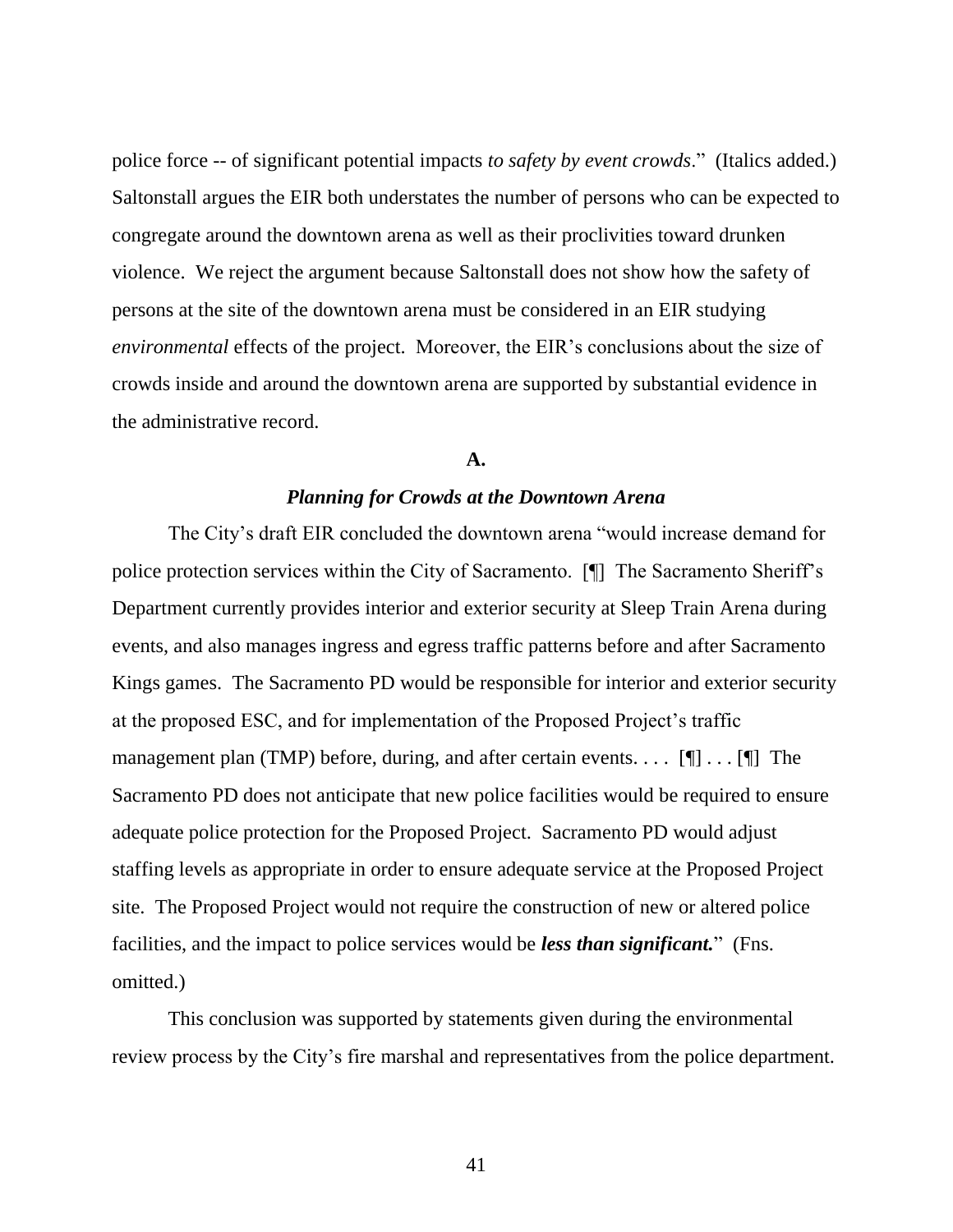During a planning meeting, Michael Riley, the City's fire marshall, spoke to "highly endorse" the project on grounds the downtown arena will "have the level of fire protection . . . and emergency exits that it deserves." So too, police department officials noted "we're good with" the design after the planners "made the 7th and K [Street area] wider mainly because we think there's gonna be a lot of special events that are gonna go through there with the new arena. So, that was one of our concerns which is crowd flow for some of these big events. So, we're happy with what they've done and we think it's gonna work out well."

The trial court agreed with the EIR's conclusions regarding crowd size, stating that "[c]ommon sense should be sufficient to rebut any claim that the outdoor plaza will be filled to capacity with people during every [Sacramento] Kings game." The trial court concluded that "[s]peculation about potential crowd violence is not an impact that was required to be analyzed or mitigated as part of the EIR. (See [Guidelines,] § 15064(d)(3).) The EIR adequately considered the Project's impacts on public services."

## **B.**

## *CEQA Review is Limited to Environmental Impacts*

As a fundamental principle, " '[e]ffects analyzed under CEQA must be related to a physical change.' (Guidelines, § 15358, subd. (b).) A social or economic change in itself is not a significant effect on the environment. (Guidelines, §§ 15064, subd. (f)(6), 15382.) CEQA is not concerned with . . . direct social effects that do not contribute to a secondary physical impact. (See Guidelines, §§ 15064, subds. (e) and (f)(6), 15131, subd. (a), 15358, subd. (b); see also § 21060.5, Guidelines, § 15360.)" (*Lighthouse Field Beach Rescue v. City of Santa Cruz* (2005) 131 Cal.App.4th 1170, 1206 (*Lighthouse*).) Nonetheless, EIR review under CEQA must consider indirect physical changes to the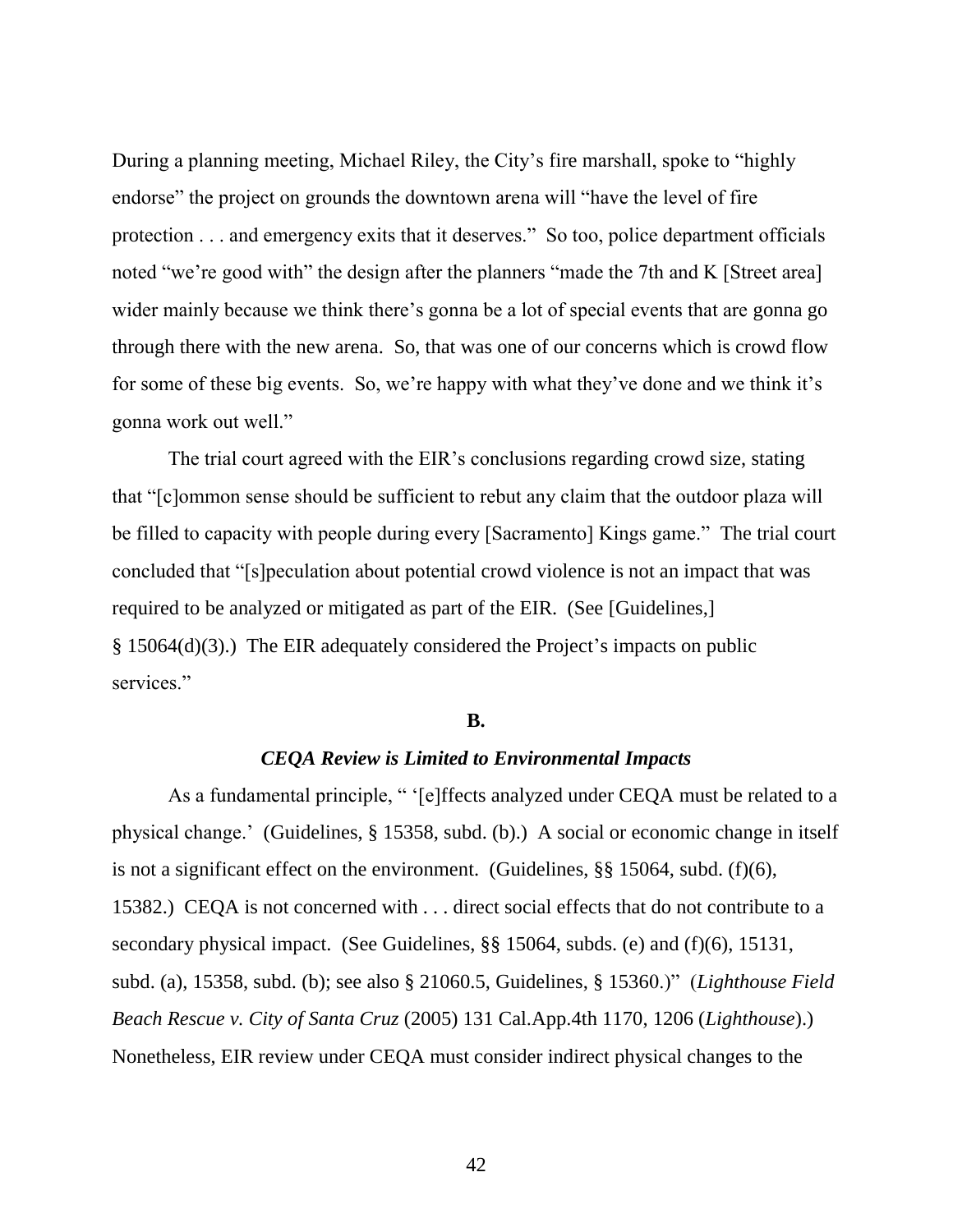environment. But "[a]n indirect physical change is to be considered only if that change is a reasonably foreseeable impact which may be caused by the project. A change which is speculative or unlikely to occur is not reasonably foreseeable." (Guidelines, § 15064, subd.  $(d)(3)$ .)

## **C.**

## *No Evidence of Effect on the Environment*

Saltonstall does not establish how this issue of crowd safety impacts the physical environment. Instead, her argument focuses on allegations of "significant potential impacts *to safety* by event crowds." (Italics added.) Saltonstall's argument does not implicate an environmental issue that must be reviewed under CEQA. (*Lighthouse, supra,* 131 Cal.App.4th at p. 1206.)

We also reject Saltonstall's assertion that the City did not account for "the significant numbers who will loiter outside for 'free viewing' of the outdoor monitors." Review of the record shows outdoor viewing of events will be strictly constrained and actively managed. The draft EIR explains that, "for some events, a portion of the entry plaza in front of the ESC main entry *could be secured* and the adjacent exterior walls of the Main Concourse level opened to create an integrated indoor/outdoor experience *for ticketed attendees*. Video screens and speakers may be placed *in the secured entry plaza* area, allowing attendees to hear and see the activities going on inside the [downtown arena] while outside in the entry plaza area." (Italics added.) Far from showing that drunken masses will loiter in an outdoor viewing area, the record shows outdoor viewing will be limited to ticketed patrons in a secured area.

In arguing the City ignored concerns of its own police department regarding crowd control, Saltonstall cites an e-mail sent by Deputy Chief of Police Dana Matthes. The email, however, shows Matthes was responding to questions rather than voicing concerns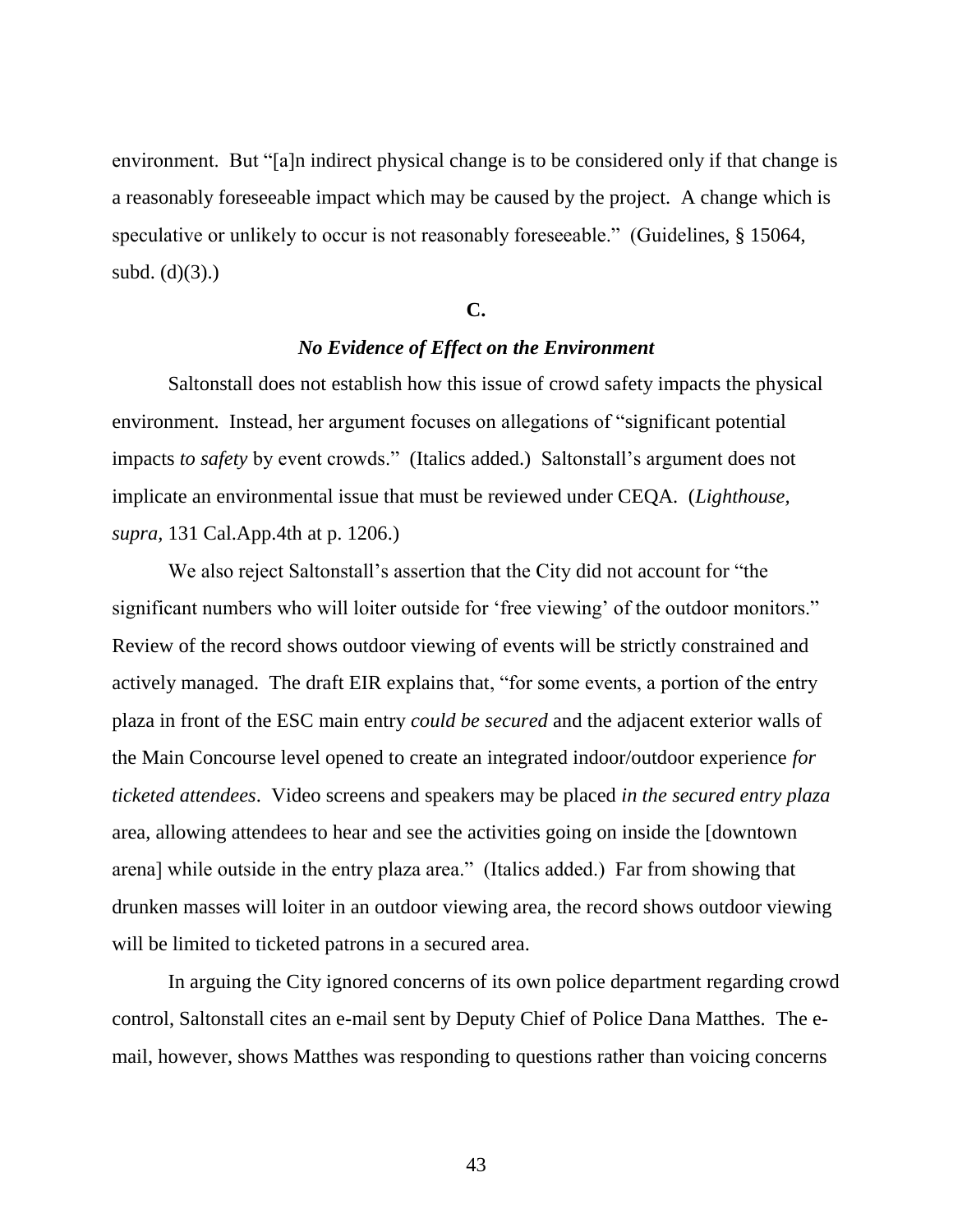of the police department. Matthes wrote to articulate the police department's "thoughts on the public vs private space issue along with our responses to your questions." The central point of Matthes's communication was that "[i]f the plaza area is deemed public space, the City will most likely be responsible for the programming of the space as well as addressing issues related to transients, camping, scalping, protestors, etc. Based on actions of other Cities, it appears environmental design along with city ordinances may mitigate most issues. [¶] If the plaza area is private, the owners have more control over the activities but with an easement, we aren't sure if this provides any benefit. Additionally, if they have problems with transients, camping, scalping, etc., and choose not to address the issues, it becomes more difficult for the City."

Matthes's response did not express *any* concerns about rioting, crowd violence, or any effect of the project on the environment. To the contrary, Matthes explained the Sacramento Police Department had learned from the police captain in charge of security at San Francisco's baseball park that even though "[t]he property around the stadium is public," "they do not have any major issues primarily due to ordinances enacted to address various social issues (camping, sleeping, scalping, protesting, etc.)." By requiring permits and bonds for various events, San Francisco essentially solved any social concerns arising out of activity surrounding its ballpark. Consequently, the tone of Matthes's letter expressed optimism that any of these social issues would be effectively handled by the police department.

Although Saltonstall makes passing reference to crowds spilling out onto the streets after downtown arena events, the record shows the issue of crowd entrance and exit from the venue was studied. City police and fire department representatives declared they approved of the design measures and traffic management plans for crowd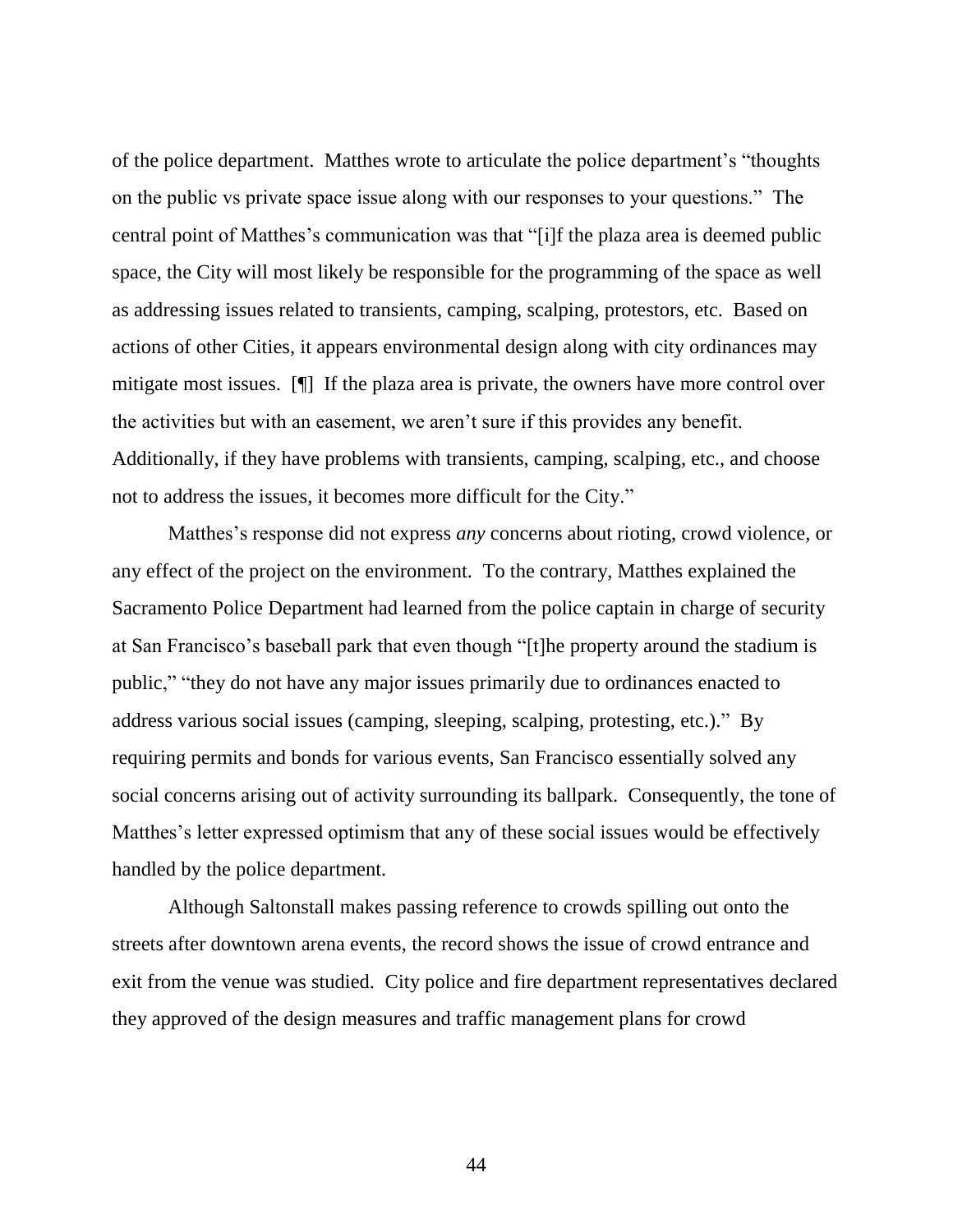movements. And, the project includes mitigation measures to ensure crowd movements do not become a problem.

In sum, Saltonstall has not met her burden to show how the issue of crowd safety at the downtown arena constitutes a matter for CEQA review.

#### **VI**

## *Saltonstall's Motion to Augment the Administrative Record*

Saltonstall contends the City erred in refusing to produce documents relating to the City's communications with the NBA regarding the project. She further argues the administrative record should have been augmented to include the Dangberg-Friedman email and a 24-page City staff report pertaining to the City's forgiveness of a \$7.5 million loan to the Crocker Art Museum. We conclude Saltonstall's argument regarding the NBA documents is not cognizable on appeal. Her argument regarding the Dangberg-Friedman e-mail and loan forgiveness report is deemed forfeited for lack of any meaningful analysis on the issue.

## **A.**

## *E-mail Communications with the NBA Requested under the Public Records Act*

Saltonstall contends the trial court's decision "should be reversed with instructions to obtain the complete record with the 62,000 e-mails." The 62,000 e-mails to which Salton refers were requested under the Public Records Act. The trial court denied Saltonstall's Public Records Act request on grounds the matter was not properly before the court.

The issue of Saltonstall's Public Records Act request is not properly before this court because review of the denial of such a request is only by petition for writ of mandate -- not direct appeal. (*Times Mirror Co. v. Superior Court* (1991) 53 Cal.3d 1325, 1333.) Accordingly, we do not consider Saltonstall's argument regarding the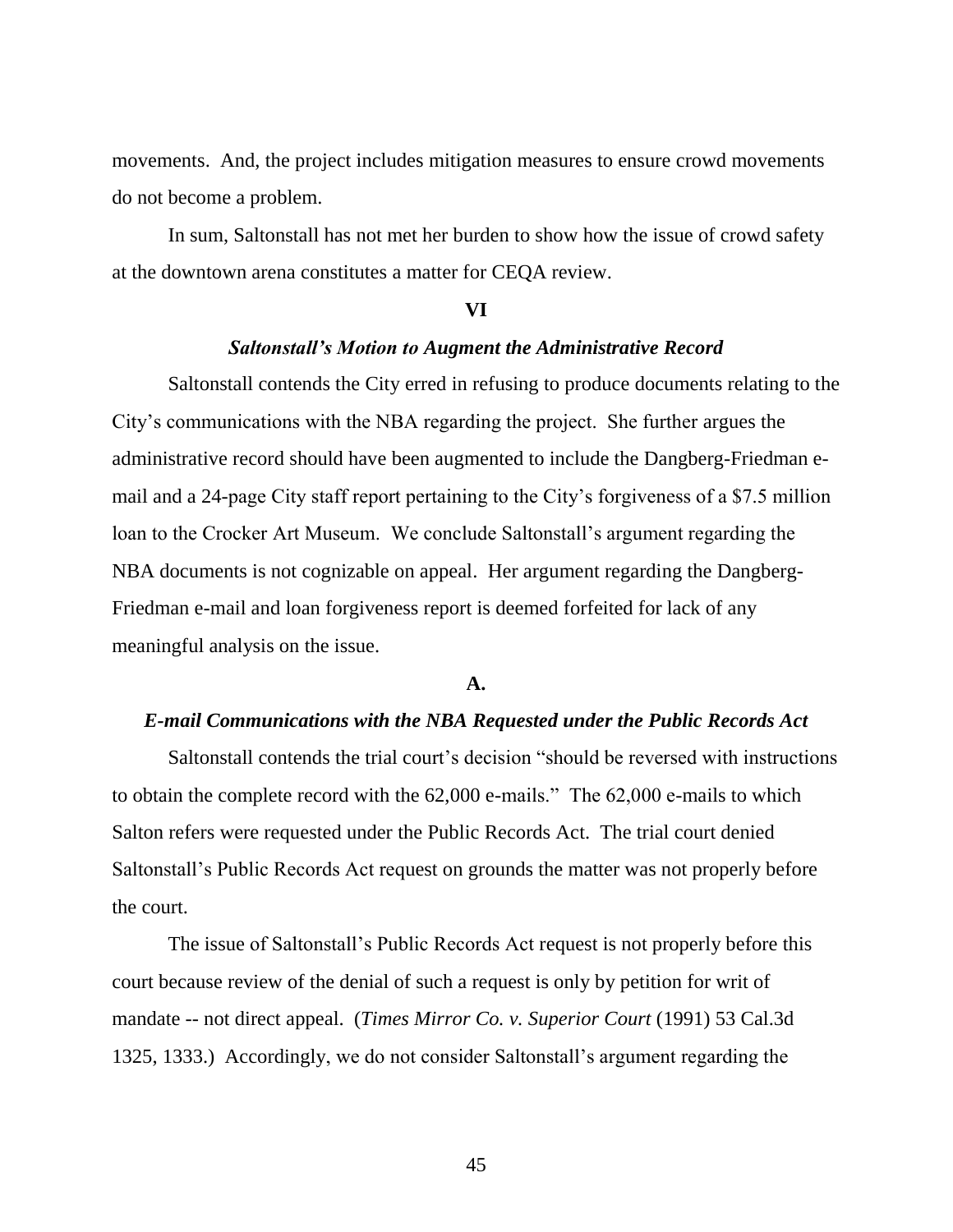administrative record to the extent it pertains to the 62,000 e-mails claimed to relate to communications between the City and the NBA.

## **B.**

## *Forfeiture*

Under well established principles of appellate review, "[t]o demonstrate error, appellant must present meaningful legal analysis supported by citations to authority and citations to facts in the record that support the claim of error. (*City of Lincoln v. Barringer* (2002) 102 Cal.App.4th 1211, 1239, fn. 16; *In re Marriage of Nichols* (1994) 27 Cal.App.4th 661, 672-673, fn. 3.) When a point is asserted without argument and authority for the proposition, 'it is deemed to be without foundation and requires no discussion by the reviewing court.' (*Atchley v. City of Fresno* [(1984)] 151 Cal.App.3d [635,] 647; accord, *Berger v. Godden* [(1985)] 163 Cal.App.3d [1113,] 1117 ['failure of appellant to advance any pertinent or intelligible legal argument . . . constitute[s] an abandonment of the [claim of error'].)" (*In re S.C*.*, supra,* 138 Cal.App.4th at p. 408.) Saltonstall's conclusory assertions regarding documents that should have been included in the administrative record fail to properly tender the issue for appellate review.

Although Saltonstall asserts the administrative record should have been augmented with the Dangberg-Friedman e-mail and loan forgiveness report, she provides no analysis of why these two documents meet the definition of documents for inclusion in an administrative record under section 21167.6, subdivision (e). Her analysis as to the Dangberg-Friedman e-mail is limited to the assertion that the "June 3 email is required to be included in the administrative record pursuant to PRC §21167.6(e)(1), (3), (7) and (10)." Similarly, her analysis regarding the loan forgiveness report states only that "[t]he City should be ordered to augment the administrative record with the Crocker staff report pursuant to PRC §21167.6(e) subsections (2), (3), (8) and (10)." Saltonstall does not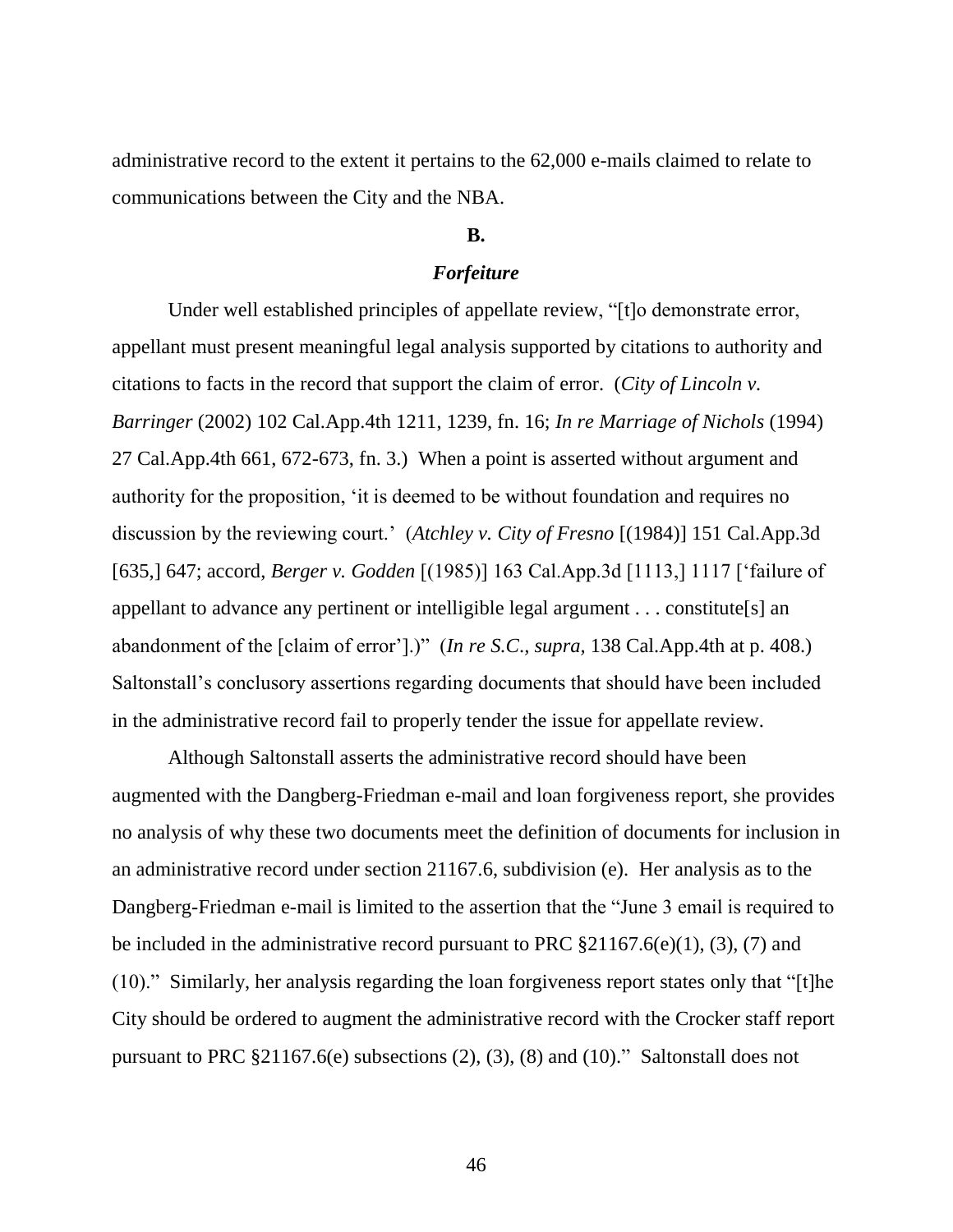explain how the Dangberg-Friedman e-mail and loan forgiveness report meet any of the definitions of documents the Public Resources Code requires to be included in an administrative record. The issue of these documents' inclusion in the administrative record is deemed forfeited for lack of any meaningful analysis. (*In re S.C*., *supra*, 138 Cal.App.4th at p. 408.)

Moreover, Saltonstall ignores the *trial court's* conclusion that the Dangberg-Friedman e-mail and loan forgiveness report were not relevant and therefore not necessary parts of the administrative record. Saltonstall's focus on the *City's* actions in preparing the administrative record ignores the rule that "it is the trial court's determinations regarding the scope of the administrative record that are reviewable by the appellate court. Appellate courts do not review the agency's decision about what to include in the administrative record." (*Madera Oversight Coalition, Inc. v. County of Madera* (2011) 199 Cal.App.4th 48, 65, disapproved of by *Neighbors for Smart Rail v. Exposition Metro Line Const. Authority* (2013) 57 Cal.4th 439, 457.) And, our "review of a trial court's determinations regarding the scope of the administrative record is subject to the principle that appellate courts presume the trial court's order is correct." (*Madera,* at p. 66.) Consequently, Saltonstall's failure to address the trial court's conclusion regarding the relevance of the Dangberg-Friedman e-mail and loan forgiveness report would require affirmance of the trial court's denial of the motion to augment even if Saltonstall had not forfeited this issue.

## DISPOSITION

The judgment dismissing appellants' Adriana Gianturco Saltonstall, William Reany, Jeanie Keltner, Delphine Cathcart, Bob Blymyer, Helen Maggie O'Mara, J. Bolton Phillips, Kevin Coyle, Karen Redman, Ronald H. Emslie, Christine Hansen, and Sarah E. Foster's petition and the order denying their motion to augment the